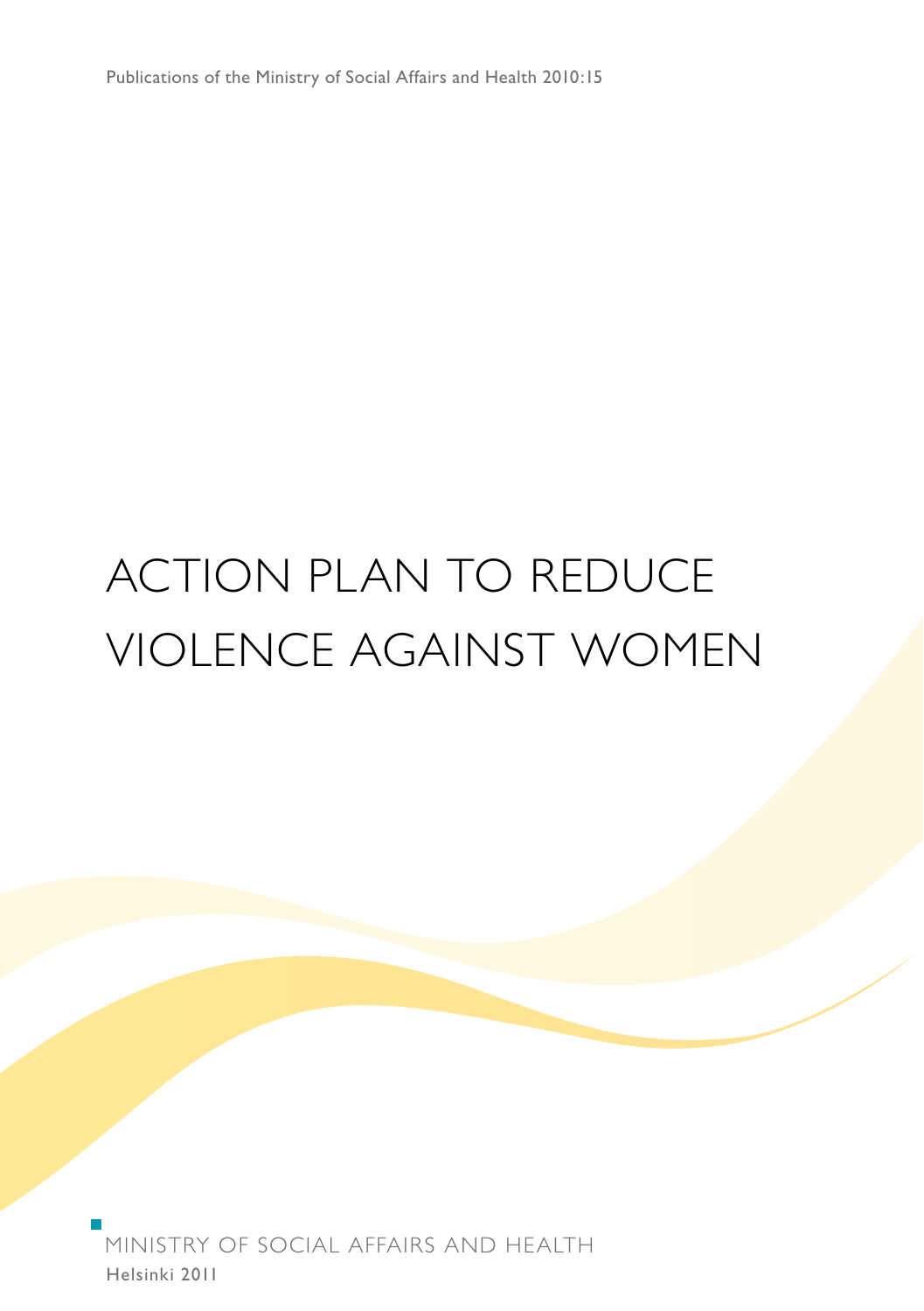Action Plan to Reduce Violence against Women

Publications of the Ministry of Social Affairs and Health 2010:15

ISBN 978-952-00-3079-7 (PDF)

ISSN-L 1236-2050 ISSN 1797-9854 (online publication)

URN:ISBN 978-952-00-3079-7 http://urn.fi/URN:ISBN:978-952-00-3079-7

www.stm.fi/en/publications

Published by Ministry of Social Affairs and Health Layout by National Institute for Health and Welfare (THL)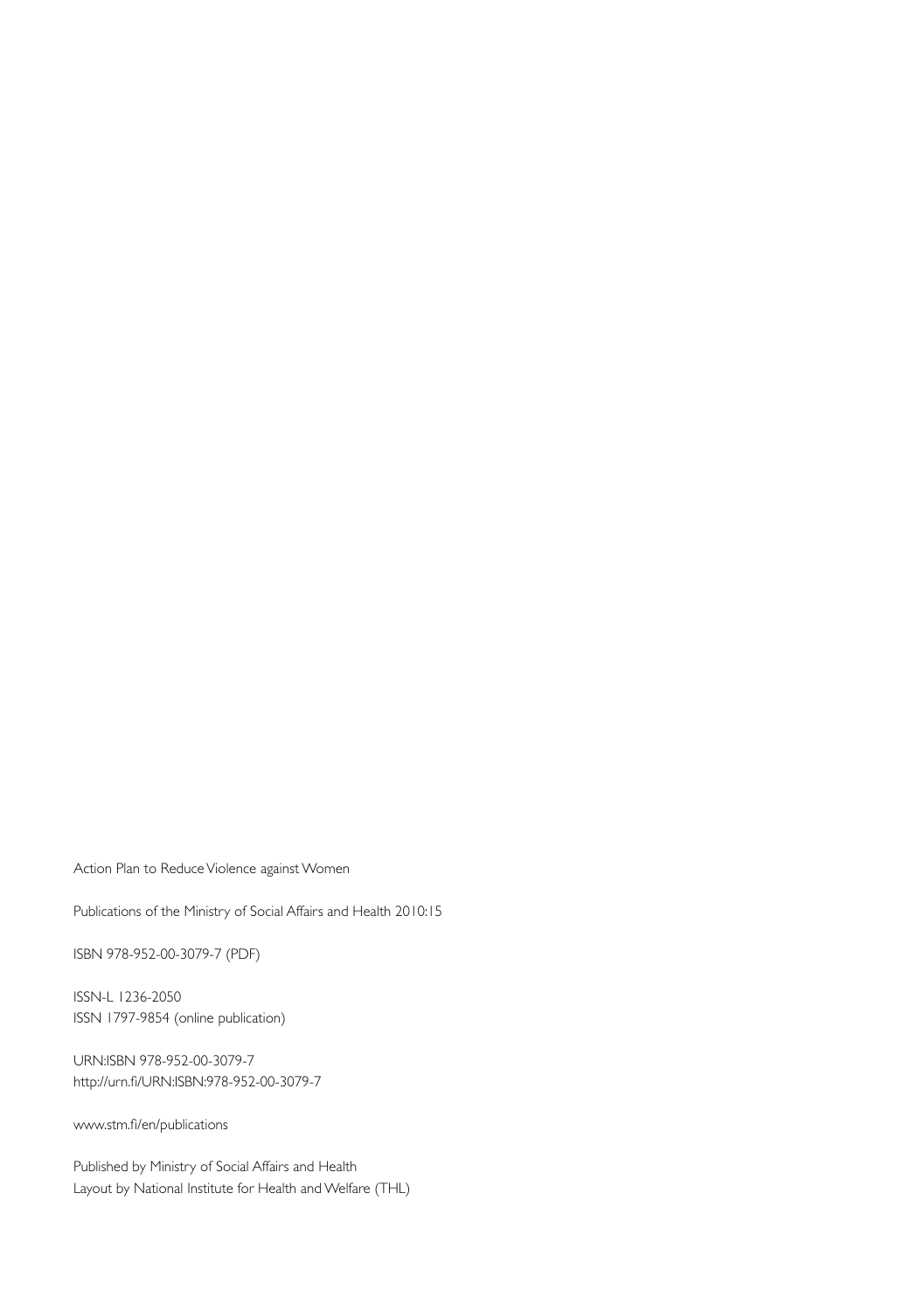## SUMMARY

#### ACTION PLAN TO REDUCE VIOLENCE AGAINST WOMEN

■ In connection with adopting the Action Plan for Gender Equality 2008– 2011, the Finnish Government took the decision to initiate a cross-sectoral National Action Plan to Reduce Violence Against Women. The Government was keen to put in motion such a plan because there had been no national programmes in this area since the 1998–2002 project for the prevention of prostitution and violence against women. This had prompted comments to the Finnish Government from the United Nations Committee on the Elimination of Discrimination against Women (CEDAW). The Action Plan was jointly prepared by the Ministry of the Interior, the Ministry of Justice, the Ministry of Social Affairs and Health and the Ministry for Foreign Affairs. Preparation of the Action Plan was coordinated by the National Institute for Health and Welfare on behalf of the Ministry of Social Affairs and Health.

The aims of the Action Plan are to tackle violence proactively by seeking to influence attitudes and behaviours; to prevent repeated violence; to improve the position of victims of sexual violence and the crisis assistance and support provided for them; develop methods for identifying and intervening in the violence experienced by vulnerable groups; to enhance the knowledge and skills of the authorities and professional service providers in preventing violence against women and in helping victims.

The Action Plan takes a broad and comprehensive approach to the challenge of reducing violence against women, following the three P's principle. This means that the Action Plan proposes a comprehensive series of measures for the prevention of violence; for the provision of protection and support for victims of violence; and for the prosecution of perpetrators of violence. A total of 60 proposed measures are listed, some of which can be implemented without separate funding.

The Action Plan proceeds from an evaluation of the present state of violence against women and an overview of areas not covered by previous programmes of action. The national Action Plan has been designed to respect the international conventions and treaties that Finland has signed.

Key words:

action plan for gender equality, action plans, domestic violence, violence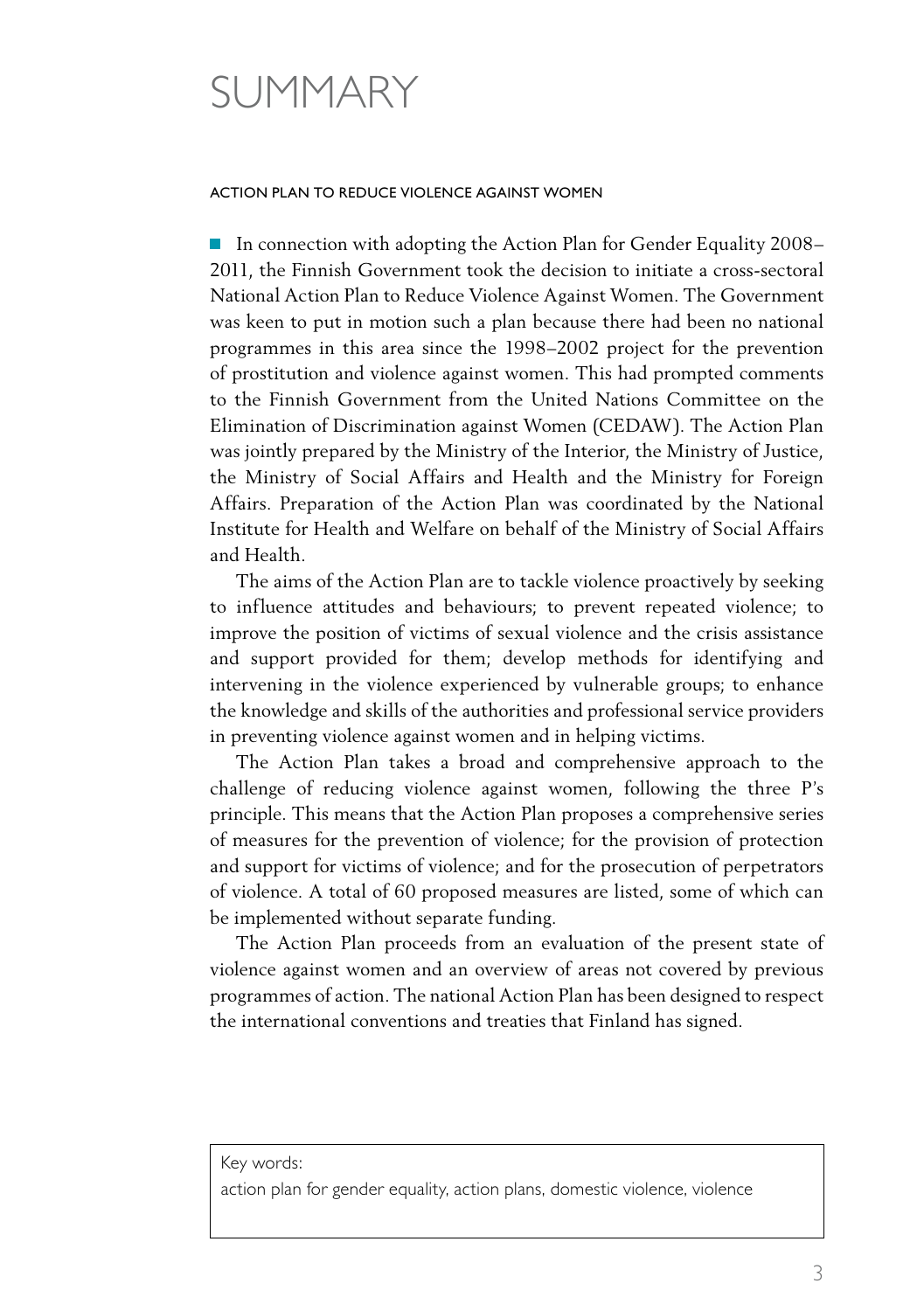## CONTENT

| I            |     |                                                                          |  |
|--------------|-----|--------------------------------------------------------------------------|--|
|              |     |                                                                          |  |
|              |     |                                                                          |  |
|              |     | 1.2 Preparation, steering mechanism and implementation of                |  |
|              |     |                                                                          |  |
| $\mathbf{2}$ |     |                                                                          |  |
|              |     | 2.1 Trends in violence against women and approaches to violence          |  |
|              |     |                                                                          |  |
|              |     |                                                                          |  |
|              |     |                                                                          |  |
|              |     |                                                                          |  |
| 3            |     |                                                                          |  |
|              | 3.1 | Strengthening preventive work against violence31                         |  |
|              | 3.2 | Improving help and support services for victims of violence  36          |  |
|              |     |                                                                          |  |
|              | 3.4 | Improving the position and support for victims of                        |  |
|              |     |                                                                          |  |
|              |     | 3.5 Intervening in violence experienced by vulnerable groups  46         |  |
|              |     | 3.6 Enhancing the quality and efficiency of the criminal                 |  |
|              |     |                                                                          |  |
|              |     | 3.7 Developing perpetrator programmes for violent offenders 56           |  |
|              |     | 3.8 Strengthening the identification of and intervention in violence  59 |  |
|              | 3.9 |                                                                          |  |
|              |     |                                                                          |  |
|              |     |                                                                          |  |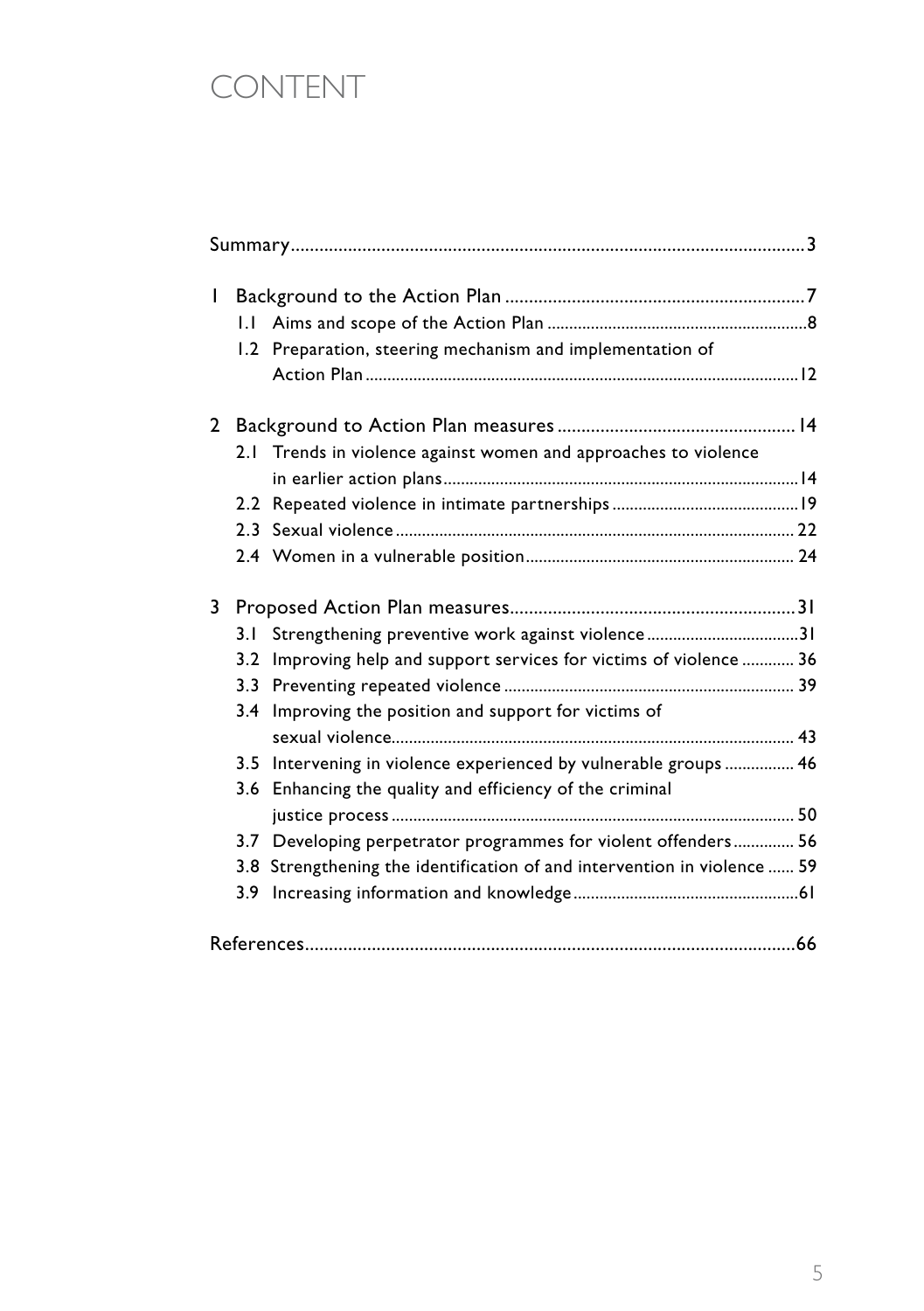In connection with adopting the Action Plan for Gender Equality 2008– 2011, the Finnish Government took the decision on July 17, 2008 to initiate a cross-sectoral National Action Plan to Reduce Violence Against Women. The Action Plan was jointly prepared by the Ministry of the Interior, the Ministry of Justice, the Ministry of Social Affairs and Health and the Ministry for Foreign Affairs. The process was coordinated by the National Institute for Health and Welfare on behalf of the Ministry of Social Affairs and Health. The Government was keen to put in motion such an Action Plan because there had been no national programmes dedicated to this area since the 1998–2002 project for the prevention of prostitution and violence against women. This had prompted comments to the Finnish Government from the United Nations Committee on the Elimination of Discrimination against Women (CEDAW).

Finland has committed itself to adhere to the United Nations Declaration of Human Rights and UN human rights conventions, which say that everyone has the right to liberty and security and that no one shall be subjected to torture or to inhuman or degrading treatment. The most significant international document with respect to the protection of women's human rights is the UN Convention on the Elimination of All Forms of Discrimination Against Women (CEDAW Protocol), which was adopted by the UN General Assembly in 1979. Finland ratified this convention of women's rights in 1986.

According to international law, any act of violence against women is a human rights violation, and states signatories to human rights conventions are obliged to ensure that their actions or failure to take action does not cause them to infringe on human rights. Furthermore, the state is under obligation to guarantee that these rights are met for all people by making sure that they are not violated by *non-state actors.* This principle of due diligence includes the obligation to prevent infringements by private individuals, to investigate them, to punish offenders and to offer appropriate compensation to victims.

Finland has also committed itself to promoting women's rights by signing the Declaration and Platform for Action adopted by the Beijing World Conference on Women in 1995. The Beijing Platform for Action comprises 12 strategic themes concerned with improving women's position in different areas of society. The Platform for Action obliges governments to take appropriate legislative and other measures with a view to preventing violence against women and to protecting victims, and to establish national programmes for the eradication of violence against women (Beijing Declaration and Platform for Action 1996.)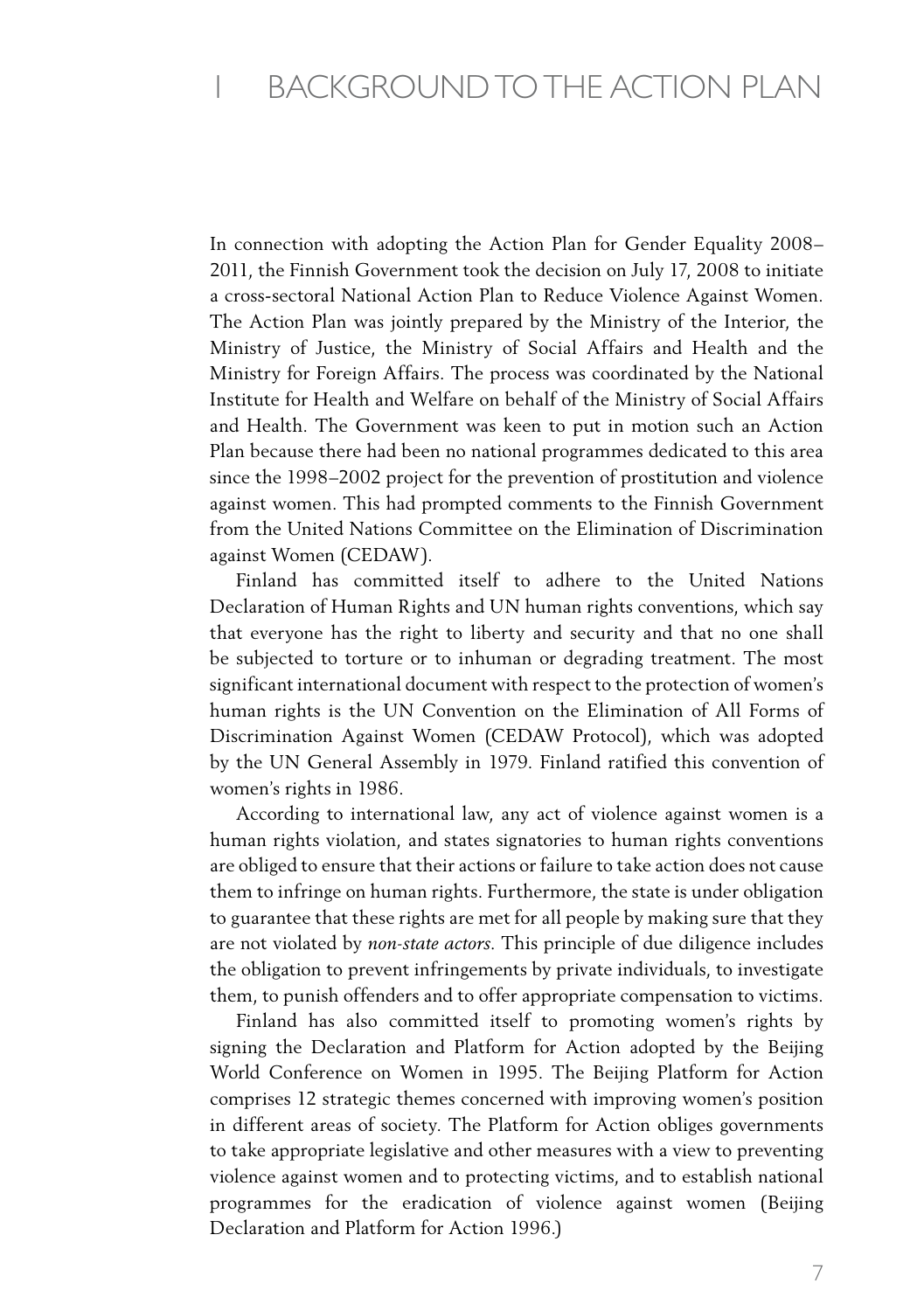At the European level, too, the reduction of violence against women is high on the political agenda. In its conclusions of spring 2010, the Council of EU Employment, Social Policy, Health and Consumer Affairs urges Member States to develop a new general strategy or to update existing national strategies for the comprehensive eradication of gendered violence; to allocate adequate resources to preventing and combating violence against women; to identify and remedy any shortcomings in the protection of women who have experienced violence (including honour-related violence); to ensure that there is no justification of violence on grounds of customs, traditions or religious considerations; and to ensure that acts of violence against women are prohibited by law and that perpetrators are prosecuted before the courts. In addition, the Council emphasizes the critical role and responsibility of men in the process of eradicating violence against women, and urges Member States to ensure that, where appropriate, the role of men is taken into account in strategies, action plans and other measures aimed at reducing and eradicating violence against women. It also recommends the introduction of a free Europe-wide telephone number for victims of violence in Member States. (The Eradication of Violence against Women in the European Union 6585/10.)

There are no legally binding instruments within the Council of Europe framework for the prevention of violence against women, but in recent years the Council has devoted considerable effort to strengthen European norms in this area. In 2002 the Committee of Ministers of the Council of Europe adopted recommendation Rec(2002)5 on the protection of women against violence. This document constitutes the first comprehensive international strategy for the prevention of violence against women, setting out detailed recommendations for actions by national governments.

The decision by the Committee of Ministers to initiate a convention for the prevention of violence against women was motivated by the realization that recommendations alone would not be enough to do away with the problem: that would require a legally binding agreement. For the purposes of the negotiation process the Council of Europe has set up an Ad Hoc Committee on Preventing and Combating Violence against Women and Domestic Violence (CAHVIO). The negotiations are based on the Council of Europe report on violence against women (EG-TFV 2008), which has also informed the drafting of this national Action Plan.

The Committee's mandate is to prepare a legally binding European convention aimed at preventing violence against women, including domestic violence. The convention will be applied to all victims of domestic and intimate partner violence. It is based on the three P's approach – prevention, protection and prosecution – whereby the prevention of violence against women and domestic violence, the protection of the victim and the prosecution of the perpetrator are all given equal weight in the convention. What this means in practice is that as well as covering issues of violence from a criminal law perspective, the convention will aim to provide adequate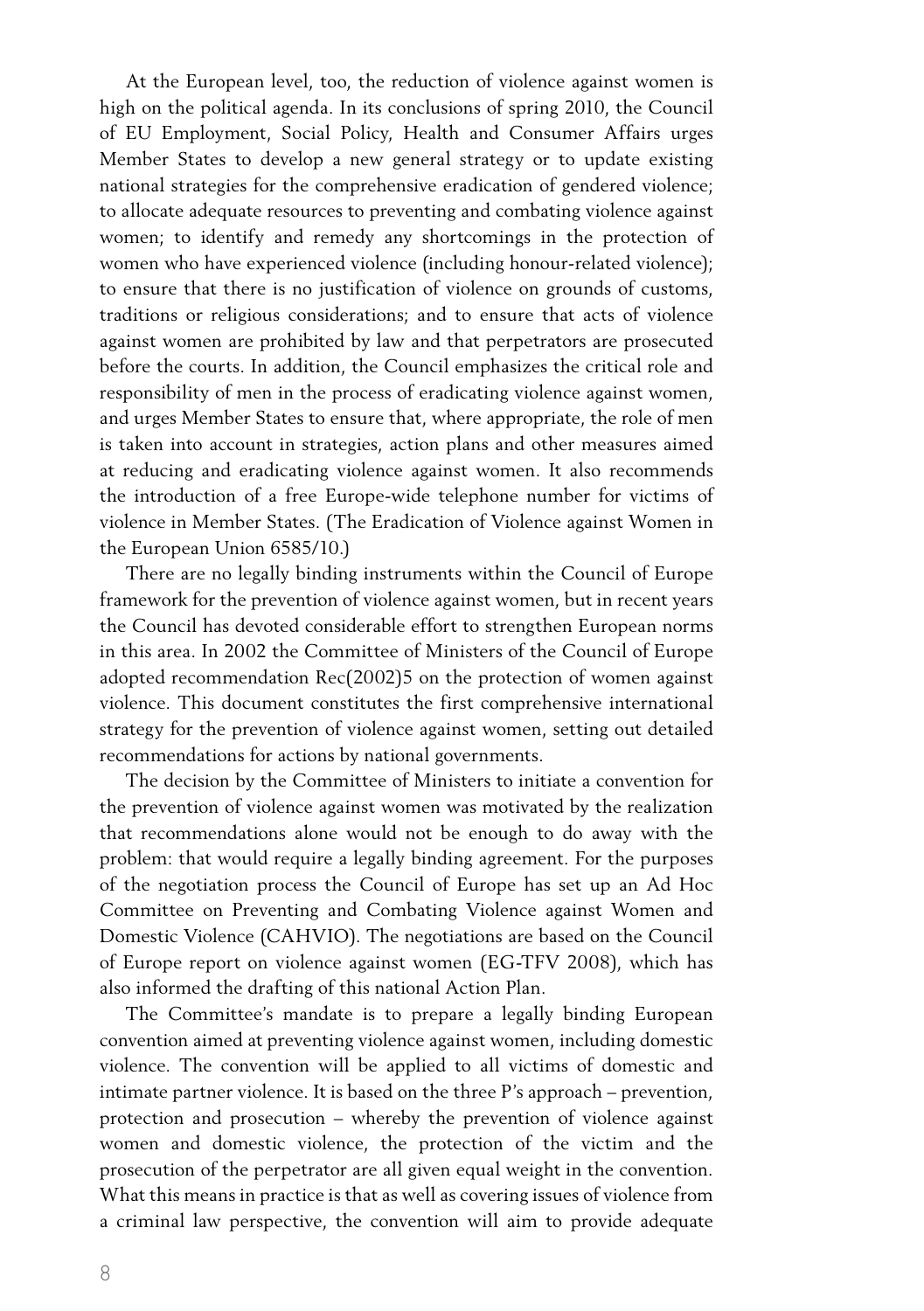protection for the victims of violence and as far as possible to pre-empt and prevent the occurrence of domestic violence and violence against women. The convention under negotiation is the Council of Europe's first-ever human rights convention for women.

The drafting process for a cross-sectoral action plan for the reduction of violence against women 2010–2015 has proactively taken account of the points raised in the European Union framework decision and the Council of Europe negotiations, and also anticipated the measures that Finland will be required to undertake.

Violence always leaves mental scars and often causes physical damage to the victim as well. It is not just the victim who is affected, but also the people around them. In the case of violence among intimate partners, children are often exposed to social and psychological consequences. The consequences of sexual violence also affect the people close to the victim. Violence against women represents a substantial cost to both local and central government. In Finland it is estimated that total annual costs from violence against women come to 91 million euros. In a medium-sized town, this translates into monthly costs of around 103,000 euros. (Heiskanen & Piispa 2002.)

#### 1.1 Aims and scope ofthe Action Plan

The Action Plan takes a broad and comprehensive approach to the challenge of reducing violence against women, following the three P's principle (EG-TFV 2008; Beijing Declaration and Platform for Action 1996). This means that the Action Plan presents a comprehensive series of measures for the prevention of violence, for the provision of protection and support for victims of violence, and for the prosecution of perpetrators.

The proposed measures included in the Action Plan are designed to address violence against women proactively, i.e. to prevent violence from occurring in the first place by tackling its root causes and by influencing prevailing attitudes and behaviours through upbringing and education.

Actions aimed at protecting and helping victims of violence are intended to protect women from further abuse, to improve counselling and broadbased support and to enhance the ability of the authorities and service providers to identify violence, to help victims of violence, and to prevent the occurrence of violence. For the purposes of improving service delivery it is crucial to recognize the needs of women from different backgrounds and to respect their choices. According to the Final Activity Report of the Council of Europe Task Force to Combat Violence Against Women (EG-TFV 2008), a comprehensive approach to the prevention of violence must aim to create an efficient and coordinated intervention system focused on the needs of the victims.

Both the criminal and civil justice system shall provide for effective measures that protect women from all forms of violence. Victims of violence must be informed of their rights so that they can seek help. Improved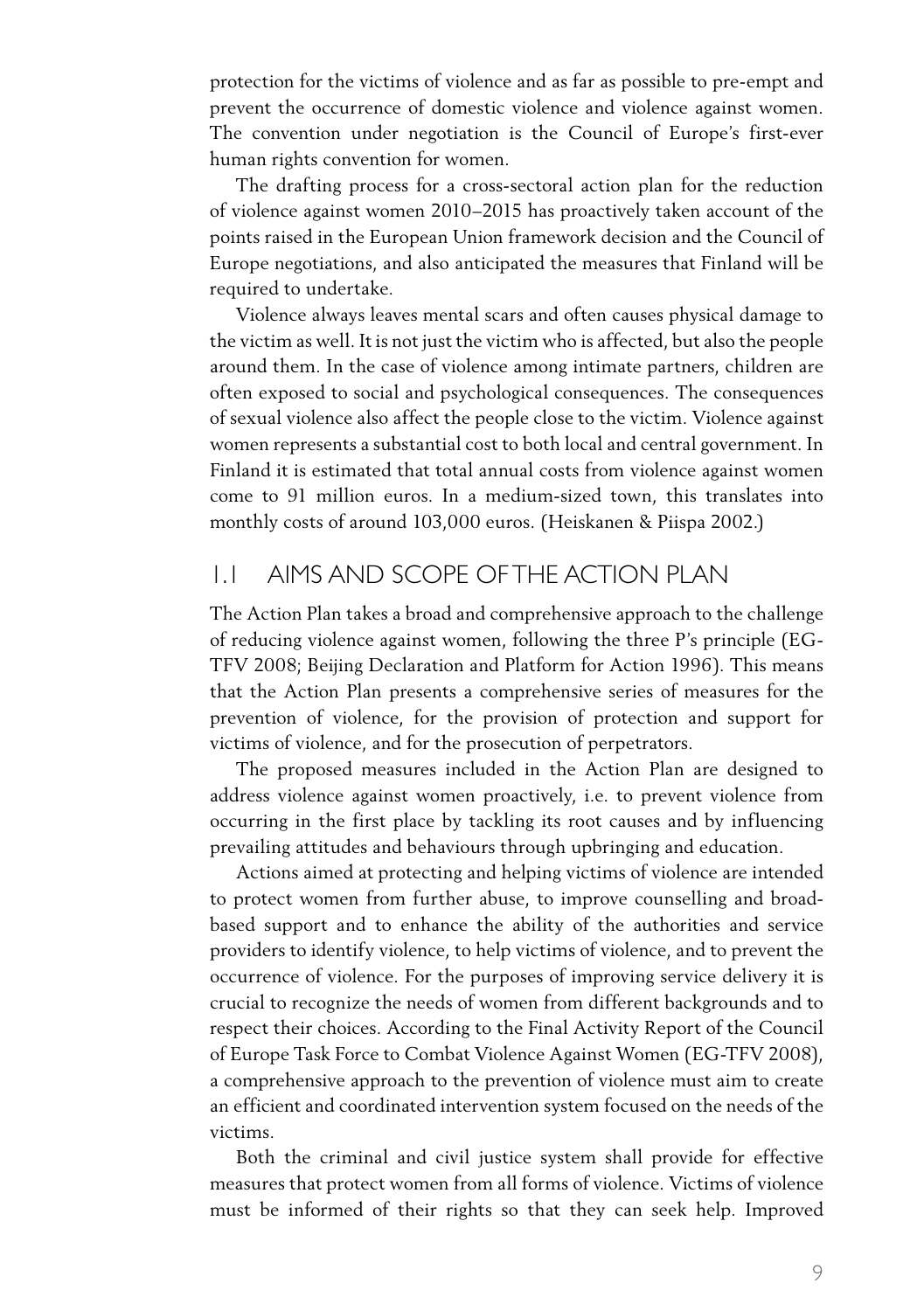training and information for police officers, prosecutors and judges is crucial to creating an effective criminal process that also supports the victims of violence.

The creation of a comprehensive action plan requires a strategic allocation of responsibilities to the bodies and agencies that are charged with the prevention of violence against women in the respective administrative branches (municipalities, ministries, units). Furthermore it is important that the action plan spans a long enough period so that the measures introduced can produce the desired outcomes and that theirimpacts can be assessed. The reduction of violence against women must be based upon multiprofessional and cross-sectoral cooperation.

The aims of the Action Plan are:

- to tackle violence proactively by seeking to influence attitudes and behaviours;
- to prevent repeated violence;
- to improve the position of victims of sexual violence and the crisis intervention and support services they are offered;
- $\blacksquare$  to develop methods for identifying and intervening in the violence experienced by vulnerable groups; and
- $\blacksquare$  to enhance the knowledge and skills of the authorities and professional service providers in preventing violence against women and in helping victims.

The main focus of the Action Plan is on preventing repeated violence among intimate partners, on reducing sexual violence and on protecting vulnerable women. Specific issues addressed under the first theme of repeated violence include problems involved in divorce situations and the prevention of related violence, and the referral of violent offenders to rehabilitation programmes. These are all areas in which women typically experience violence and where women account for the largest proportion of victims. A review of earlier action plans showed that they did not do enough to prevent sexual violence and repeated violence, or to help and protect special groups (for more on this, see chapter 2.1. below).

Issues of honour-related violence are touched upon in connection with the treatment of violence in vulnerable groups. In recent years measures aimed at preventing honour-related violence have been put in place both in NGO projects and in government programmes (Internal Security Programme 2008), and for this reason the Action Plan includes no specific measures addressing honour-related violence; instead the issue is treated under violence experienced by immigrant women. The Action Plan also includes measures aimed at improving the position of people subjected to violence and abuse in connection with prostitution and the trafficking of human beings. The position of victims of human trafficking is addressed more fully in the anti-human trafficking programme (Revised National Plan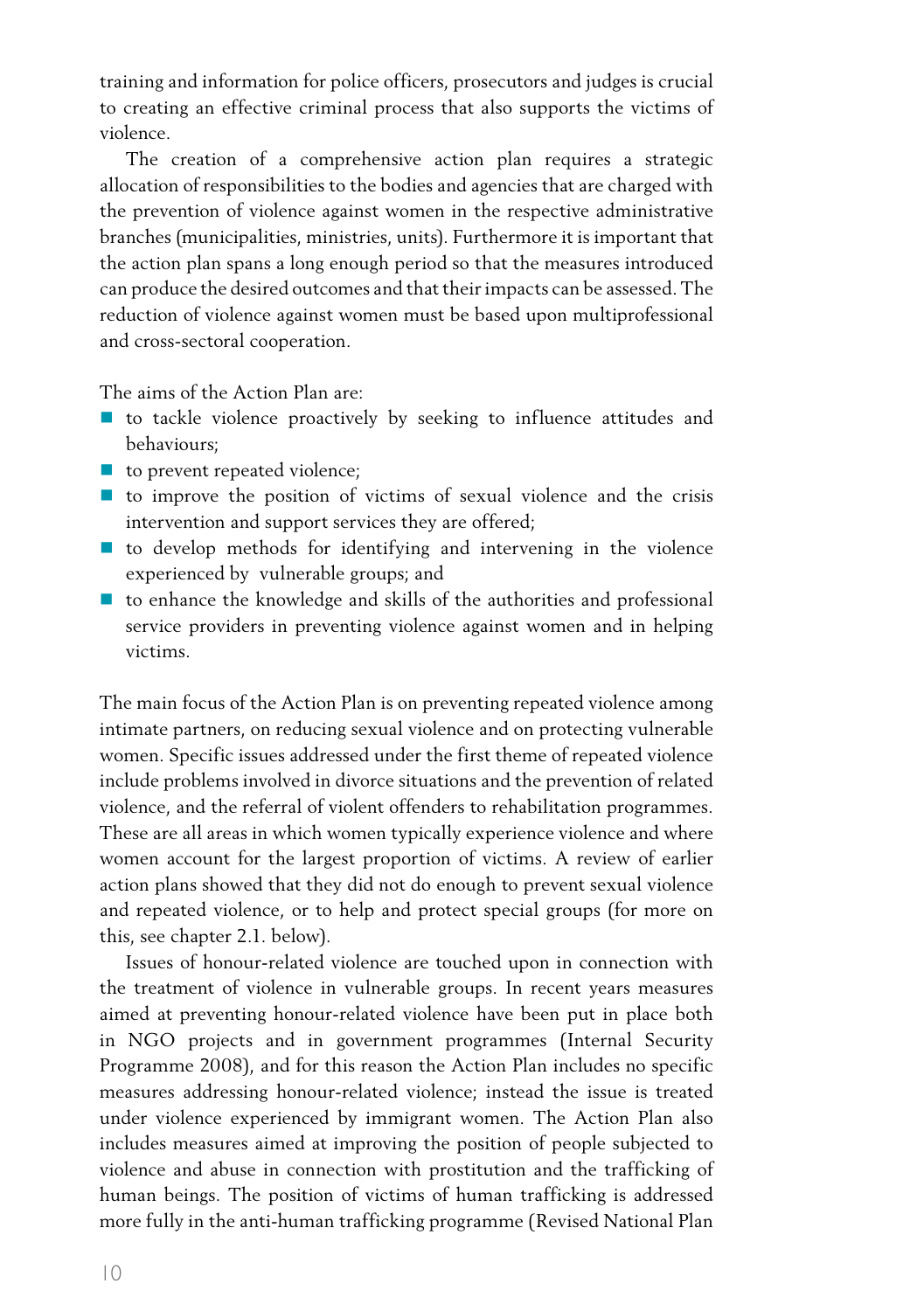of Action against Trafficking in Human Beings 2008). A dedicated safety programme for older people is under preparation as part of the Internal Security Programme, and therefore this group is excluded from the scope of this Action Plan.

Research indicates that violence experienced by women in the workplace has increased in the new millennium. However workplace violence against women was excluded from the remit of this Action Plan on grounds that there are dedicated labour protection organizations charged with the prevention of violence in the workplace.

The Action Plan uses the same definition of violence against women as is applied in international conventions. Gender-based violence, according to this definition, includes mental, physical and sexual violence in both the public and private spheres. Violence against women thus comprises more than just violence among intimate partners.

Recommendation (2002)5 by the Council of Europe Committee of Ministers to Member States on the protection of women against violence defines the term "violence against women" as *"any act of gender-based violence, which results in, or is likely to result in, physical, sexual or psychological harm or suffering to women, including threats of such acts, coercion, or arbitrary deprivation of liberty, whether occurring in public or private life. This includes, but is not limited to, domestic violence, rape between spouses or partners, female genital mutilation, forced marriages and other traditional practices harmful to women, trafficking in women for the purposes of sexual exploitation and violation of the human rights of women in situations of armed conflict."*

The Council of Europe definition is closely in line with the UN definition as set out in the Beijing Declaration and Platform for Action (1995). According to international definitions, violence against women is genderbased violence. Sunnari et al. (2003) say that the concept of gendered violence can refer to a verbal, visual or other act or structure that is based on disrespectful, derogatory or demeaning attitudes to another or other genders and that in one way or another aims to subjugate or silence this other or these others, but that do not directly seem to involve sexuality, or constructions of sexuality.

The gender-based perception of violence makes visible the fact that the mechanisms underlying violence may be exactly the same regardless of the gender of the victim or perpetrator when the violence is motivated by a violation of gender conceptions that the perpetrator regards as acceptable and the meting out of a punishment for that violation. This means that the measures included in the Action Plan can also be used to help male victims in cases where they are subjected to the same forms of violence (e.g. sexual violence) because of their gender.

The objective set for this Action Plan in the Government Action Plan for Gender Equality is to reduce violence specifically against women. This does not negate the fact that violence occurs in other areas of life, too, and that men and women may be equally exposed to violence, as indeed children and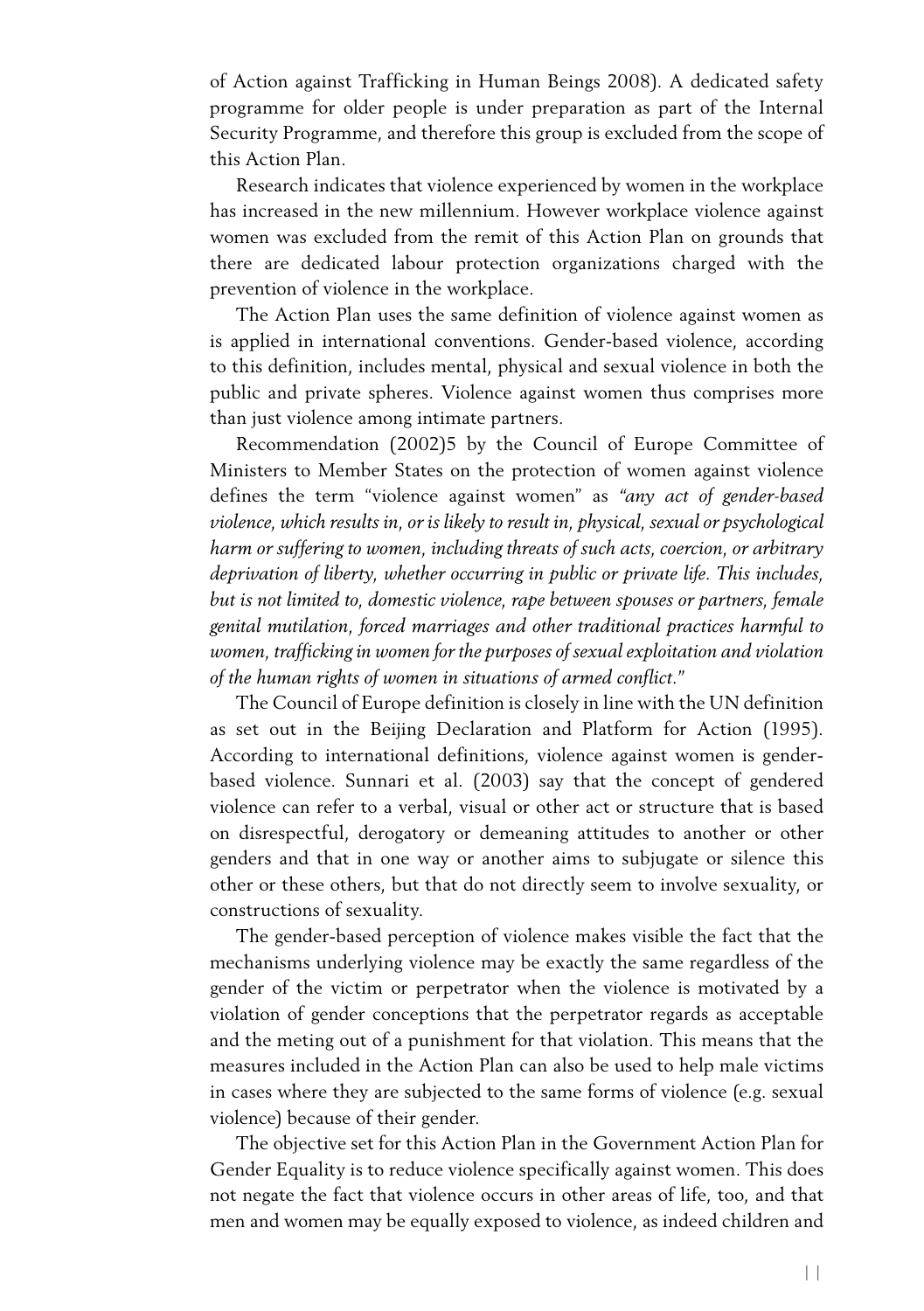older people. It is important that efforts are continued in parallel with this Action Plan to reduce other forms of violence.

#### 1.2 Preparation, steering mechanism and implementation of Action Plan

Planning and preparations for a cross-sectoral Action Plan for the reduction of violence against women in 2010-2015 were based upon the guidelines issued by the Council of Europe Task Force (EG-TFV 2008). According to these guidelines a national action plan should:

- address all forms of gender-based violence against women.
- contain concrete goals in all areas and defined indicators to evaluate their achievement,
- $\blacksquare$  detail the general measures and activities that are necessary to achieving the goals,
- **I** identify the bodies that are responsible for coordination and implementation of the national action plan,
- involve NGOs and particularly women's organizations with experience of these kinds of issues in the process of planning and implementing a national action plan,
- $\blacksquare$  allocate appropriate and ongoing financial resources for the effective support and protection of women victims of violence and for the implementation of the national action plan,
- have a clear timeframe.
- have governmental and parliamentary approval, with information about the action plan made readily available to all relevant institutions and to the general public,
- **n** include mechanisms so that it can be regularly monitored, evaluated and revised.

The national Action Plan has been designed to reflect and respect the international conventions and treaties Finland has signed (e.g. the EU framework decision) as well as the ongoing Council of Europe CAHVIO process, the international obligations binding upon Finland and particularly the recommendations by CEDAW for more effective prevention of violence against women and the human rights report presented by the Government to Parliament.

The steering group overseeing preparations of the Action Plan has consisted of the Ministerial Group for Internal Security supplemented by the Minister for Gender Equality, Minister for Foreign Affairs, and Minister of Migration and European Affairs. The steering group drafts all proposals that are submitted to the executive group and monitors implementation of the objectives and measures detailed in the Action Plan for the reduction of violence against women. Separate indicators will be developed for monitoring progress of the Action Plan.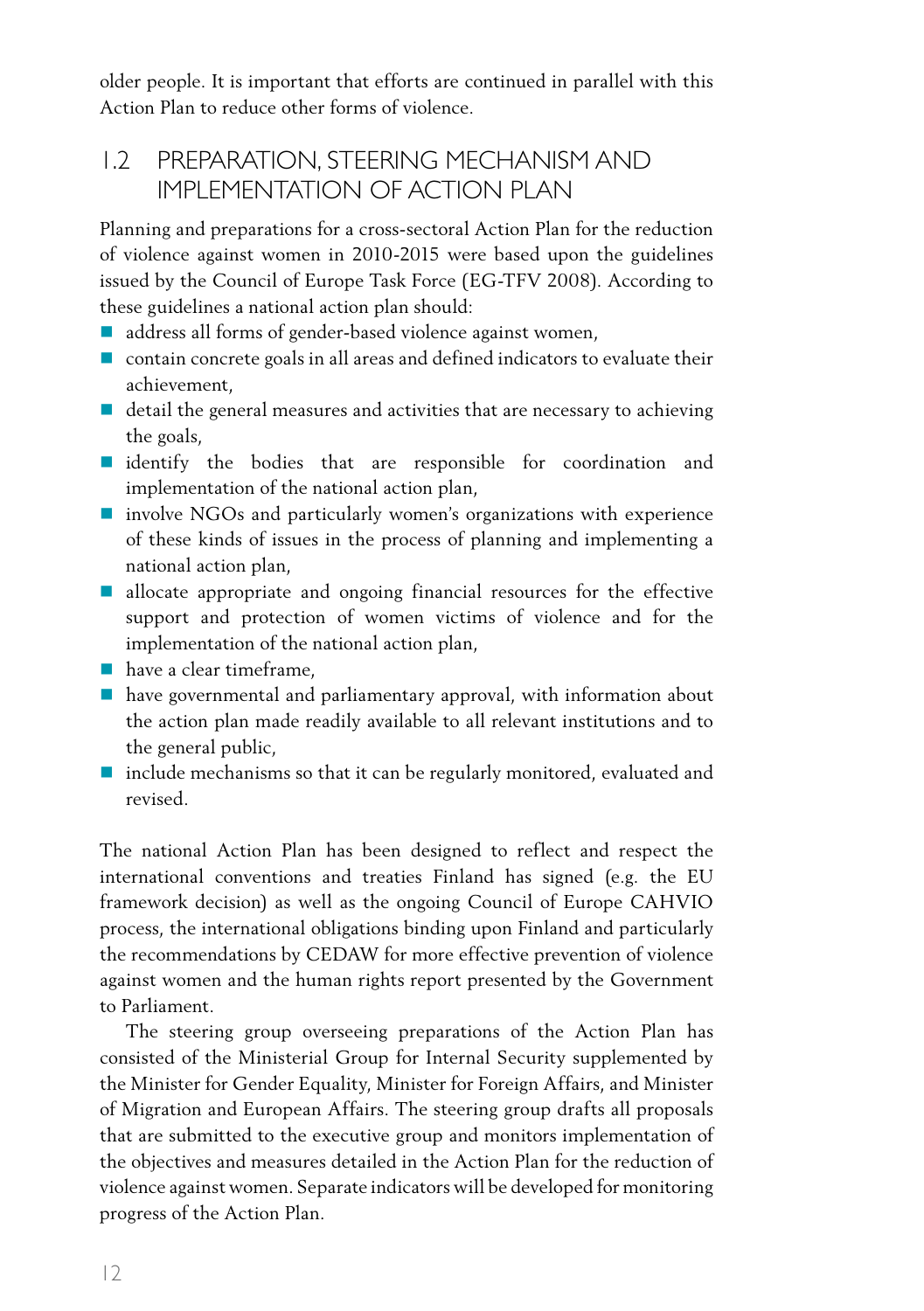Implementation of the Action Plan is coordinated and monitored by a cross-sectoral working group on the prevention of interpersonal and domestic violence appointed by the Ministry of Social Affairs and Health. Represented on this working group are the Ministry of Social Affairs and Health, the Ministry of Justice, the Ministry for Foreign Affairs, the Ministry of the Interior Migration Department, the National Police Board and the National Board of Education.

The draft measures proposed in this Action Plan have been prepared at several occasions involving representatives of various organizations, local and central government as well as service providers. Preparation of the Action Plan started with a consultation of voluntary organizations in order to solicit comments and suggestions on the relevant themes and proposals for specific measures for the reduction of violence. The consultation was attended by representatives of 16 voluntary organizations. A further 13 organizations submitted written comments on the preliminary draft of the Action Plan.

The Action Plan was prepared in seven process workshops that involved researchers, public officials, professionals working with victims of violence and representatives of NGOs. The cross-sectoral working group appointed by the Ministry of Social Affairs and Health to take charge of the drafting of the Action Plan processed the proposals submitted by the workshops and compiled them into the current Action Plan. The final draft measures were then subjected to a municipal hearing. The new government taking office in 2011 will receive an interim assessment of the Action Plan. Diagram 1 below provides a graphic summary of the Action Plan process to date.

Diagram 1. Preparation of the Action Plan

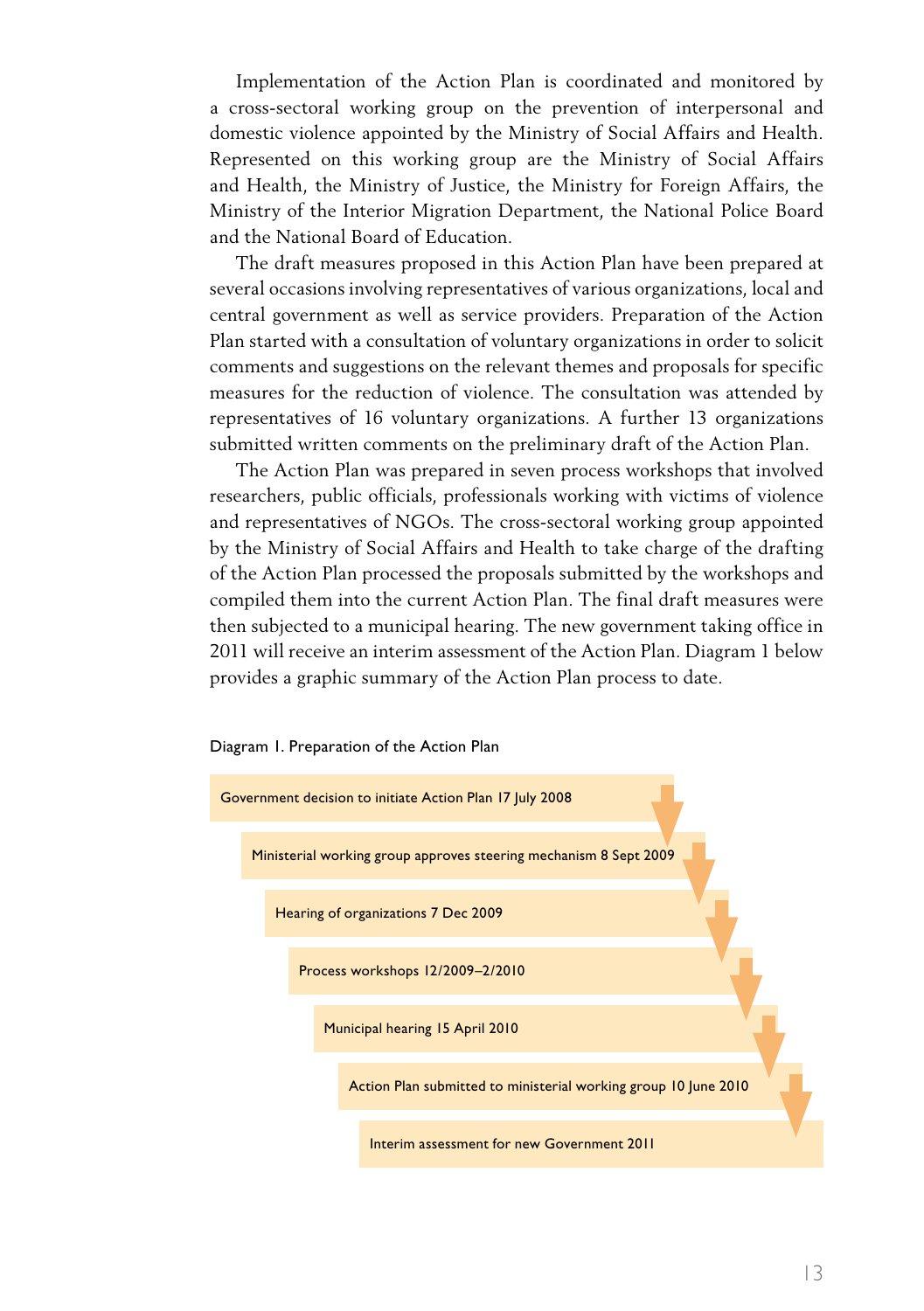## 2 Backgroundto Action Plan **MFASURES**

#### 2.1 Trends in violence against women and approaches to violence in earlier action plans

#### Statistical overview of past trends

There are three outstanding trends in violence against women that should be addressed through this Action Plan. Firstly, it seems that sexual violence (including harassment), or at least disclosures of sexual violence, have increased. Secondly, attempts to reduce serious incidents of intimate partner violence leading to homicide have failed to achieve satisfactory results in that there has been no change in the number of homicides among intimate partners as a proportion of women's violent deaths. Thirdly, the number of women who have experienced violence in their previous partnership is continuing to rise.

Survey results from 1997 and 2005 indicate that there has been some increase in women's experiences of violence. In 2005, the proportion of women who said they had experienced at least one incident of physical or sexual violence by the opposite sex or a threat of violence after age 15 was 44%, up from 40% eight years earlier. This increase was due primarily to the growth of sexual violence or threats of sexual violence. According to the survey results one-fifth of Finnish women aged 18–74 had been forced to or attempted to be forced to have sexual intercourse at least once during their lifetime. Experiences of sexual violence have increased by more than one-quarter since 1997. In the past 12 months three per cent of women had experienced sexual violence. (Piispa et al. 2006, unpublished table.) More than half of sexual violence offences are committed by men in the woman's immediate circle of acquaintances (Heiskanen 2006). Sexual harassment, too, has increased. Experiences of both sexual violence and harassment accumulate typically among young women in the age bracket 18–24 (Sirén 2006). Another factor explaining the increase in women's experiences of violence was the slight growth of threats, which is mainly attributable to the growth of violence in the workplace (for more details, see Sirén et al. 2010).<sup>1</sup>

The changes seen in intimate partner violence are less pronounced. In the longer term violence in the current relationship has decreased to some extent. One-fifth of people living in a partnership say they have sometimes

<sup>1</sup> National victim studies provide longer term data on women's experiences of violence and trends since 2005 (Sirén et al. 2010). According to these sources violence against women in the workplace has increased noticeably, whereas domestic violence against women, violence against women committed by acquaintances and the level of street violence have remained broadly unchanged during the 2000s. Workplace and street violence are not within the remit of this Action Plan.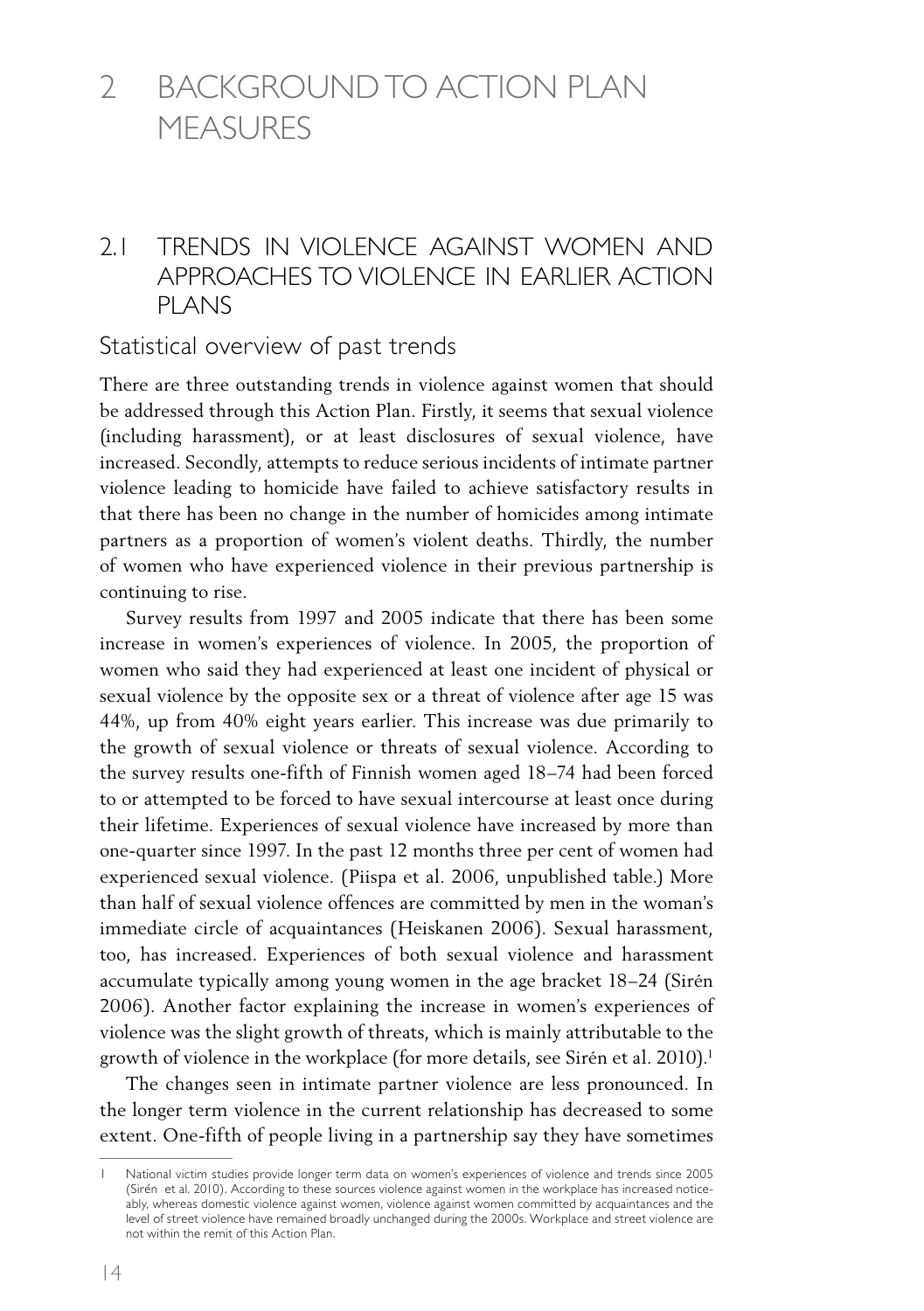experienced violence or threats of violence from their current spouse or partner. This is mainly physical violence. In the past 12 months less than one-tenth of women report having experienced violence or threats from their current partner. The number of women reporting experiences of violence in earlier partnerships, on the other hand, has increased, for the number of terminated partnerships has increased by more than one-quarter since 1997. Therefore the number of women experiencing violence from an ex-partner was almost 70,000 higher than in 1997, even though the proportion of women reporting violence in earlier partnerships has remained unchanged at 49%. In an examination of incidents of violence occurring in terminated partnerships, it is noteworthy that if violence did occur during the relationship, it did not always end when the couple separated. Over half of men who exhibited violent behaviour in a partnership had behaved violently or disruptively after divorce. Rather than overt physical violence, the most common forms of reported violence were harassment and stalking. (Piispa 2006.)

The trends highlighted by questionnaire surveys receive at least some support from official statistics. Longer term trends for women's violent deaths are largely unchanged. Over the period from 1999 to 2003, cause of death statistics indicate that each year on average 39 women died a violent death, and this figure was the same over the next five-year period from 2004 to 2008. The number of violent deaths among women showed a slight trend of decline in the early 2000s, but the figures started to rise towards the end of the decade (National Research Institute of Legal Policy; Homicide Monitor). According to cause of death statistics the number of women killed by their spouse declined during the 2000s as compared to the late 1990s (on average 18 women in 1999–2003 and 14 women in 2004–2008 (Statistics Finland, cause of death statistics). In 2003–2008 almost two-thirds (61%) of women homicide victims were killed by their partner (spouse, former spouse or boyfriend). The number of homicides in partnerships as a proportion of women's violent deaths has remained unchanged in recent years. In 2003– 2008 an annual average of 23 women were killed in partnerships. In fatal cases of intimate partner violence, the victim is most typically a woman (80% in 2003–2008; National Research Institute of Legal Policy; Homicide Monitor). The reason for the differences between the figures from cause of death statistics and the homicide monitoring system is that the former only cover crimes committed by spouses living together, whereas the monitoring system additionally includes criminal acts between former spouses and regular dating partners.

As a rule only the most serious cases of intimate partner violence are reported to the police. In cases of petty (84%) and ordinary assault (88%) women account for a disproportionate share of the victims of partner violence. Incidents of aggravated assault and attempted homicide in partnerships are more equally divided between the genders, with women accounting on average for 55% of the victims. Overall the number of reported cases of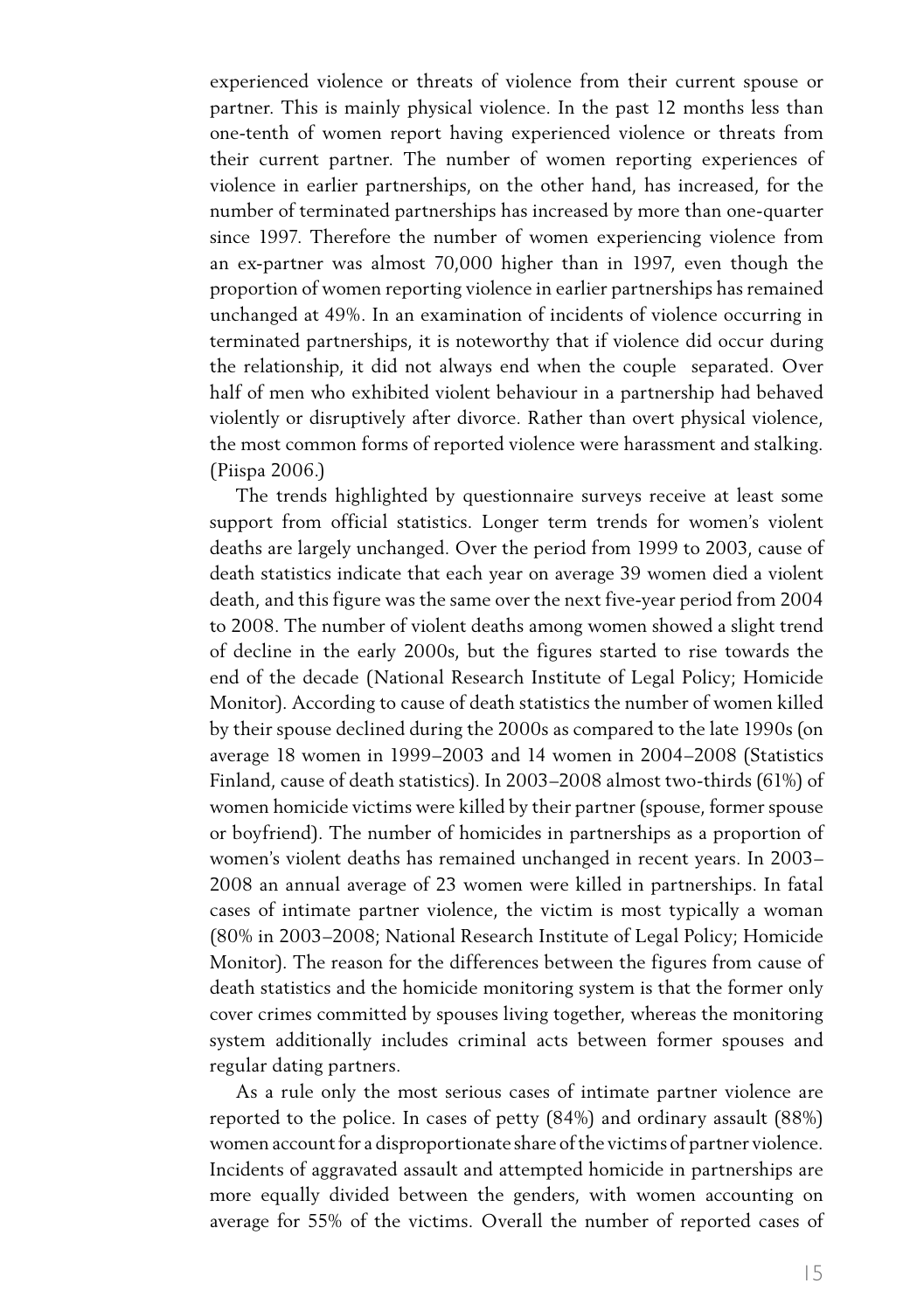domestic and intimate partner violence against women have increased since the late 1990s, although figures for 2009 are slightly down on the previous year. (Statistics Finland, unpublished table.) Partner and sexual violence against women is very much a hidden form of crime, with no more than some one in ten cases reported to the police. According to police statistics for one year, partner violence accounted for some 8% of all cases of assault in that year. Emergency calls involving domestic violence have also increased during the 2000s (by 29% from 2001 to 2009; Lampikoski 2010).

The number of reported rape crimes (rape, aggravated rape, sexual coercion and the corresponding attempted crimes) has been on the increase until 2008. In 2008 the police were notified of 915 rapes or attempted rapes, one year later the figure dropped to 615 (StatFin database). The number of reported cases of sexual abuse and molestation of children and the number of cases filed in courts have doubled over the past five years (Honkatukia et al. 2009). Most victims of sexual crimes are women. In 2007 most victims in reported cases of sexual abuse and molestation of children were aged 12–14 years, and some 90% of them were girls. In half of all cases the suspected offender is an adult non-family member known to the child. A family member is suspected in around one in ten cases, and in these cases the family's father is the suspect more often than the stepfather. (Humppi 2009.)

The rise in the number of reported sexual and assault offences is indicative more of the willingness and ability of crime victims to report an offence than of a true increase in the number of cases. Changes in police practice may push up the number of crimes showing up in the statistics if domestic violence calls, for instance, are reported more often as offences. As far as helping victims is concerned, it is important to consider police procedures for the referral of victims to systems of victim assistance.

#### Earlier Action Plans and their blind spots

The goal of reducing violence against women has been included in several gender equality programmes and other national action plans over the past dozen or so years. The measures proposed in these programmes have been aimed at the prevention of domestic and intimate partner violence, sexual abuse, sexual harassment, violence in the workplace, trafficking in women, prostitution and wife-selling and other commercialization of sexuality. The approaches and focuses in these programmes have varied, but primarily they have been concerned with domestic and partner violence. Government programmes have rarely taken a broad and comprehensive view of violence against women and approached it as a gender issue in line with international definitions (e.g. UN, EU). The objectives of have prevention have not extended to all forms of violence, such as violence based on cultural traditions (forced marriages, honour-based acts of violence or female genital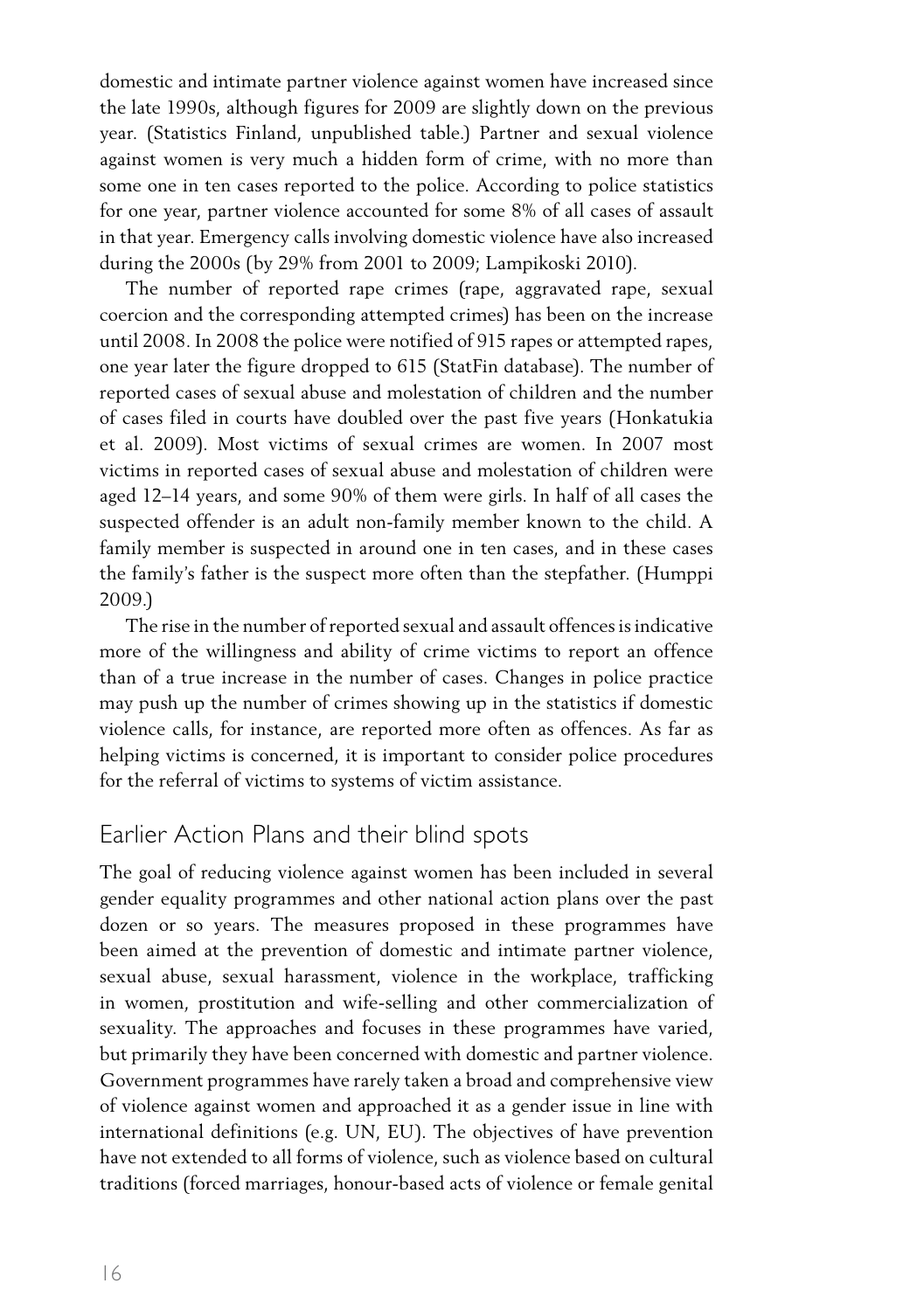mutilation). The prevention of sexual violence and harassment has not been previously identified as a specific target (Riski 2009).

The first national programme for the prevention of prostitution and violence against women was conducted in 1998–2002. Focused specifically on violence against women, the programme was aimed at developing services for victims of violence and professional training, and at promoting the prevention of violence by means of research, statistics and legislation (Coordination of the prevention of domestic and intimate partner violence 2006.) In 1999–2002 the Finnish Government programme under the premiership of Paavo Lipponen gave particular focus to the prevention of domestic violence.

From 2003 to 2011, two successive Governments under Prime Minister Matti Vanhanen addressed the issue of violence in general national programmes, with the reduction of violence against women singled out as a special concern. The objectives set out in the Action Plan for Gender Equality 2004–2007 under Vanhanen's first Cabinet included the prevention of intimate partner violence, the drafting of an action plan for trafficking in human beings and the prevention of violence in the workplace (Government Action Plan for Gender Equality 2005). The Action Plan for Gender Equality included a separate project aimed at the prevention of violence among partners and specifically at improving the network of primary and specialized services across the country; at providing more effective help for children and young people who have to witness and experience violence; and at improving expert systems of professional help. One of the measures included in the Action Plan for Gender Equality for 2008–2011 was the decision to start drafting the Action Plan in hand. Other objectives related to the prevention of violence against women in the Action Plan for Gender Equality were to ensure the continuity of expertise in the area of violence prevention in the relevant ministries (Ministry of Justice, Ministry of the Interior, Ministry of Social Affairs and Health, Ministry for Foreign Affairs) and to strengthen the coordination and resources for the prevention of domestic and intimate partner violence. The Ministry of Social Affairs and Health has taken steps to increase the level of resources made available for the reduction of violence. The Internal Security Programme included a separate violence reduction programme for 2006–2008, which was coordinated by the National Council for Crime Prevention, and the reduction of violence against women is also included in the Internal Security Programme for 2008–2011 (Safety First 2008). The National Programme for the Reduction of Violence focused specifically on reducing the serious consequences of violence. The programme's declared objective with respect to the reduction of violence against women was to halve the number of violent deaths among women from pre-programme levels over the next few years. As yet this target has not been met. (The Reduction of Violence in Finland 2009.)

Government measures aimed at reducing violence against women have recently been assessed in a study commissioned by the Ministry of Social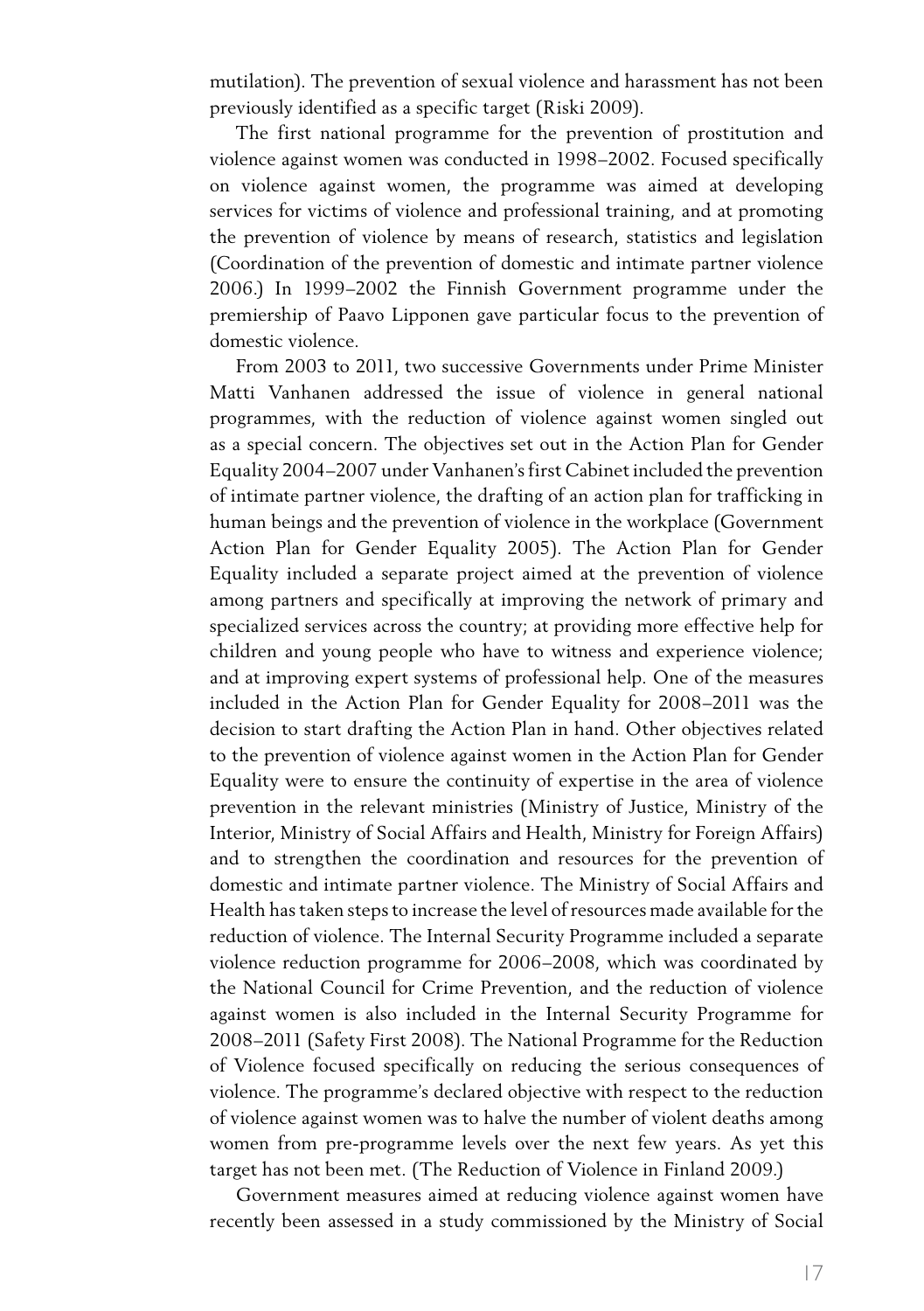Affairs and Health (Riski 2009). The findings indicate there has been only limited progress with respect to the availability and standard of services, even though the improvement of services has been singled out as a major objective in Government programmes. Service delivery remains sporadic and service availability varies in different regions. Smaller municipalities in particular can provide only limited services, if at all. In larger towns and cities, on the other hand, the demand for services is very high and waiting lists are long. There are still problems with how primary and specialized services deal with immigrants, disabled groups, older people and other minorities who have experienced violence. The report concludes that the availability of special services for victims of violence, violent offenders and children witnessing violence must be ensured nationally, and furthermore that it is necessary to clarify how these services shall be delivered and funded jointly by local governments, central government and organizations.

Earlier Government action plans have included only few measures specifically concerned with violence based on cultural traditions (forced marriages, honour-related violence or female genital mutilation). The Internal Security Programme 2008–2011 incorporates some measures relevant to these areas, including proposals for an overview of honour-related violence and its manifestations and possibly the drafting of an action plan. In addition the programme includes measures aimed at reducing honourrelated violence, such as the provision of training for officials. Plans are being considered for a dedicated action plan on female genital mutilation as part of the Internal Security Programme, but preparations have not yet been started. (Safety First 2008.)

The Ministry of Justice is currently drafting an amendment to the Criminal Act that would make petty assault in intimate relationships an offence subject to public prosecution. The proposal is based on the recommendations of a Ministry of Justice working group that issued its report last summer (Assault offences in intimate relationships and in the workplace 2009). The amendment would allow for more effective intervention into intimate partner violence, as pretrial procedures would have to be initiated whenever a family member commits a violent act. As a result an increasing number of such cases of petty assault against a partner<sup>2</sup> would attract punishment. It is safe to assume that intervention by the authorities will help to improve the position of victims in that it can help to break cycle of repeated violence. The Government bill was introduced to Parliament in June 2010.

According to the Ministry of Social Affairs and Health report (Riski 2009) training for the prevention of domestic and intimate partner violence remains fragmented and inadequate in Finland, and therefore standards of

<sup>2</sup> Petty assault is designated as a so-called complainant offence in Finland, which means that an investigation can be launched, charges pressed and a sentence passed only if the victim contributes to the process. Aggravated assault and ordinary assault, on the other hand, are subject to public prosecution. Previously ordinary assaults carried out in private settings were also designated as complainant offences, even though the same act in a public place was subject to public prosecution. This distinction was discontinued in 1995. In 2004 the notion of "firm will" was removed from the Criminal Act; this had allowed for the non-prosecution of assaults if the complainant had expressed his or her firm will not to press charges, and if important private or public interests did not dictate the need to bring charges.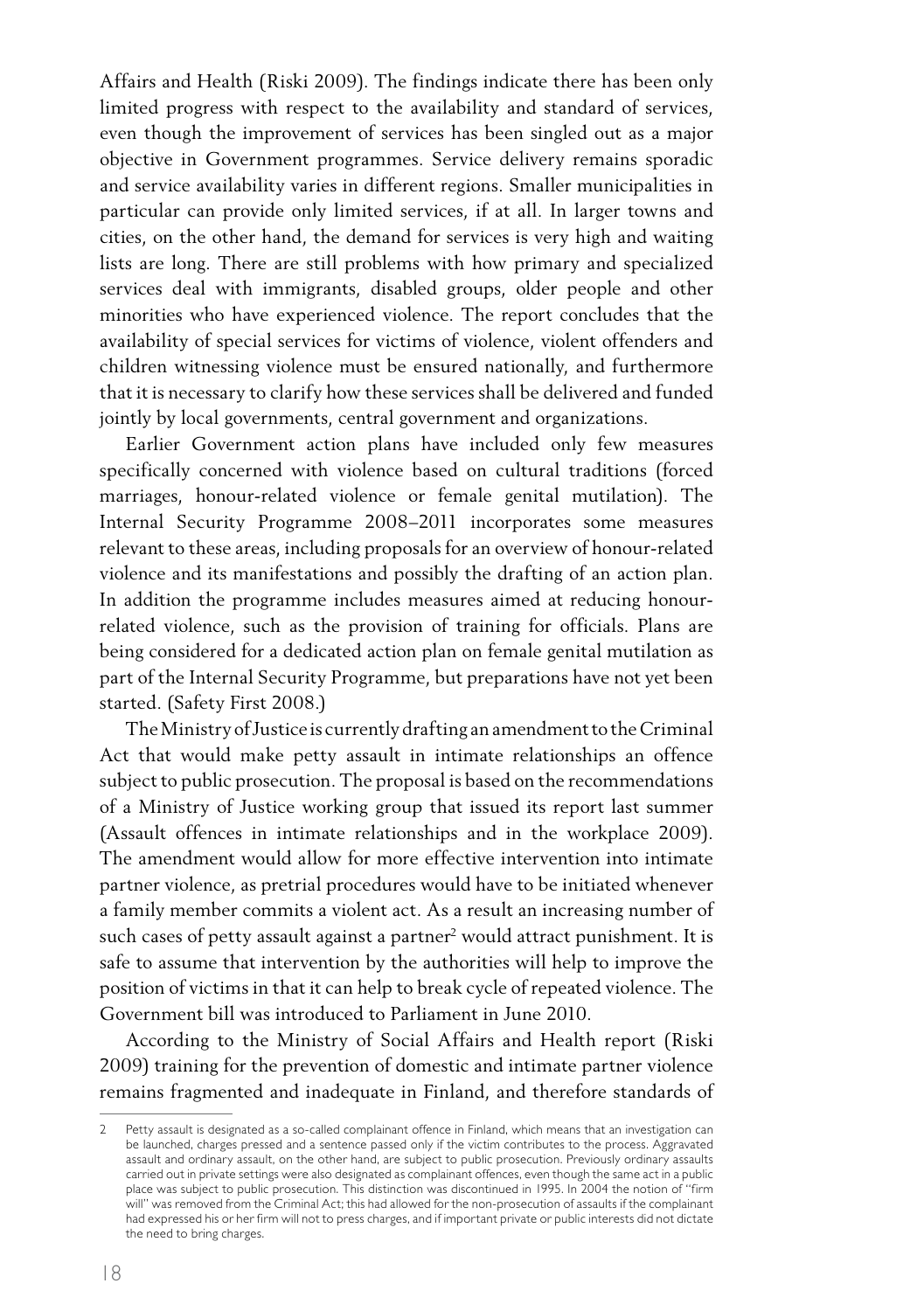professional skills vary in different parts of the country. Local authorities that have worked for years to prevent violence against women are in a different position in terms of training and expertise than those where work to establish services and local networks has only just begun. The report (ibid.) recommends that training for all professionals in this field be scaled up and that training for social and health care professionals, judges, prosecutors and police officers in particular focus on the prevention of violence against women and its distinctive features. Furthermore, continued effort is needed to develop multiprofessional cooperation between the police and legal authorities, social and health care services and voluntary organizations.

Proactive prevention of violence against women has not received sufficient focus in Government policy. Indeed the report (ibid.) suggests that questions of physical and sexual violence and sexual harassment should be more openly and readily addressed at school and in civil society and that materials on gender equality and human rights should be adopted as an integral part of the comprehensive and upper secondary curriculum.

#### 2.2 Repeatedviolence in intimate partnerships

One of the goals of the Action Plan is to prevent repeated violence. Both research and the statistical evidence indicate that women suffer repeated violence in intimate partnerships more often than men. However partnership violence is not a unified phenomenon, but it varies widely in terms of how long the violence has continued, what forms of control and submission are involved, what the underlying motives of violence are, and how the victims are affected. In addition, gender roles are different in different forms of violence, i.e. in terms of whether women and men are primarily perpetrators or victims of violence. Johnson and Ferraro (2000) identify four clearly distinguishable forms of intimate partner violence, i.e. intimate terrorism, violent resistance, common couple violence and mutual violent control. The former two are mostly types of violence where the violence is onesided and committed against women, with the motivation coming from the violent partner's desire to control his spouse. These forms of violence tend to become more serious over time and the consequences, too, are very serious.

The other two forms of violence, Johnson and Ferraro (2000) continue, are gender-neutral in the sense that both spouses may be either the offending or offended party. Common couple violence refers to situations where both spouses may occasionally use violence against each other in connection with their disagreements. This violence is not motivated by the desire to control the spouse. Mutual violent control is a form of violence committed by both men and women and essentially a form of power struggle. However this is a relatively rare form of violence. Other studies based on surveys have also shown that women and men have different experiences of violence in partnerships and that the consequences of violence to women are more serious than to men. Furthermore men rarely suffer from forms of violence,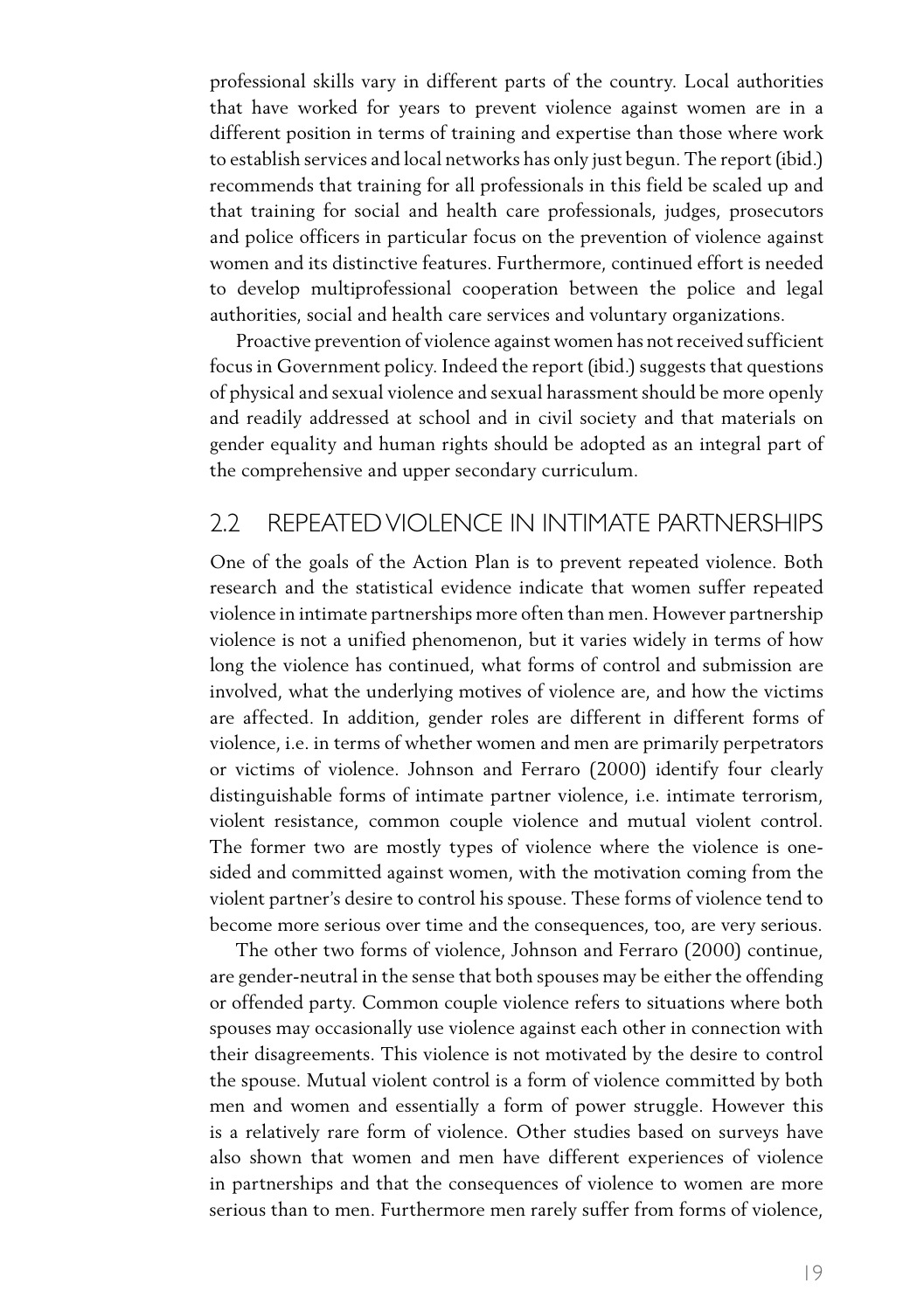discrimination and dependence that would make it difficult or impossible for them to leave their violent spouse (Puchert & Jungnitz 2006; Walby & Allen 2004; Finney 2006; Haaland et al. 2005; Watson & Parsons 2005). There are also gender differences in the sense of vulnerability to violence, in ways of protecting oneself against vulnerabilities, in ways of explaining one's experiences and in ways of responding to them (Ronkainen & Näre 2008).

Evidence from a Finnish survey (Piispa 2002) indicates that ten per cent of women who have experienced violence in their current relationship live under a constant, long-standing threat of violence. This type of intimate terror reflects complete and sustained male control over the lives of women by means of physical violence and subordination. On average this kind of violence had continued for 5–10 years, and it sometimes was quite extreme and had led to serious injuries. Women who had experienced this kind of violence were the most subordinated. They had only little education, their financial position was weak, they tended to drink heavily and they had fewer options and poorer prospects of gaining control over their life. The consequences of long-standing violence are also visible in the official statistics. Homicides against women also differ from those against men in that they rarely are the first act of violence committed by the same perpetrator. Research in Finland has shown that in one-half of all intimate partner homicides, the perpetrator has assaulted the victim before. In most homicides against women, the victim has been the sole offended party in the crime, in intimate partner homicides against men the perpetrator and victim have usually been more or less equally responsible for the violence (Salmi et al. 2009). **It might then have been possible to prevent many violent deaths among women through early intervention in the vicious cycle of violence, because homicide is often preceded by long-standing violence in the partnership.**

For purposes of preventing repeated violence it is important to recognize that this type of partnership violence involves subordinating, threatening and imposing fear, especially in cases where the violence is continuous. Living in constant fear and in a position of subordination impact the victim's psyche, and it is very rarely that these people can walk away from a violent partner without outside help. Leaving a violent relationship is a long process that goes through a number of different stages. Ojuri (2004) has studied the process of disengagement from violence in her doctoral thesis on the life course of women who have experienced violence in an intimate partnership, and discovered that it not a chronological progress but a path on which women often meander back and forth. That path can be divided into four sections, i.e. recognizing violence, disengaging from violence, keeping apart from violence and recovering from experiences of violence. The amount of support needed by the victim varies at different stages of the process depending on how long the violence has continued and how serious it has been, on the resources available to the victim and on how much support they get from people around them. It is particularly difficult for women to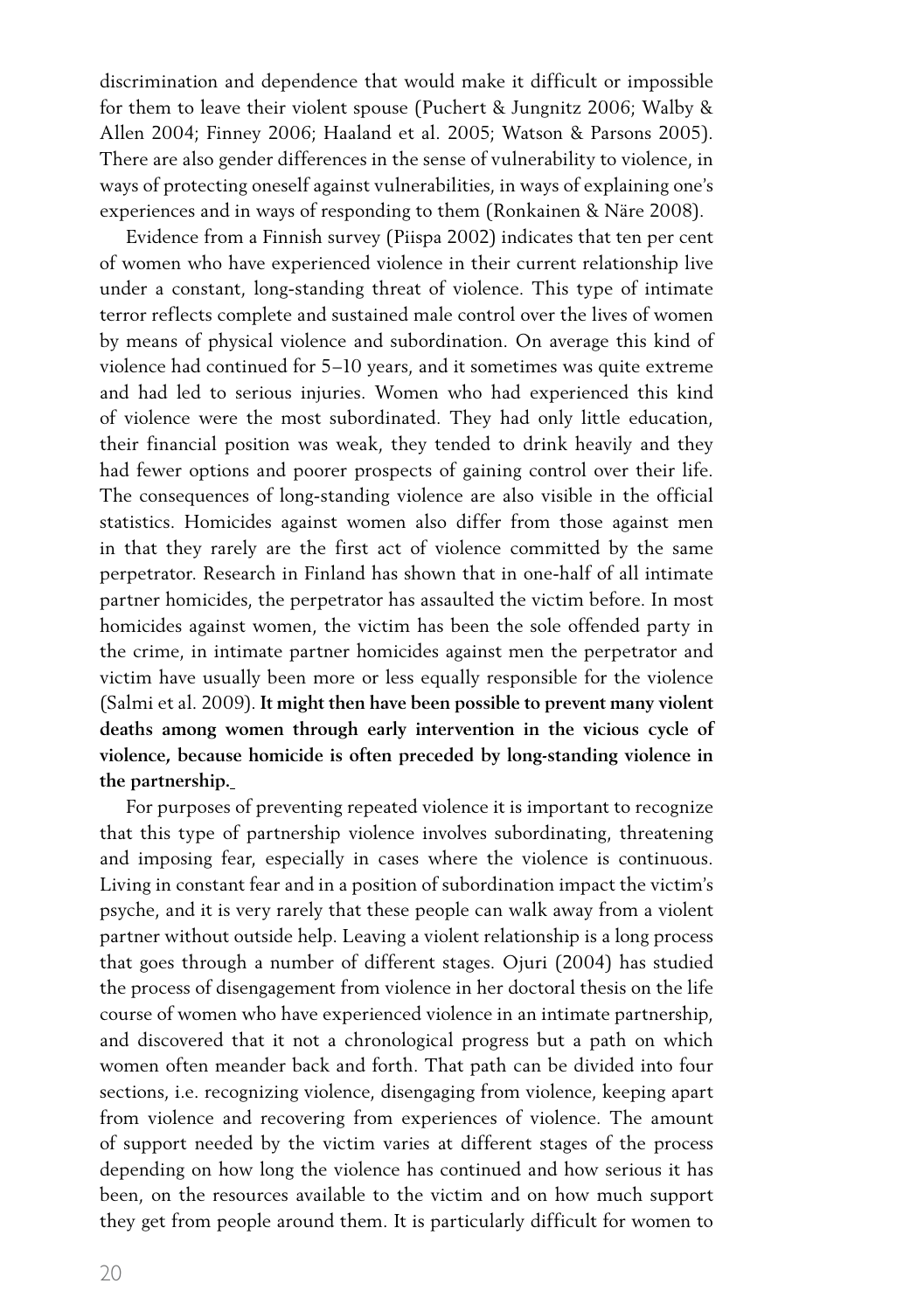dissociate from violence when they have other problems of life control. For instance, they may have difficulty fulfilling their parental duties and gaining control of their everyday life, agreeing on child care and visitation, cultural integration, and possibly with mental health or drug use. Disengaging from violence and keeping apart from violence is a difficult stage in which the victim needs many different kinds of services and support.

With respect to the prevention of repeated violence, special consideration must be given to women who have divorced or are seeking a divorce from a partner who has behaved violently during the relationship. It is often thought that the problem of partner violence somehow dissipates with divorce, that that will put an end to it. However research has shown that this is not the case (e.g. Piispa 2006; Ekbrand 2006). During the divorce process itself it is known that women are particularly susceptible to violence (e.g. Daly & Wilson 1988). There is also evidence that violence in the family has a tendency to accumulate. The 2008 Child Victim Survey showed that if there is violence in the family, all family members will usually be affected, including siblings, the mother and father. Children who had seen other family members suffer violence were more likely than others to experience it themselves (Ellonen et al. 2008). For this reason it is important to intervene in violence that occurs in families and to make sure that the partners to violence have access to help so as to prevent accumulation.

Divorce often raises many legal issues (custody, visitation rights, property distribution, financial issues, possible restraining orders, in the case of immigrant women place of residence issues), and the presence of violence in a partnership may well have a bearing on how those issues are handles and resolved. Once they have divorced, women who have experienced intimate partner violence continue to remain in a legal relationship with their violent partner because they have shared custody of their children or because that partner has extensive visitation rights. Studies in other countries (e.g. Eriksson 2003; Hester & Radford 1996; Jaffe et al. 2008; Johnson et al. 2005) have shown that custody and visitation rights are a common source of problems when violence is present in the family setting and part of both parents' and children's lives. Like many other European countries, Finland has a policy of favouring joint custody and continued contact among the parents after divorce. However it is not always appreciated that the violence suffered by women may even increase in divorce situations and that the violence and abuse of children, too, may continue. One of the problems raised by earlier research is that the ideal of peaceful settlement does not work in situations that have involved violence. The negotiation process may increase the risk of violence, and violence or the threat of violence may hinder any prospect of a balanced negotiation. In these cases joint custody may not be a workable solution. Meetings with children may provide a pathway for the continuation of pressure, harassment and violence. They may present major risks to the safety of both children and to the non-violent parent. There is a sense that the authorities have not addressed these problems with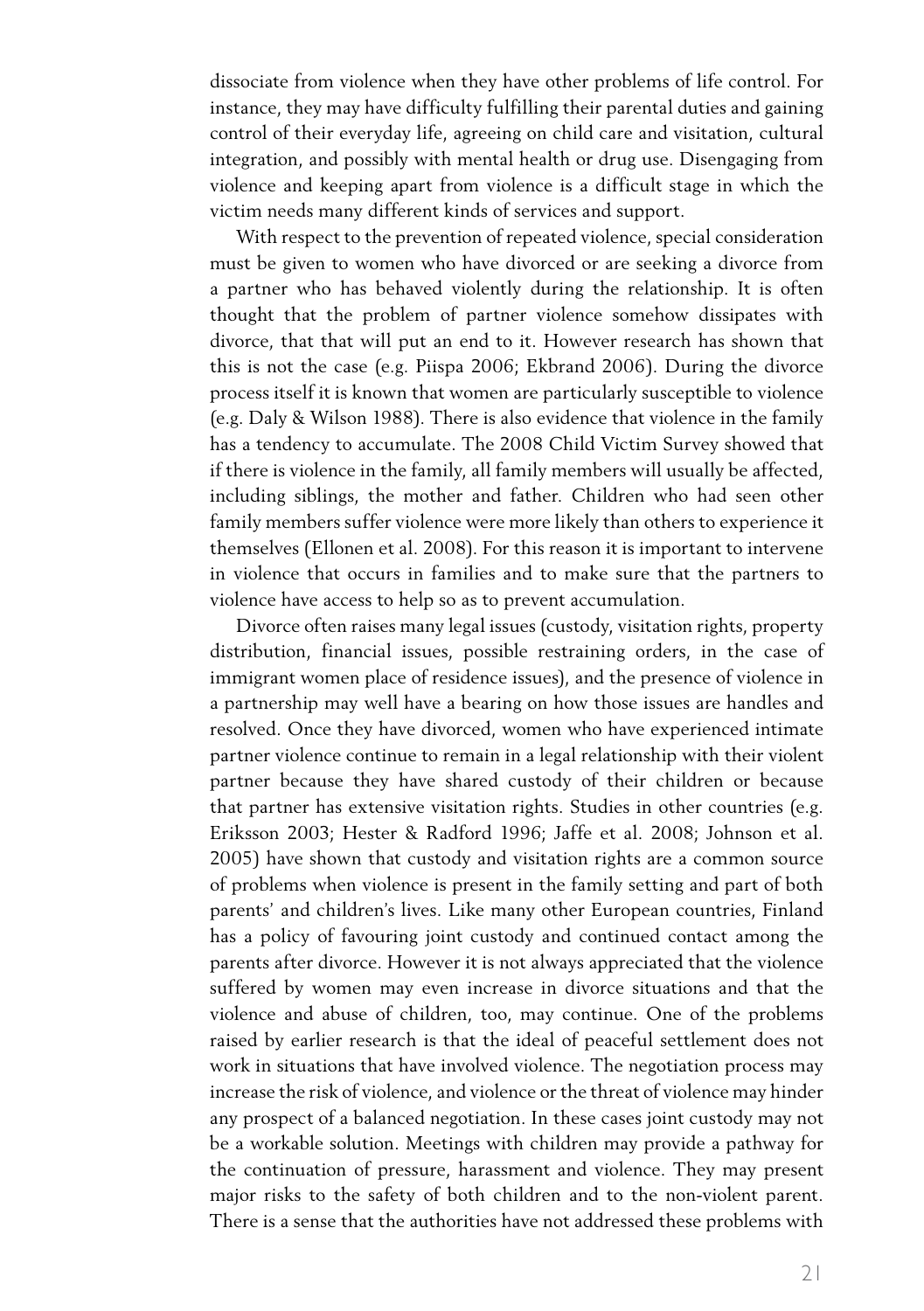due seriousness (e.g. Eriksson 2003; Hester & Radford 1996; Jaffe et al. 2008; Johnson et al. 2005.)

One of the clear messages from research is that parenthood and violence cannot be separated from each other in custody and visitation practices, even if the children have not personally suffered physical violence. Children are exposed to intimate partner violence, which causes traumatization, longterm fears, anxiety, complicated parent-child relationships and difficulties at school. Partners who persist in violent behaviour when they have children in the family is itself an indication of inadequate parenthood (e.g. Holden et al. 1998; Holt et al. 2008; Paavilainen & Pösö 2003).

To effectively prevent the recurrence of violence it is necessary to develop rehabilitation programmes specifically intended for men. These programmes should be developed closely with women's organizations and services intended for women victims so that they can promote the safety of women and their children (EG-TFV 2008). For men the divorce situation may aggravate many of their problems, which they may not be able to resolve without outside help.

The Action Plan includes measures specifically aimed at preventing repeated violence, such as screening mechanisms to monitor the risk of recurrence and to promote the victim's safety by means of multiprofessional collaboration. In addition, the Action Plan includes measures designed to stop violent behaviour by men and to support victims. Among the measures proposed for the prevention of violence in divorce situations, it is recommended that a legislative review be undertaken on questions of child custody and visitation rights and that the authorities involved in making these decisions be given more information about violence against women and how it is related to reaching agreement about child custody and visitation rights.

#### 2.3 SEXUALVIOLENCE

The experience ofsexual violence is considered to expose women to increased vulnerabilities. These vulnerabilities arise from the act of violence itself and its nature, which deeply violates the intimacy of the other person and their right to decide upon their own sexuality. They are further aggravated by the consequences of falling victim to sexual violence. There are four dimensions to these consequences, i.e. 1) the consequences of the primary victim experience, 2) secondary victimization, 3) indirect victimization and 4) vulnerability (Walklate 2007; see Honkatukia 2010). All these dimensions of the victim experience can be linked to the sexual violence victim experience, which can have direct economic, physical, emotional and social impacts, including trauma, absenteeism, and physical injury. Victims of violence may have secondary experiences of victimization as they come to deal with the authorities at different stages of the criminal process. A cynical attitude on the part of the authorities, for instance, may cause the victim to feel that they have not been treated fairly, or that they have not received all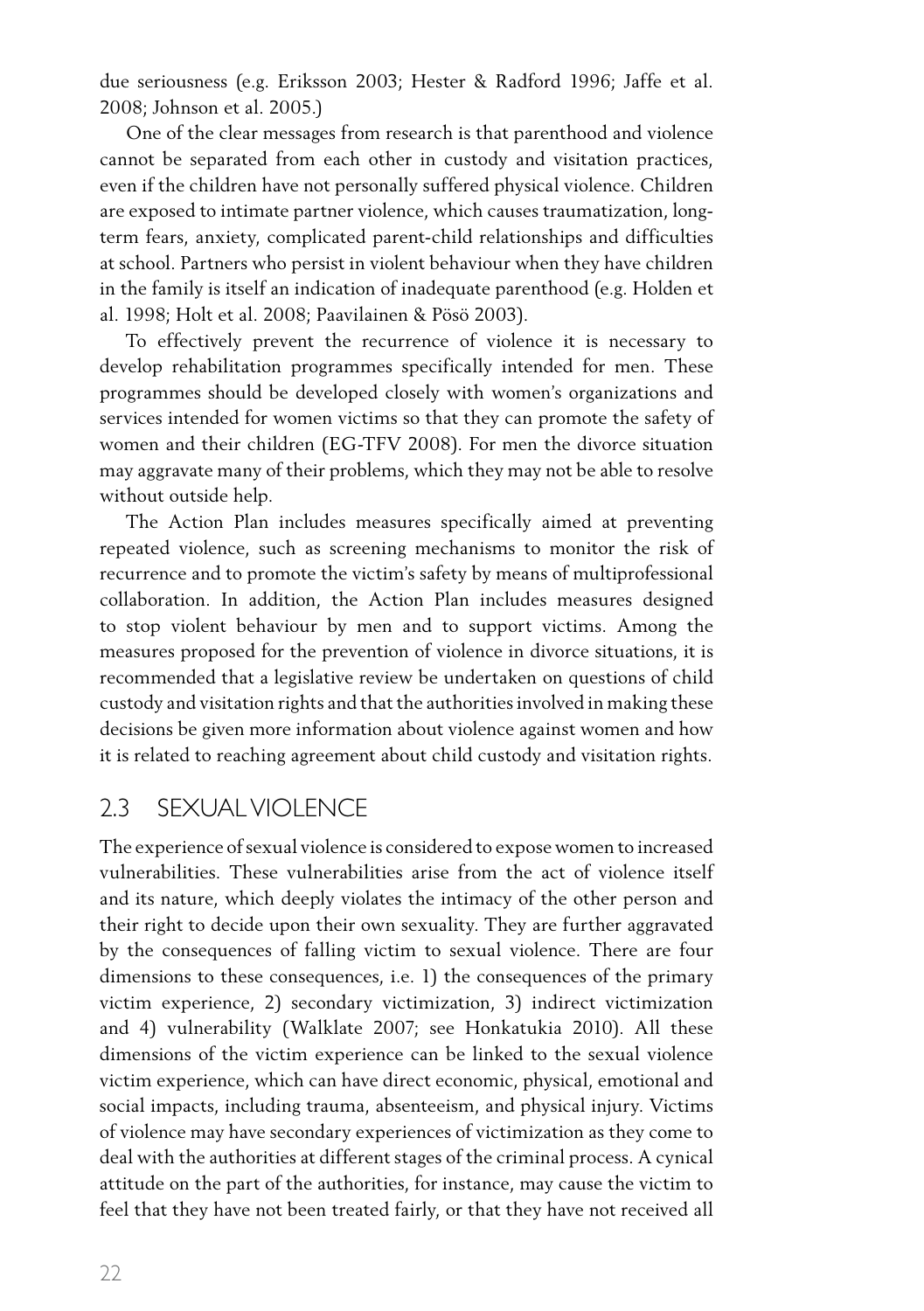the information, support or advice that they need. Indirect victimization may be experienced by friends and family of the victim of rape, for instance: they will not have experienced the crime first hand, but still have to deal with its consequences at a personal level. The vulnerabilities created by the violence will determine what kinds of consequences flow from primary, secondary and indirect victimization. The more vulnerable the victim's position in relation to the victim experience, the more serious the experiences of sexual violence. The extent to which violence exposes people to vulnerabilities will determine what kind of help and support they need and whether they have access to that support. The experience of violence, and sexual violence in particular, deprives people of intimacy: it is not just about the act itself, but about the relationship between the offender and offended and the fact that the sense of shame, guilt and vulnerability caused by the act do not end when the act is over, but the process has a tendency to continue to unfold over a longer term (Ronkainen 2008; Ronkainen and Näre 2008).

For the victims of sexual violence, the major problems are the scarcity of help and support available and the legal position of the victim, because only a small proportion of all reported cases of rape lead to a conviction. The shortage of support and special services for rape victims has been raised in a number of contexts (e.g. Promotion of sexual and reproductive health 2007; Riski 2009). Kainulainen (2004) conducted a study of reported rape cases and their handling in the criminal process, examining all cases reported to the Finnish police in 1998–1999. The findings showed that in most cases the victim and the rapist knew each other; the perpetrator was unknown to the victim in no more than around one in four cases. Rapes occurred most frequently among acquaintances and in dating situations, for instance after an evening out (Näre 2000). Some 13 per cent of rapes occurred in an intimate or other close relationship (mostly a partnership).

The relationship between the offender and victim had an impact on how well the cases fared in the criminal justice process (Kainulainen 2004). Charges were brought only rarely if the offender was a man unknown to the victim (8% of all cases), primarily because of failure to verify the offender's identity. Advances in criminal technology and investigative procedures could help to improve this rate. In rape cases occurring among acquaintances or in dating situations, charges were brought in almost one-fifth of all cases (19%). These cases could grind to a halt in the criminal justice process for several reasons: either the police had failed to solve the crime, the case was considered a non-crime, the public prosecutor did not bring charges or the rape victim requested that charges be dropped. Less than one-third (28%) of rape cases in intimate partnerships led to prosecution. However in these cases charges were not necessarily brought under the rubric of rape or some other sexual offence, but possibly for assault or battery. In these cases, too, the criminal justice process could be dropped for a variety of reasons, most commonly because the victim wasreluctantto continuewith the investigation (17%). This in turn may be explained by various reasons, such as shame, self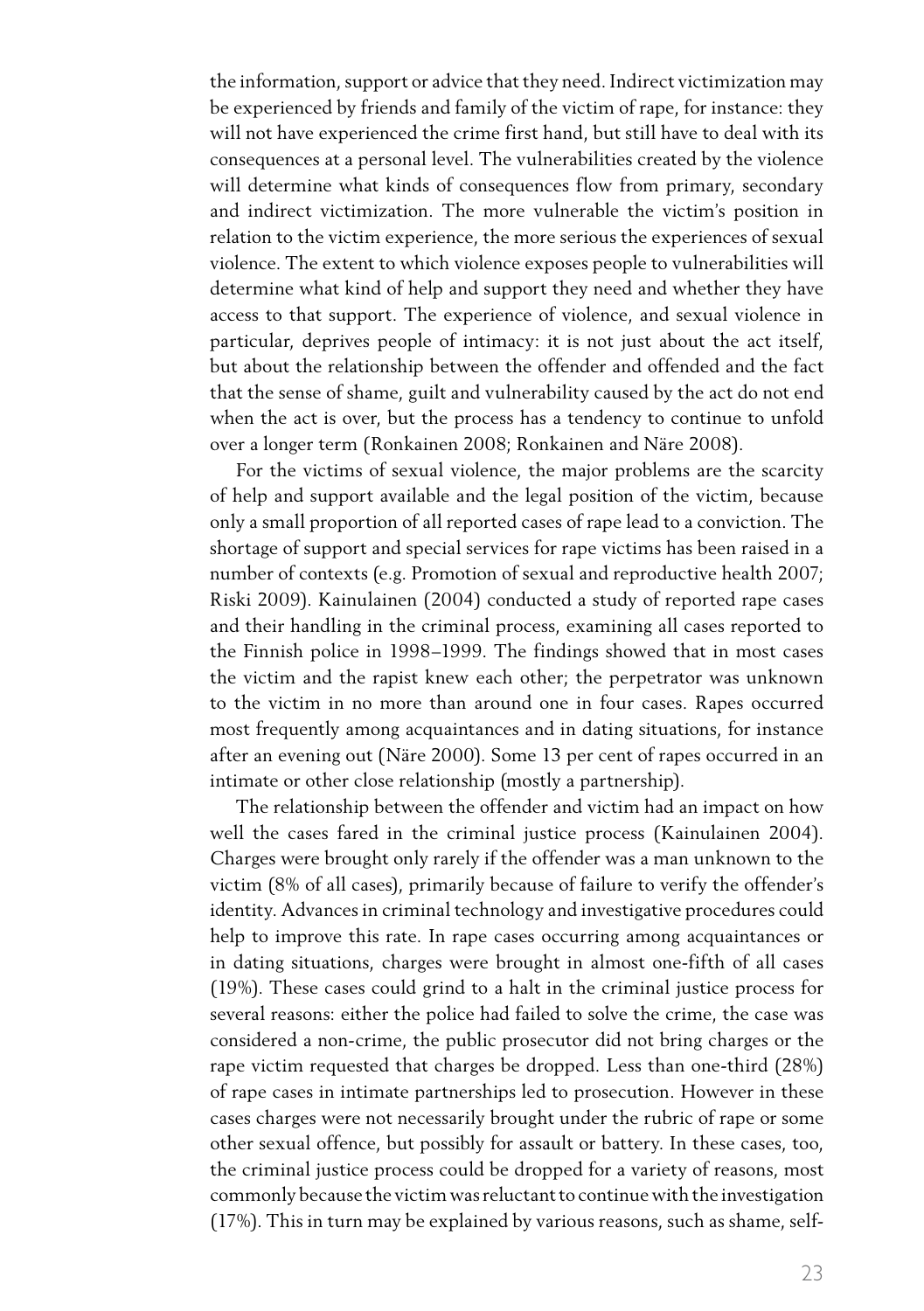blame, negative attitudes among friends and family or fears of revenge by the perpetrator. Self-accusations were particularly common in date rape cases. The victim's determination and ability to continue with the criminal justice process depends in large part on the response and behaviour of the police: a dismissive attitude or a tendency to place the blame on the victim might persuade the victim to retract their report, whereas a supportive attitude on the part of the police may be conducive to promote the process.

Following the 1999 legislative amendment<sup>3</sup>, the number of sexual crimes not forwarded to the prosecutor has dropped considerably. In 2007, 96% of all crimes solved by the police were delivered to the public prosecutor. Although increasing numbers of cases nowadays are brought to the prosecutor, the number of non-prosecutions has risen. In most cases these decisions are grounded in insufficient evidence. The number of convictions as a proportion of reported rape cases continues to remain very low, but in this respect the situation has improved since the 1999 reform. In 2002−2006 an annual average of 105 rape charges were filed, with the number of convictions standing at 83; the corresponding figure for the period from 1994 to 1998 were 55 and 51. At the same time the number of cases reported to the police has gone up, and therefore the number of defendants accused and those convicted as a proportion of reported cases has increased. Indeed Kainulainen (2004) concludes that the sexual crime reform of 1999 has to some extent improved the operational efficiency of the authorities.

This Action Plan includes a number of measures designed to improve the position of sexual crime victims by enhancing the authorities' knowledge and awareness about sexual crimes. This can be achieved by means of training to make the authorities more sensitive to the victim's situation and by means of a more efficient criminal investigation process. The Action Plan also includes measures to improve low threshold services and actions aimed at improved identification of sexual violence and more effective intervention.

#### 2.4 Women in avulnerable position

Women victims of violence are not a homogeneous and coherent group, but some demographic groups may fall victim to violence more easily than others (e.g. age, social position). On the other hand, falling victim to violence may have different consequences and effects for different groups. This means that some people are in a more vulnerable position than others both with respect to the likelihood of victimization and with respect to experienced consequences (Spalek 2006).

Women in a vulnerable position are variably defined in different documents (e.g. Beijing Declaration and Platform for Action 1995) as referring to ethnic and cultural minorities, disabled groups, and aged sexual

<sup>3</sup> Penal provisions on sexual offences were amended by an Act (L 563/1998) that took effect on January 1, 1999. Chapter 20 of the Criminal Code includes penal provisions regarding coercion into sexual intercourse or other acts against sexual self-determination, sexual abuse, sexual abuse of children, the purchase of sexual services from an underage person and procuring. Penal Code provisions on rape are graded into three categories: rape, aggravated rape and coercion into sexual intercourse. (Honkatukia & Kainulainen 2009.)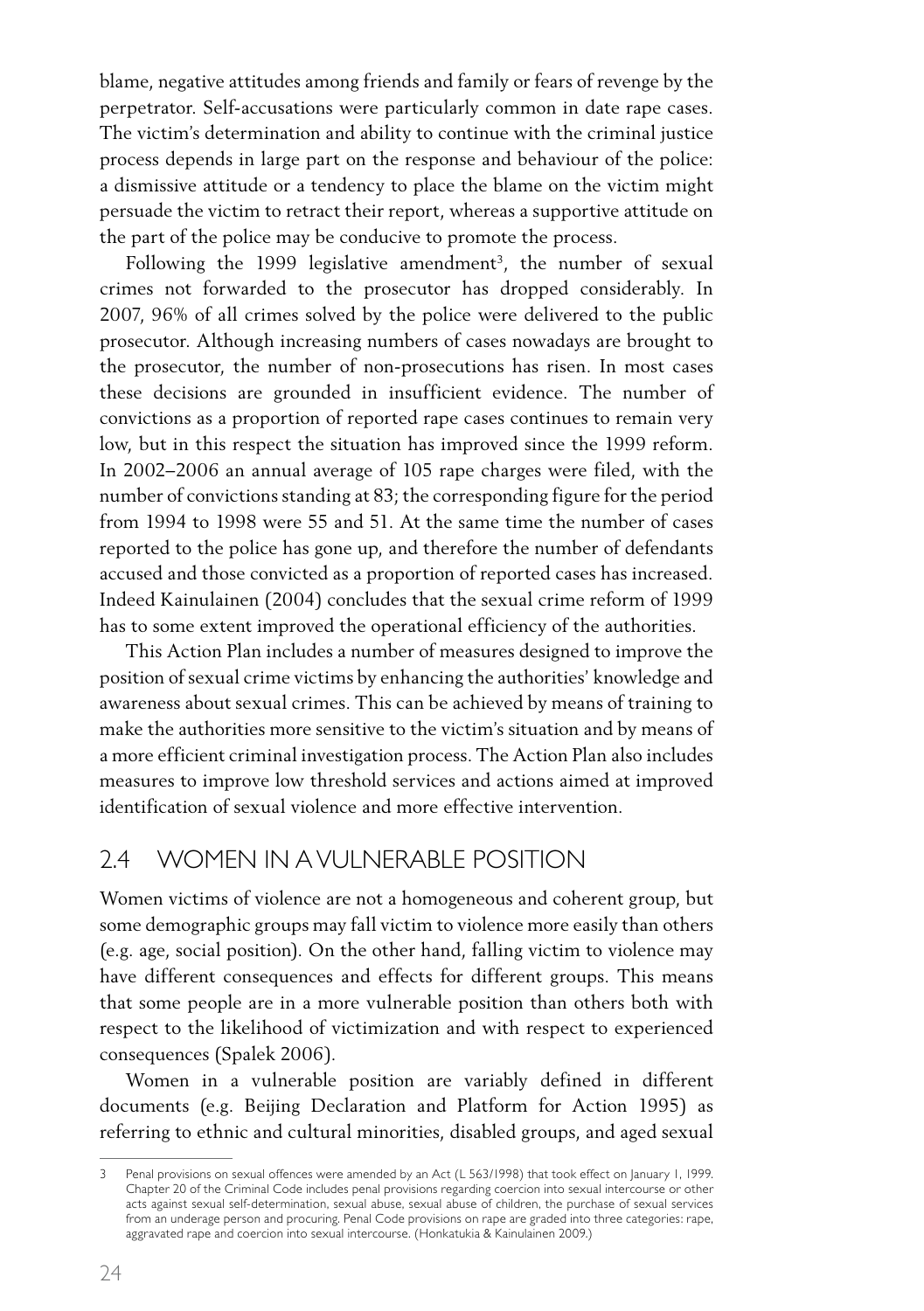and gender minorities. Vulnerability is also determined according to the social position of the victim of violence, and by how that position increases the likelihood of being victimized (e.g. drug users, victims or human trafficking and procuring) and on the other hand by how it influences their chance of getting help. People in the weakest position may lack the skills needed to get help or ascertain their rights (e.g. reading and writing), or they are not taken seriously by service providers. International documents (e.g. EG-TFV 2008) therefore stress that services designed for victims must allow for the diversity of this group of people. It is important that these services can effectively intervene in different forms of violence and support all women and their children, including disabled women, immigrant women and women in ethnic minorities, as well as other groups of women who are harder to help. There may also be overlap between and among groups in vulnerable positions. Women in sexual and gender minorities are found both among older people, disabled groups, immigrants as well as religious minorities. A multiple minority position may increase exposure to violence and thereby present special challenges for intervention and prevention. There is only limited research evidence on the experiences of violence among women groups in a position of vulnerability.

Among the various groups exposed to vulnerabilities, this Action Plan comprises ethnic and cultural minorities, disabled groups and sexual and gender minorities. It also covers victims of human trafficking and procuring in the sense that measures are included that are aimed at improving their position as victims of violence. A dedicated programme to improve the safety of older people is under preparation in the Internal Security Programme, and therefore this population group is excluded from the scope of this Action Plan. Women prisoners and drug users are particularly exposed to violence. Among women prisoners, for instance, three in four have experienced violence in their intimate relationships, and many of them have lived a childhood marred by domestic violence. Indeed, these experiences of childhood or intimate partner violence often lie behind the social problems of women prisoners. The family relationships of women prisoners are often unstable, and many drug-using women drift into a relationship where their partner has a drink problem as well, and possibly a criminal background and a tendency to violent behaviour. The situation of women prisoners has received increasing attention in recent years (Giving greater visibility to women prisoners 2008). The current Action Plan includes measures aimed at improving the identification of violence and practices of intervention in substance abuse. This will also help women drug users.

Violence against vulnerable women has certain distinctive features, as do the conditions for intervening in that violence. The reduction of violence experienced by these women requires special skills and competencies. Most crucially, the measures taken to prevent violence, to help the victim and to bring the perpetrator to justice must take account of the diversity of women and vulnerable groups according to the mainstreaming principle.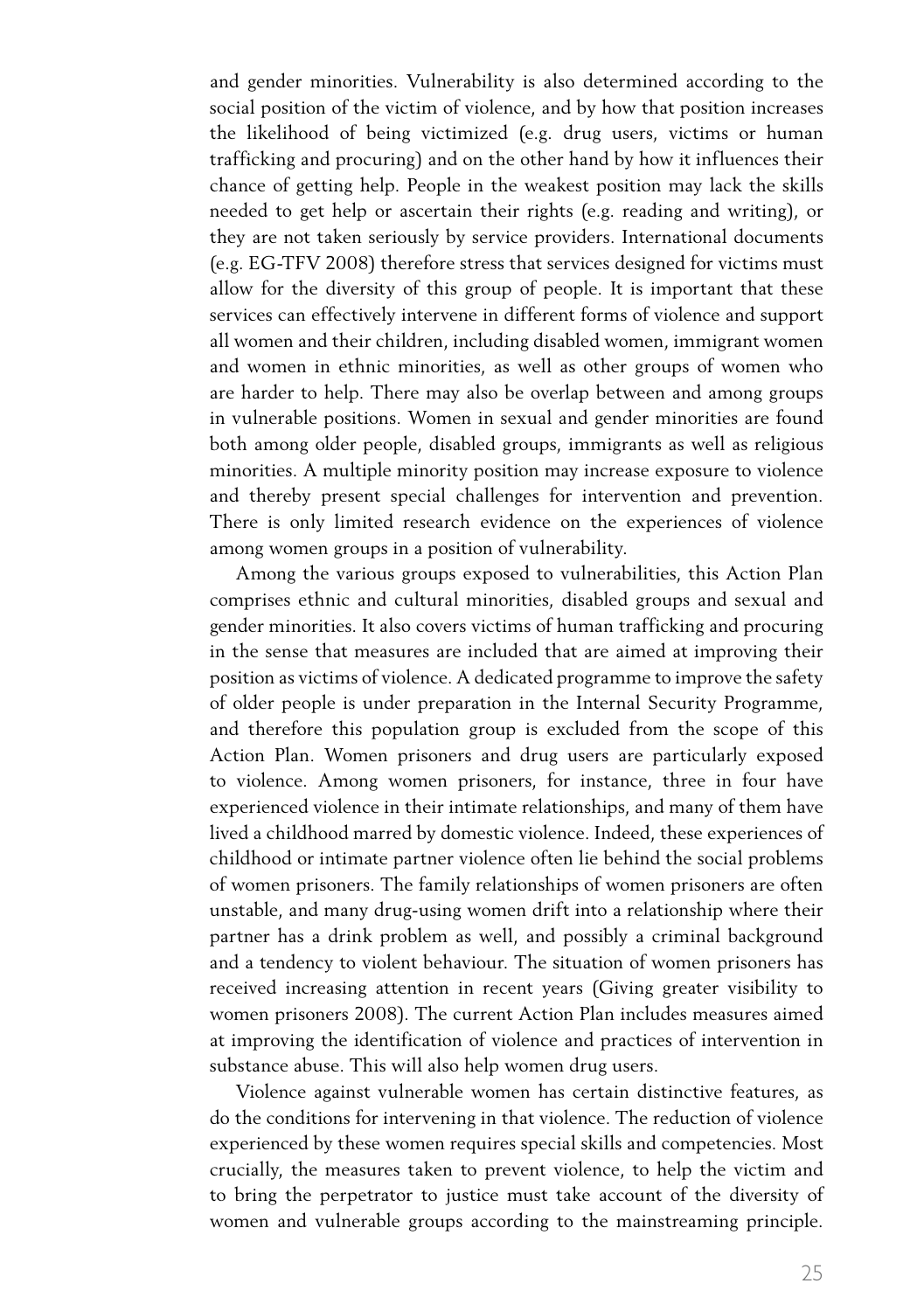The Action Plan lists several measures that are aimed at improving the ability of the authorities and professionals working with vulnerable women to identify and intervene in the violence experienced by these groups. There are also targeted measures designed to prevent the various forms of violence experienced by immigrant women.

#### Experiences of violence among women in ethnic and cultural minorities

There exists some information about experiences of violence among immigrant women, but because of the sensitivity of the matter there remains some uncertainty about the reliability of that information. By contrast there is hardly any information about experiences of violence among women in other cultural minorities (Romas, Samis).

Immigrant women can be roughly divided into four categories (Paul 1998). The first category consists of women who have moved to the country with their immigrant spouse. The second category consists of women who have moved to Finland after marrying a Finnish husband. Mixed marriages have been on the increase both in Finland and in the other Nordic countries (Haarakangas et al. 2000). The third category comprises asylum seekers and refugee women who are married to an asylum seeker or refugee husband. Finally, the fourth category consists of young immigrant women who live permanently in the country. In many cases they are second-generation immigrants. In Finland returning residents are also classified as immigrants.

The violence experienced by immigrant women assumes a diversity of forms. In addition to intimate partner violence, immigrant women and children are exposed to honour-related violence, forced marriages, polygamy and female genital mutilation.

Mortality from homicide among immigrant women is twice as high as among women in the indigenous population. The figures for immigrant men are at the same level as for indigenous men. In recent years the highest rates of homicide mortality among ethnic groups has been reported for women originating from Iraq, followed by women born in Russia. In two cases out of three the immigrant woman's killer has himself had an immigrant background (usually from the same immigrant group as the victim), with the rest of the perpetrators coming from the indigenous population. A substantial proportion of these crimes are connected to domestic and intimate partner violence. (Lehti 2009.) It is noteworthy, however, that even though homicide mortality among immigrant women is high, the number of homicides in this group and their proportion of all homicides against women is still relatively low because of the small size of this group. In 2003–2008 a total of 10 women with an ethnic background were killed in Finland, accounting for four per cent of all homicides against women (National Research Institute of Legal Policy; Homicide Monitor).

Reported violent crimes against immigrant women have been on the rise in three categories, namely sexual offences, other physical violence and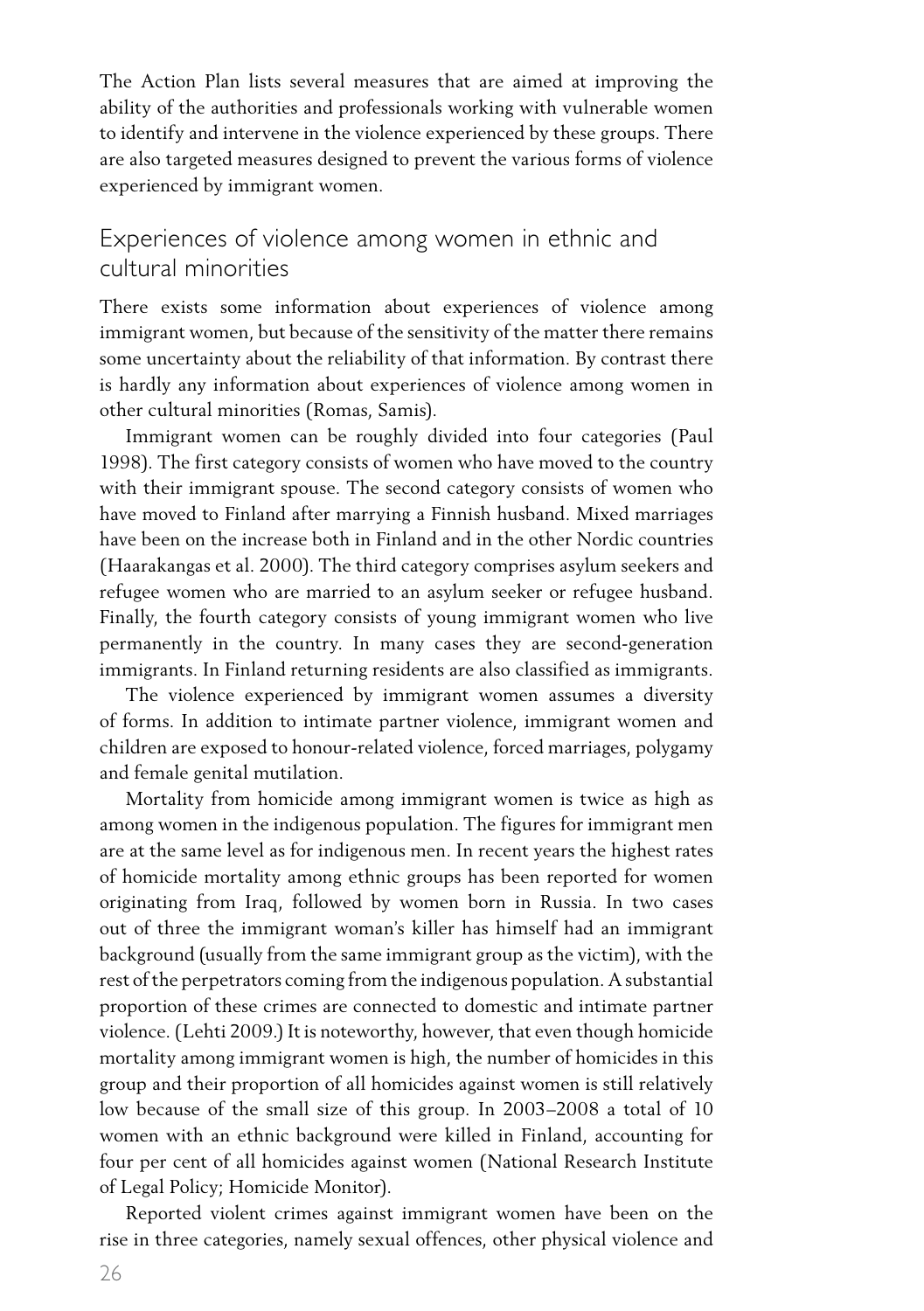threats of violence (Korhonen & Ellonen 2007). In part the increase in the number of reported violent crimes is probably due to the increased awareness of women in different ethnic groups about the various services available and their increased use of those services. However the proportion of unreported crimes is still high because of the high disincentive for immigrant women to report domestic or intimate partner violence. This is due among other things to cultural conceptions about the position of man and women in the family, poor language skills, lack of knowledge about one's rights, the sources of help available and the criminal justice process and fears of deportation. Indeed immigrant women are in a particularly vulnerable position as victims of violence. Girls and women entering the country on refugee status may be carrying extremely heavy emotional baggage, including experiences of sexual violence. (Sirén & Honkatukia 2005; Honkatukia 2009.)

Results from a Finnish survey (Pohjanpää et al. 2003) suggest that immigrants fall victim to violence up to twice as often as the indigenous population. In 2001–2002, 44% of Somali immigrants, 18% of Estonian immigrants, 14% of Vietnamese immigrants and 13% of Russian immigrants reported having experienced violence during the preceding 12 months (according to national victim surveys around one in ten Finnish people aged 15–74 had fallen victim to violence or been threatened by violence during the past 12 months). In other words all groups of foreigners who took part in the survey reported more frequent experiences of violence than Finnish people. Violence against foreign nationals often involves a racist element, especially in cases where the foreigner differs markedly, in ethnic terms, from Finnish people and Finnish culture. However much of the violence committed against people from a foreign background, particularly in the case of women and children, takes place within immigrant communities and involves no racist motives.

Immigrant women may be prone to experience specific forms of intimate partner violence because they may be financially more dependent on their husbands than indigenous women. One example of the control exerted by violent husbands is their refusal to let the wife out of the home, for instance to take a language course. Indeed immigrant women may lead a more isolated life than indigenous women. Immigrant women may also be exposed to intimate partner violence after marrying a Finnish man. Over three-quarters or 78% of immigrant women who have experienced violence have moved to Finland in order to get married, which means that they rarely have very much knowledge about local services and practices. (Sirén & Honkatukia 2005; Honkatukia 2009.)

Immigrant women are rarely aware of their rights or the help that is available. The sense of shame about the experience of violence, lack of confidence in the authorities, and cultural and religious reasons all combine to discourage them from turning to public services in search of help. The same may also be true of women in traditional ethnic minorities. The situation of immigrant women is further complicated by their poor language skills and poor knowledge of how the service system works. When they do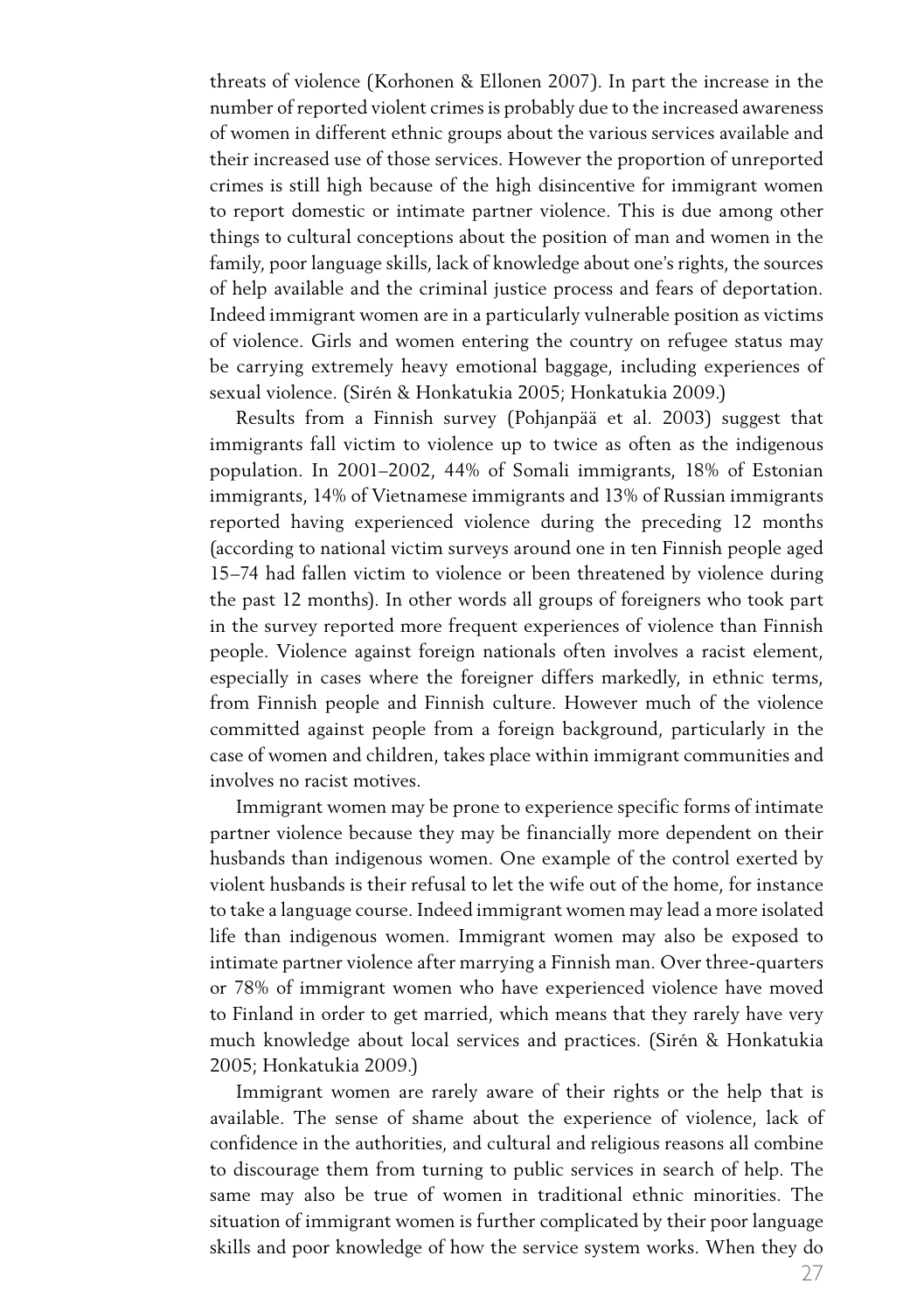turn to that system to get help, they struggle to get the assistance to which they are entitled because of their poor language skills, or the treatment of their case may be hampered by condescending or judgemental attitudes or indeed by misunderstandings. It would be important for immigrant women to have access to services in their own language, particularly in the event of emergencies. Language problems and the non-availability of interpretation facilities are reflected in the handling of residence permits, custody and visitation rights issues and criminal justice cases, putting the victim's legal safeguards at risk. In custody disputes the immigrant parent is often in a weaker position than the indigenous parent, regardless of gender.

The quality of basic public services for women who have experienced violence varies widely, and services offered by voluntary organizations (such as counselling, advice, telephone hotlines, shelters) are fragmented. There is also a scarcity of low threshold services intended for immigrants. When the authorities are finally alerted to violence that has long remained hidden, a shelter is often the only service available to immigrant women (Riski 2009). Indeed immigrant women are overrepresented among shelter residents relatively to their share of the total population. One-fifth of the clients of shelters run by the Federation of Mother and Child Homes and Shelters are immigrants, and this figure has remained unchanged in recent years. There are speakers of more than 30 different languages in the total population of shelter clients. (Karinsalo 2010.) In 2008, a shelter set up in the metropolitan Helsinki area for immigrant women had clients representing 33 different nationalities (Nurmi 2009).

#### Disabled people

There is only limited research evidence about violence experienced by disabled women. It is not known for sure how often disabled women experience violence compared to the rest of the population or even compared to disabled people in general, but there is reason to assume that their risk of exposure to violence or abuse is elevated (Brown 2003). A Canadian study has shown that a disabled girl has twice as high a risk of falling victim to sexual or physical violence than a non-disabled girl, and the most dangerous place for her is her own home. Disabled women are often more dependent on outside help than other women, and it is difficult for them to protect themselves against violence and abuse, especially if the violent offender is a family carer. The offender may also be the victim's volunteer helper, teacher, supervisor, a person providing disabled transport or some other relative. The vulnerability of disabled women to abuse and violence is further enhanced by their dependence on other people in long-term care, the offender's reduced risk of being caught (e.g. in the case of violence committed by a family carer), lack of victim credibility, lack of sexual education, social isolation and the attendant threat of being manipulated, physical helplessness and vulnerability in a public space and perceptions that disabled people are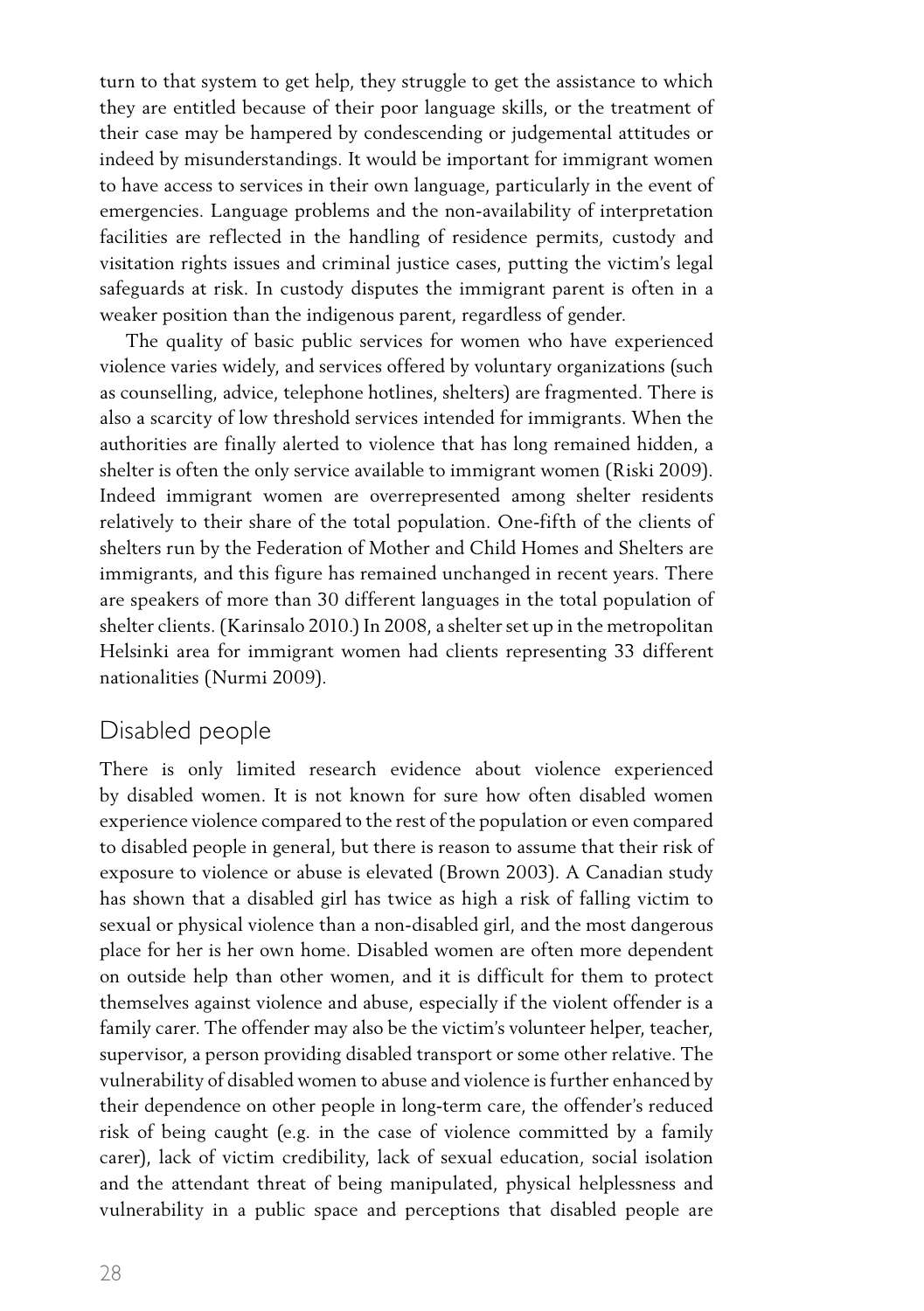unable to protect themselves and the denial of disabled people's human rights. (Beleza 2003).

The legal protection of disabled people is often inadequate. In crisis situations the level of safety and security afforded to disabled people may be lower than that afforded to other people and sometimes left to pure chance. In the event of an emergency or accident, it is often harder for disabled people to sound the alarm and get help; indeed sometimes it is impossible. Reporting an offence, providing evidence and launching a criminal investigation in the event of violence and abuse is often difficult and even impossible.

#### Sexual and gender minorities

Women belonging to sexual and gender minorities are a group who are particularly vulnerable to violence and the threat of violence. Sexual minorities include homosexual and bisexual men and women. Gender minorities, then, refers to people with conflicting elements of biological, social and psychological gender, such as transsexuals (i.e. people who do not identify with the biological sex assigned to them at birth and to which they were raised as children and who need gender reassignment therapy), transvestites (people who have a strong urge to identify with the opposite sex and who occasionally express that need by cross-dressing), transgender individuals (people who live permanently between the two poles of masculinity and femininity but who do not necessarily need or want gender reassignment therapy to change their sexual characteristics), and intergender people (an umbrella term for conditions in which factors determining the individual's physical sex are outside the gender binary). It is estimated that some 5–15 per cent of the population in Finland belong to sexual minorities, and that more than 100,000 people belong to gender minorities. (Lehtonen 2006.)

Violence against sexual and gender minorities has not been properly researched in Finland. According to a survey of the living conditions of homosexuals and bisexuals in Finland in the early 1980s, one in six homosexuals or bisexuals had experienced homophobic violence. Among men over 35, one in four had experienced violence. Lesbian and bisexual women had suffered violence based on their sexual orientation far less often. (Grönfors et al. 1984.) Studies from other countries have reported similar gender differences. Furthermore the evidence from these studies seems to suggest that men experience violence to a greater extent and more often in public places, and they are also threatened more than women, whereas women experience verbal abuse more often. Men are harassed most particularly in and around gay bars and clubs. Lesbians, on the other hand, are subjected to harassment and violence at home more often than men are. Lesbian, bisexual and transsexual women experience sexual violence quite commonly. Sexual violence may occur in partnerships, or it may be committed by an acquaintance or someone unknown to the victim. Typical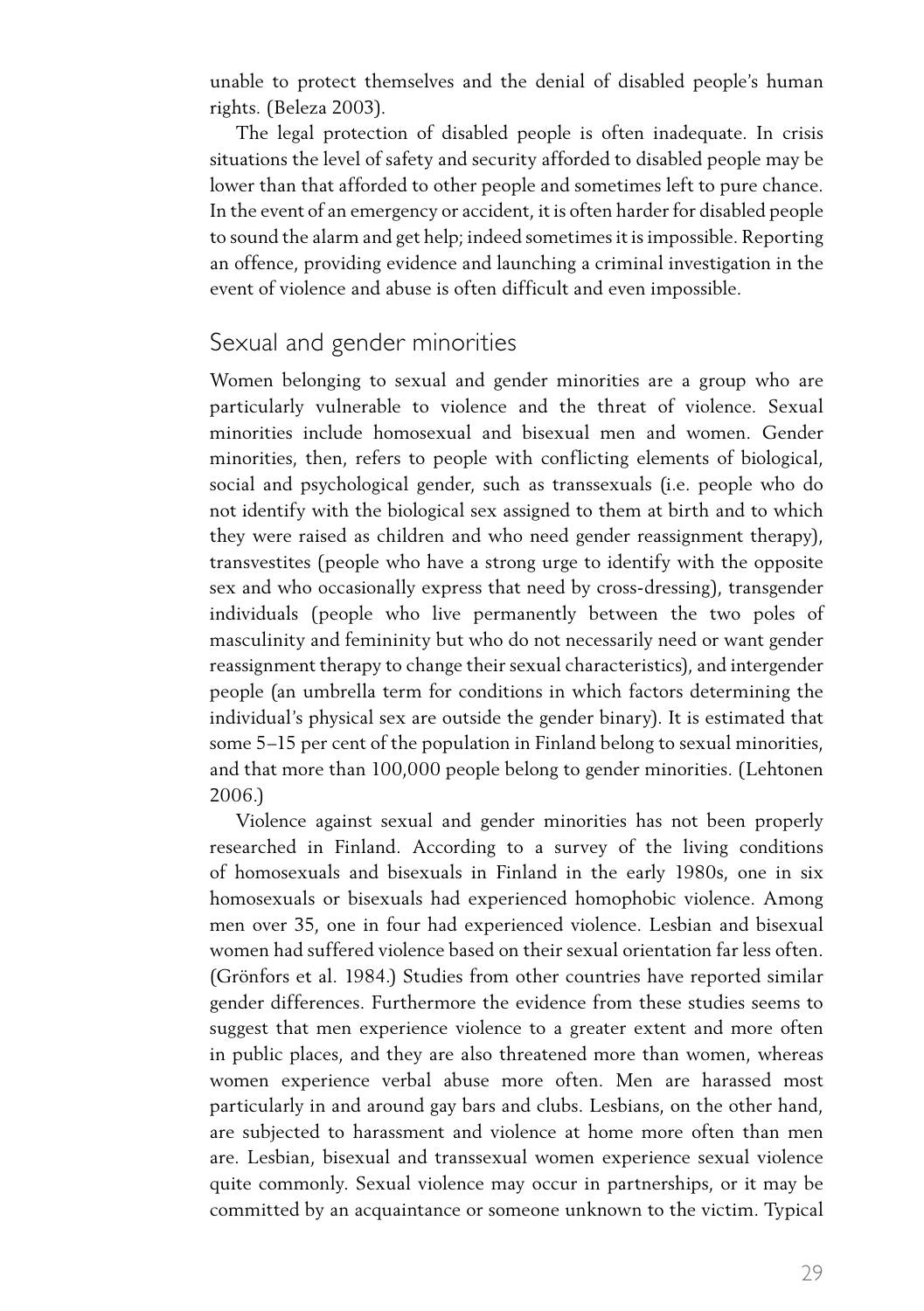forms of sexual violence suffered by women in sexual and gender minorities include rape, sexual harassment, name-calling and unwanted approaches. The motive is often to "cure" the person targeted and to punish them for their aberrant sexual manifestation or sexuality. (see e.g. Lehtonen 1999.) Some people who belong to sexual and gender minorities work in the sex industry and in their job are exposed to violence particularly by clients or procurers. Individuals in this situation are particularly vulnerable because of their weak legal safeguards or lack of confidence that the authorities will help them, and in practice they may well be in a subordinate position to the procurer, for instance.

One of the features that male and female victims of violence in gender minorities share in common is that in virtually all cases the offenders are men (see Lehtonen 1999; Tiby & Lander 1996). According to a study in Sweden (Andersson 1995) violence against lesbians and gays is motivated above all by the maintenance of the patriarchal heterosexual gender order and by hostility against women: the reason gay men are beaten is because it is thought they do not show enough male characteristics or are too feminine.

Research (e.g. Vikman 2001; see also Lehtonen 2006) has shown that violence among female and male partners is just as common as in mixed-sex couples. However violence among same-sex partners has its own distinctive characteristics. The pressures of having to project an image of a harmonious relationship may deter people from talking about their problems. It is often very difficult to tell about violence committed by a partner because couples often share the same circles of friends. Sometimes a violent partner may threaten to reveal their partner's sexual orientation or identity as a means of blackmail. One of the sources of problems in same-sex partner violence lies in the shortcomings of support systems from the vantage point of sexual minorities: the barrier to seeking help through the service system can be very high, and the services available have not been designed with a view to the needs of same-sex partners.

Violence also occurs in connection with divorces and separations among same-sex couples and partners and among transpeople. There are some characteristics in these situations that set them apart from those of mixed-sex couples. Fears of losing one's child are often prominent in these cases because legal ties to children vary widely. Learning about a partner's sexual orientation, gender identity or transvestism, for instance, may trigger a divorce or some other crisis in the relationship, which may also involve violence.

Violence suffered by sexual and gender minorities is often poorly recognized. In part at least this is due to the fact that these minorities have had very little visibility in society in general. Self-discrimination and the fear of discrimination have prevented people from talking about the violence they have experienced or about the motives of violence (see e.g. Peutere 2009).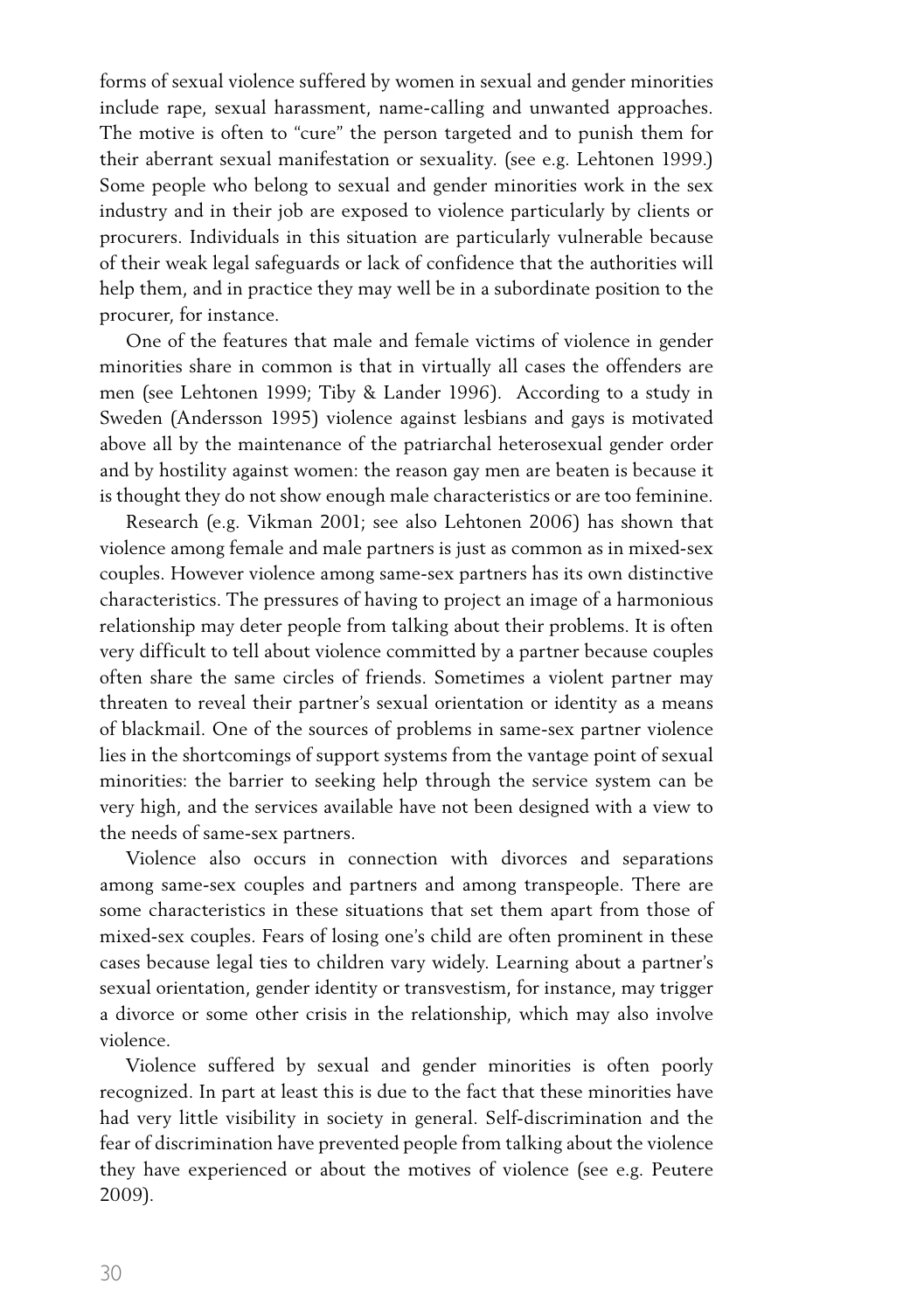#### 3.1 Strengthening preventive work against violence

The measures proposed for the proactive prevention of violence can be divided into three categories based on their target group. The first consists of general measures aimed at certain population groups or the whole population; examples include study courses in violence prevention for student groups and media campaigns for certain age groups of children. The second category consists of targeted measures aimed at specific high-risk groups; one example here is provided by education for conscriptsin the armed forces. Finally, the third category consists of measures aimed at people who have already been subjected to violence with a view to preventing repeated violence, or to intervening in violent behaviour. An example is the referral of perpetrators to treatment, which is discussed in connection with the vicious cycle of violence and violence rehabilitation programmes. (Krug et al. 2002.)

Schools and educational institutions have been paying growing attention to violence and violent behaviour in the context of student welfare and the right of students to a safe learning environment, for instance. The necessary structures are in place for the prevention of violence and harassment, and those structures were reinforced in connection with new legislation adopted in 2003. The curricula for comprehensive education, upper secondary education and vocational training now allow for the inclusion of courses on safety and violence either in connection with other subjects or separately on such aspects as respect and consideration for other people, tolerance, respect for physical and mental integrity, and human rights. The vocational degree system in Finland is currently under reform, which has now reached its final stages. All basic vocational degrees pay due attention to the key skills of lifelong learning, including heath, safety and functional capacity. The qualification requirements for different components of vocational degrees in the social and health care sector have been revised with a special view to safety and security. They also include revised objectives for the identification of intimate partner violence, for raising this issue with client and for the referral of perpetrators to counselling. The prevention of violence, both sexual violence and harassment and domestic and intimate partner violence, and seeking support are included among the objectives and contents specified for health education and used as background material. The curriculum background materials and materials concerning student welfare

<sup>4</sup> Abbreviations: INTERMIN=Ministry of the Interior, FORMIN=Ministry for Foreign Affairs, MINTC= Ministry of Transport and Communications, NBE=National Board of Education, THL=National Institute for Health and Welfare.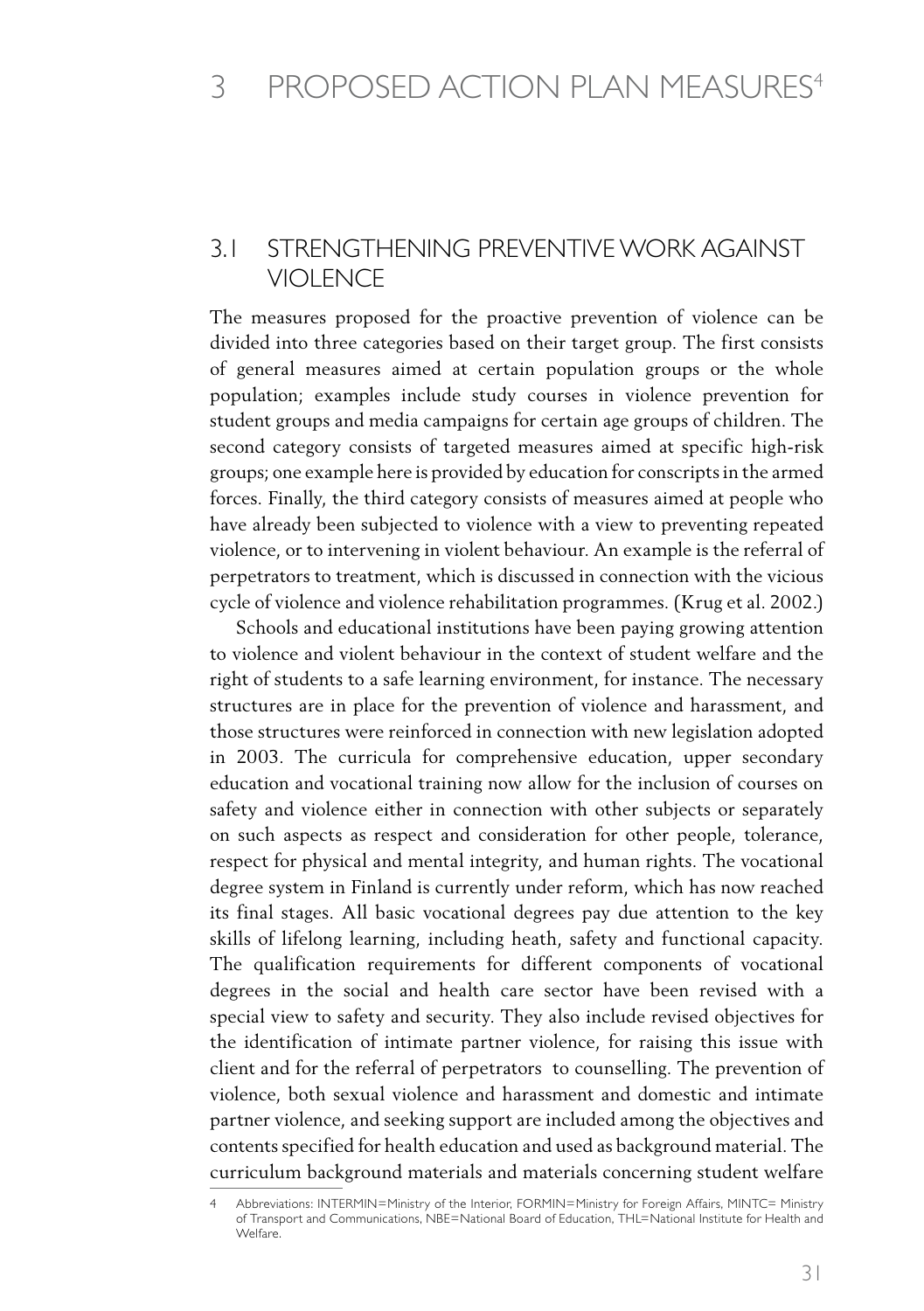and health education also deal with these themes. The Equality Act (last revised in 2005) requires educational institutions to prevent and intervene in sexual harassment and gender-based discrimination. Furthermore, the Act requires educational institutions, their staff and students' representatives to draw up equality plans with a view to preventing discrimination. The National Board of Education specifically urges schools to pay attention to the prevention of sexual harassment in their equality plans (Promotion of sexual and reproductive health 2007; Riski 2009).

The Internal Security Programme 2007–2011 includes a proposal for the introduction of a so-called safety card as part of basic education. In its interim report the working group charged with developing the security card system recommends that the National Board of Education define the appropriate levels of education and enter safety education as part of the national curriculum, and furthermore that subcommittees continue to develop learning materials on specific themes and issues. (Security card in basic education 2010.)

Both the National Board of Education and the National Institute for Health and Welfare have been working to develop learning materials for children's sexual education and safety skills, but the existing materials are scattered and not known widely enough. In particular, there is a need for more material that meets the needs of children and young people in different age groups and from different cultural backgrounds. Suitable materials are needed both for early education and for secondary level institutions. One of the biggest problems is the scarcity of material suitable for young people in puberty.

Contents for safety education must be designed to cover the following areas: gender equality, bodily integrity, respect for sexual self-determination, sexual and gender diversity, media criticism, the identification of sexual violence and harassment and intimate partner violence, seeking help in situations of violence and the obligation of fellow humans to intervene in violence and to help the victim. It is also important to underscore the importance of helping children and young people to recognize their own feelings and to learn how to deal with them. New materials shall be produced and existing materials updated to support these efforts, including a guidebook on safety skills for children as well as adapted translations of materials produced in other countries (Ingen ser oss and Bye Bye Pornostar, OkejSex.nu, Värdegrunden.se Ruotsi).

These materials must be designed and compiled in such a way that they reflect the position of society's most vulnerable groups, such as ethnic minorities, sexual and gender minorities and disabled people. In the case of disabled people this means that education must be generally available and accessible: information as well as feedback must be available in plain language and/or sign language and via several channels (National Council of Disability 21 Jan 2010).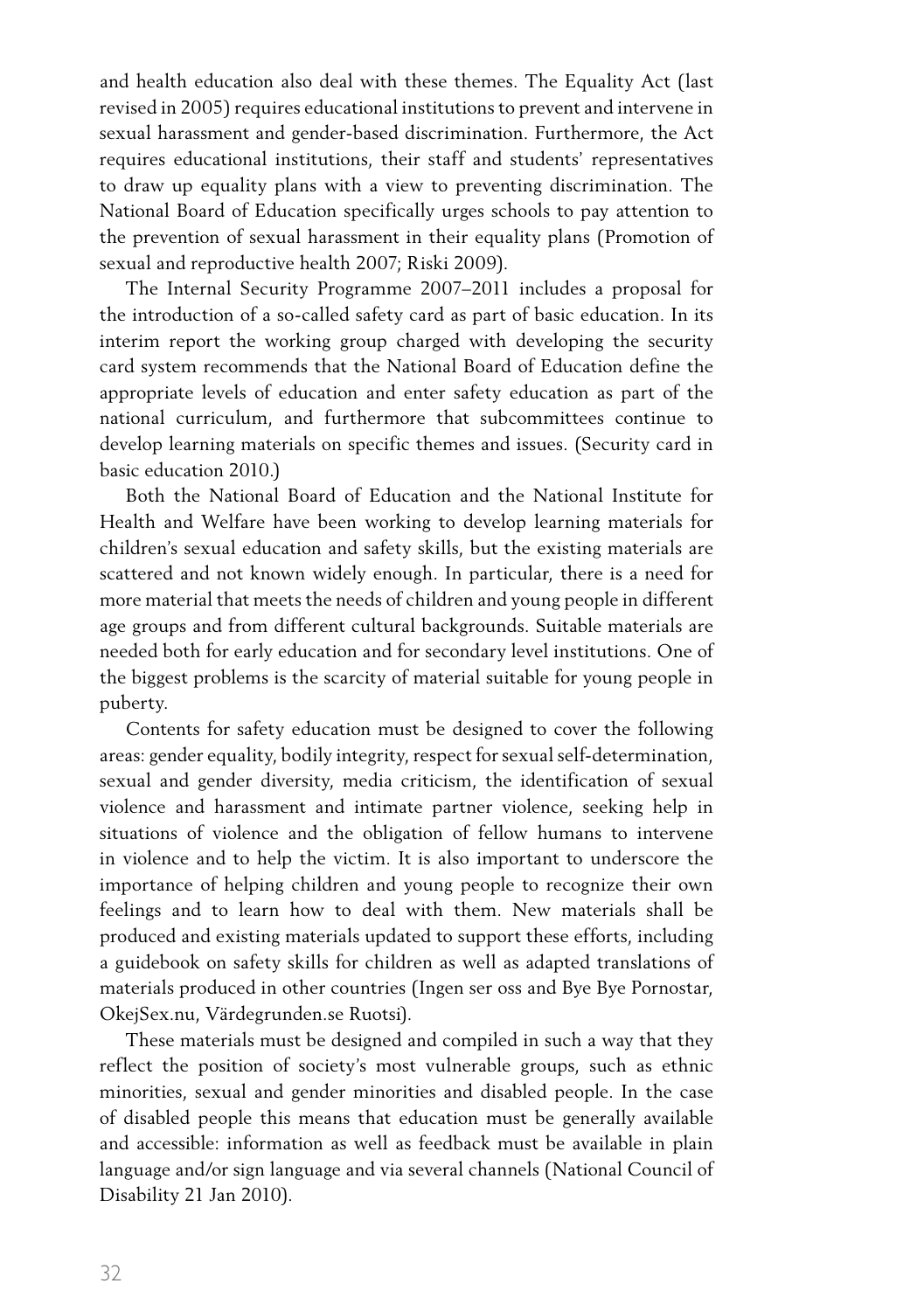Broad-based education campaigns are needed to inform public opinion. Education campaigns have not yet been put to their full potential in Finland as part of the preventive effort to tackle violence against women. Elsewhere in Europe many voluntary organizations and agencies involved in activities against violence have years of experience of professional campaigning.<sup>5</sup> The proposals for future action by the Council of Europe Task Force to Combat Violence Against Women (EG-TFV 2008) say that Member States should organize awareness campaigns targeted at women, emphasizing that men are responsible for their acts of violence and that such acts are illegal and will be punished. The campaigns shall encourage men to examine and challenge cultural attitudes that are used to legitimate violence against women. Programmes with young people have achieved particularly good results. It is important to start educating young people at an age when their gender identity begins to take shape and when it is still open to influence. The Netherlands, for instance, ran a campaign under the theme "Stay in Love", which was aimed at increasing awareness among 16–20 year-olds about non-violent behaviour in partnerships. These programmes are conducted in various communities, including schools, sports clubs and youth associations. The initiative has also produced educational and school materials, such as human relations tests for young people, manuals for teachers and theatre workshops (http://www.stayinlove.nl.).

In Finland, an Alternative to Violence Programme in Espoo has run training programmes among conscripts for the prevention of domestic and partner violence; these programmes have been organized jointly with the Southern Finland State Provincial Office and the Armed Forces. In 2009 the programme entered into cooperation with the Civilian Service Centre in Lapinjärvi to provide training courses on this subject area. One of the purposes of this joint project is to develop a training concept that is also applicable in conscript service. The theme of domestic and partner violence is already integrated as part of the content of training for civilian service under the programmes "everyday safety" and the "myths of masculinity".

As far as the immigrant population is concerned the most effective strategy of prevention is through comprehensive integration. The aim is not just to find jobs for immigrants, but more generally to restore their sense of life control. One way of doing this is by providing information, guidance and support in the early stages of integration, with due consideration to the background of each individual immigrant. In the prevention of violence against immigrant women, it is particularly important to take account of the cultural background of women and men as well as the challenges associated with immigration and integration. Some of the immigrants moving to Finland come from countries with a hierarchic and patriarchal social structure, where women's right to equality is far from a matter of course, either in principle or in practice. For instance, girls who move to

<sup>5</sup> The White Ribbon Campaign, the Scottish Zero Tolerance Campaign and Amnesty International's international campaign are just some examples of successful campaigns for the prevention of violence against women.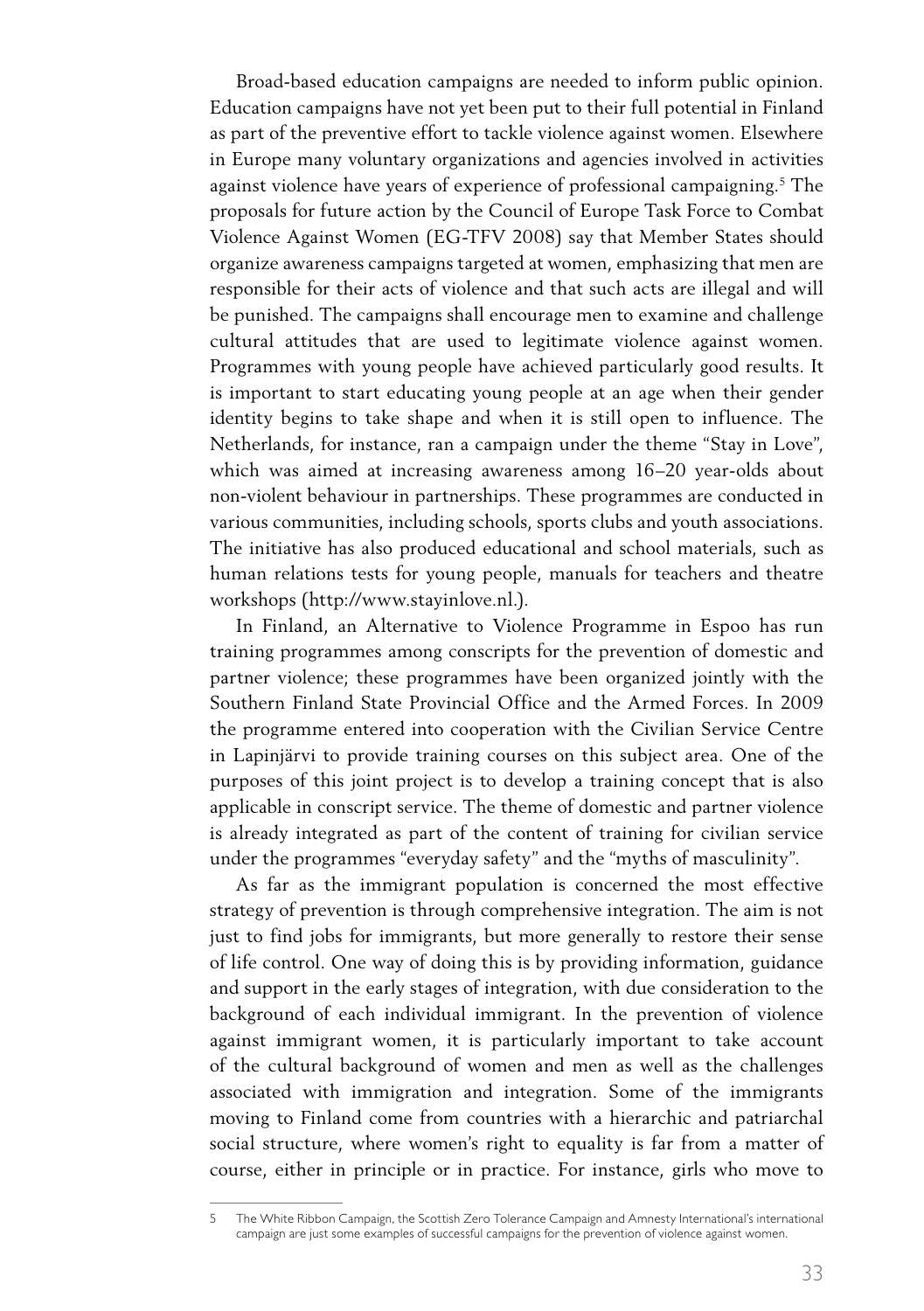Finland from cultures where honour violence is practised live under various restrictions. This effectively hampers their integration into Finnish society and access to information about sexual and physical violence. Parents may, for example, prohibit their girls from attending family planning classes, from engaging in leisure activities, meeting boys, using the Internet or doing other things that they might want to do.

The Finnish League for Human Rights (2010) has conducted a study of forced marriages in Finland by surveying to what extent children and young people from an immigrant background are sent to be raised or to live in their parents' home country or in a third country. The study gives no conclusive answers on the extent of this phenomenon or on how it is trending, but it clearly shows that this is a gendered phenomenon. The motive for sending teenage girls out of the country is to defend their sexual reputation. By marrying a husband who lives in their parents' home country, the girls can achieve the status of an honourable wife in the eyes of the community. This in practice means organized marriages, which may include periods of study in the parents' home country. In some cases there are grounds to suspect that the marriage is forced, even though the girl has formally given her consent. In order to reduce the occurrence of honour-related violence and forced marriages it is important that immigrants have access, in their own language, to more information and guidance about their own rights, their individual freedoms and the rules of Finnish society. To root out these phenomena altogether, it is necessary that low threshold services and activities as well as peer support groups are available and that people who are in need of help are informed about these services by the authorities.

Finnish marriage legislation says that marriage is a voluntary union and that the marriage procedure is intended to safeguard the individual's freedom of choice. Finland is also a signatory to the United Nations Convention on Consent to Marriage, Minimum Age for Marriage and Registration of Marriages. It follows that if either party in a marriage contracted abroad has not entered the union voluntarily, that marriage cannot be recognized in Finland based on the ordre public principle. Finland now has a new Marriage Act (581/2008) according to which the right to officiate at marriage ceremonies shall only be granted on condition that the presiding officiator is familiar with Finnish law, follows the provisions of Finnish law and has received training for their duties. The right to officiate at marriage ceremonies may be revoked if the law is breached.

The basic information material intended for immigrants is compiled in connection with the ALPO project, which is part-funded by the European Social Fund (ESF), at the Migration Department under the Ministry of the Interior. All immigrants who have a residence permit shall be provided with an information pack in their own language (both text and audio versions in print and online). This includes information about gender equality, about the treatment of intimate partner violence and rape as criminal offences even when the partners are married, about marriage legislation and the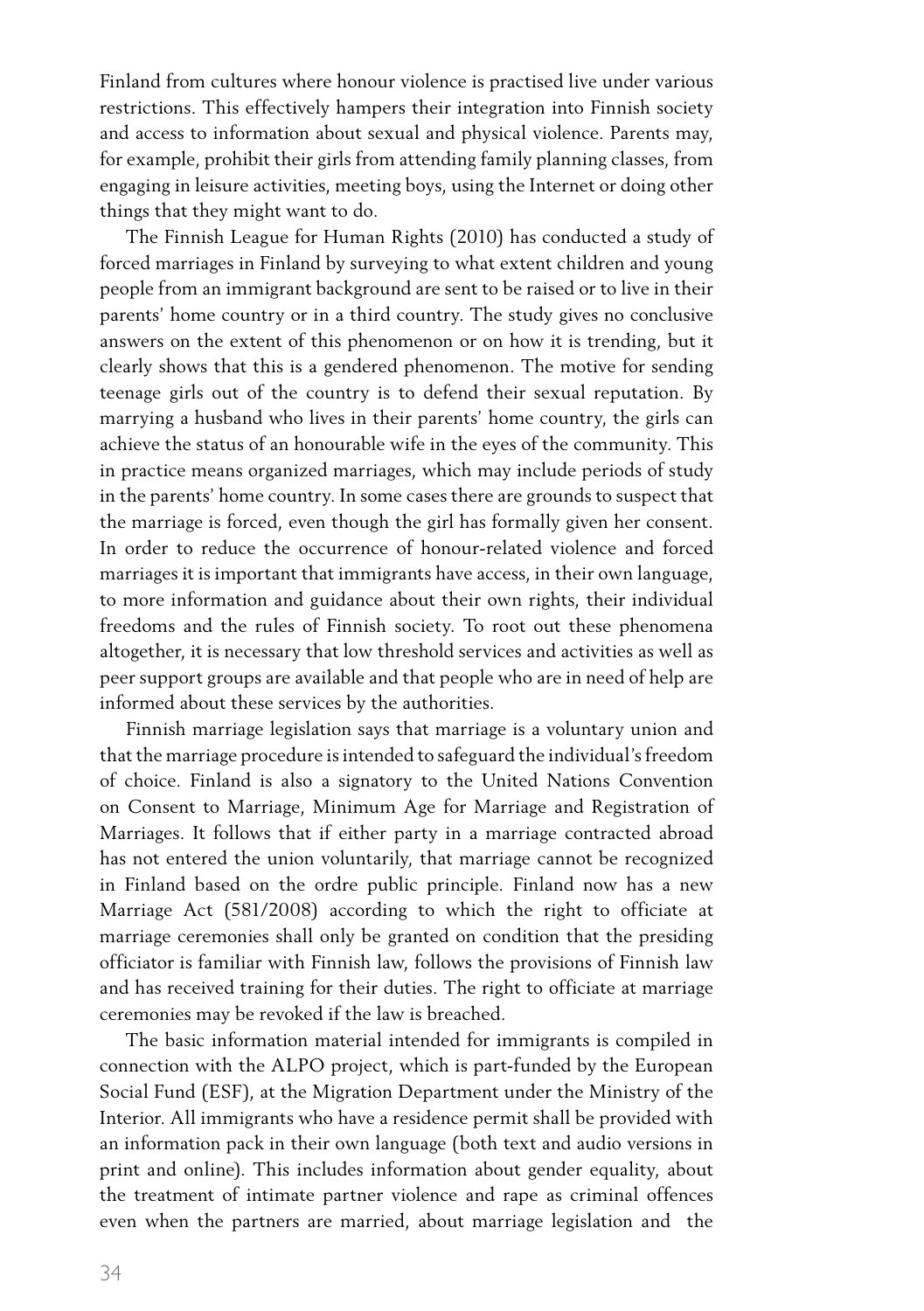right to officiate at marriage ceremonies in Finland, about how and where to report a crime and where to turn for help. The online material and its translations into major immigrant languages will be funded from the ESF-ALPO project. This project material is scheduled for completion by the end of 2011. Aspects of violence against women (including honour-related violence) can also be incorporated in the design of the content. The basic information package can also include references and links to useful materials and sources of help and advice.

Peer groups are one effective way of delivering welfare and well-being, life control and information that contributes to the prevention of violence to immigrants with children, and also of ensuring that the information is properly received and understood through group discussions. One of the organizations that has been working to develop peer group support in Finland is the Family Federation. In immigrant families violence can be prevented or the vicious cycle of violence broken by providing support for immigrant men in their new family roles in a new society.

#### Proposed measures:

*1 Develop learning materials to support safety education for children and young people so that they are taught about sexual rights and safety skills in their basic schooling.*

Remit: Ministry of Social Affairs and Health for production of materials, NBE for distribution of material for primary and secondary level education Partners: INTERMIN, Ministry of Social Affairs and Health, parishes and organizations Timetable: 2011-2012

*2 Provide safety education contents for basic and supplementary training in the field of school and student health care and for school psychologists, teachers and early childhood education staff (kindergarten teachers, children's nurses, health care assistants). The education given shall reflect the diversity of gender and sexual orientations.*

 Remit: Ministry of Social Affairs and Health, THL, Ministry of Justice, NBE, Office of the Church Council Partners: universities, universities of applied sciences Timetable: 2012-2013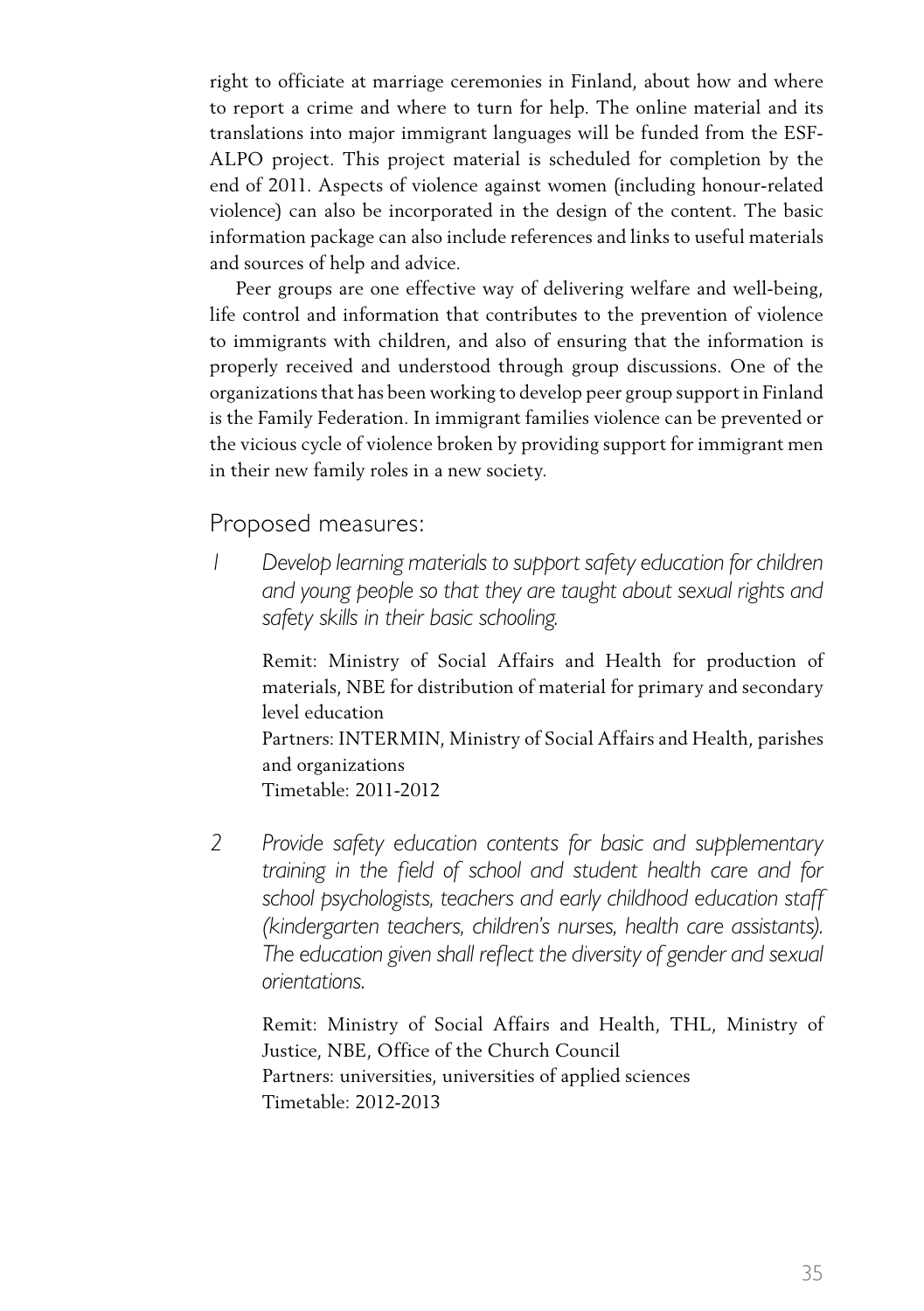*3 Launch a campaign against sexual violence targeted at young people, making use of electronic media.*

 Remit: Ministry of Social Affairs and Health, INTERMIN, MINTC Partners: National Council for Crime Prevention, voluntary organizations Timetable: 2011

*4 Establish education provided for civilian servicemen on the reduction of violence against women as an integral part of their basic training and look into the possibility of including the course as part of the training for conscripts. Provide training for all key training staff.*

 Remit: Ministry of Employment and the Economy (funding), Civilian Service Centre, MoD Timetable: 2011–2012

*5 Revise legislation on immigrant integration to reflect the rights of all immigrants to basic information about Finnish legislation, immigrants' rights and duties in society and in the workplace, the service system and other basics about society.*

 Remit: INTERMIN/Migration Department Timetable: 2010–2011

*6 Develop peer group activities for both women and men by making funding available to projects designed to support the work done by both new and traditional organizations of ethnic minorities and immigrants to provide information about violence against women and related services in Finland.*

 Remit: all ministries that give aid to voluntary organizations representing ethnic minorities and immigrants, parishes Timetable: ongoing

#### 3.2 Improving help and support services for victims ofviolence

One of the key goals of Government development projects dealing with violence against women and domestic violence has been to improve and develop services and the service system throughout the country. The aim has been to ensure that all parties to violence have access to services and support provided through the public sector. Public services are complemented by specific services targeting special needs, which include shelter services for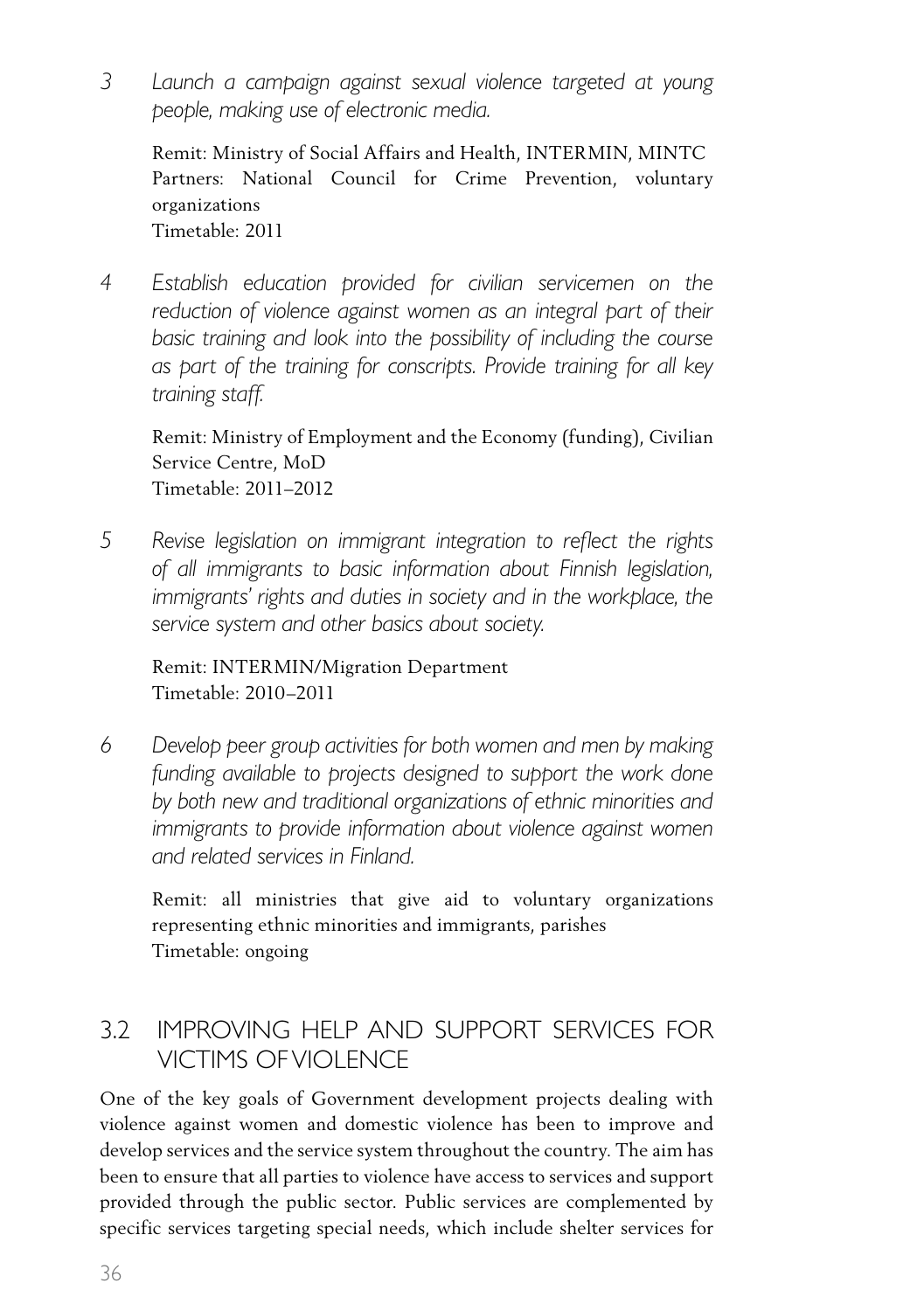victims of violence, telephone counselling, crisis services for victims of rape and sexual violence, therapy and support group activities, services for violent offenders and separate services for children who have experienced and witnessed violence. (Riski 2009.)

The Ministry of Social Affairs and Health and the Association of Finnish Regional and Local Authorities published in 2008 their first guidelines (Recognise, prevent and act 2008) for the coordination and management of preventive work against violence. Their survey (Municipal follow-up questionnaire on domestic and intimate partner violence 2009) showed that implementation of their recommendations has not lived up to expectations. There are still many local authorities that have no contact person or coordination group with responsibility for the prevention of domestic and intimate partner violence.

It makes sense to pool the existing expertise so that the victims of violence, the violent offender and children all have direct and immediate access to specialized services, to which they are referred by other service providers, without needing to wait for an appointment. These services will provide a comprehensive assessment of the victim's and the offender's need for help and support, coordinate the necessary services and ensure a seamless pathway. These special services forthe prevention of violence can be provided in connection with some existing service, or a new dedicated unit can be created (e.g. in connection with a shelter or local authorities' social services). (Recognise, protect and act 2008). These kinds of intervention centres exist in Norway, Sweden, Austria and the Czech Republic, for instance.

Victims of violence often need long-term help and support as well as individual or group therapy in order to recover from the traumas caused by violence. It is recommended that this support is provided jointly by social and health care services, parishes or voluntary organizations in group form, in the context of professionally facilitated conversations of peer group activities in either closed or open settings. (Recognise, protect and act 2008.)

It has been pointed out on numerous occasions that Finland does not meet European recommendations for the provision of shelter services. According to Council of Europe recommendations (Rec(2002)5) Member States should provide safe accommodation in shelters and ensure one family place per 10,000 population. Finland currently has 21 homes and shelters, most of which are run by voluntary associations. One of the aims of the Internal Security Programme is to create a nationwide network of shelters. A report has been compiled on this subject (Laine 2010) and its recommendations are awaiting implementation. According to the report there are no established norms for the issuing of licences for shelters, nor are there are any national quality guidelines. The report proposes a set of corrective measures to address these issues. The provision of shelter services shall be decreed by law. Central government shall make sufficient transfers to the local government sector for purposes of the provision of shelter services. A network of shelters shall be created in Finland that covers all regions in the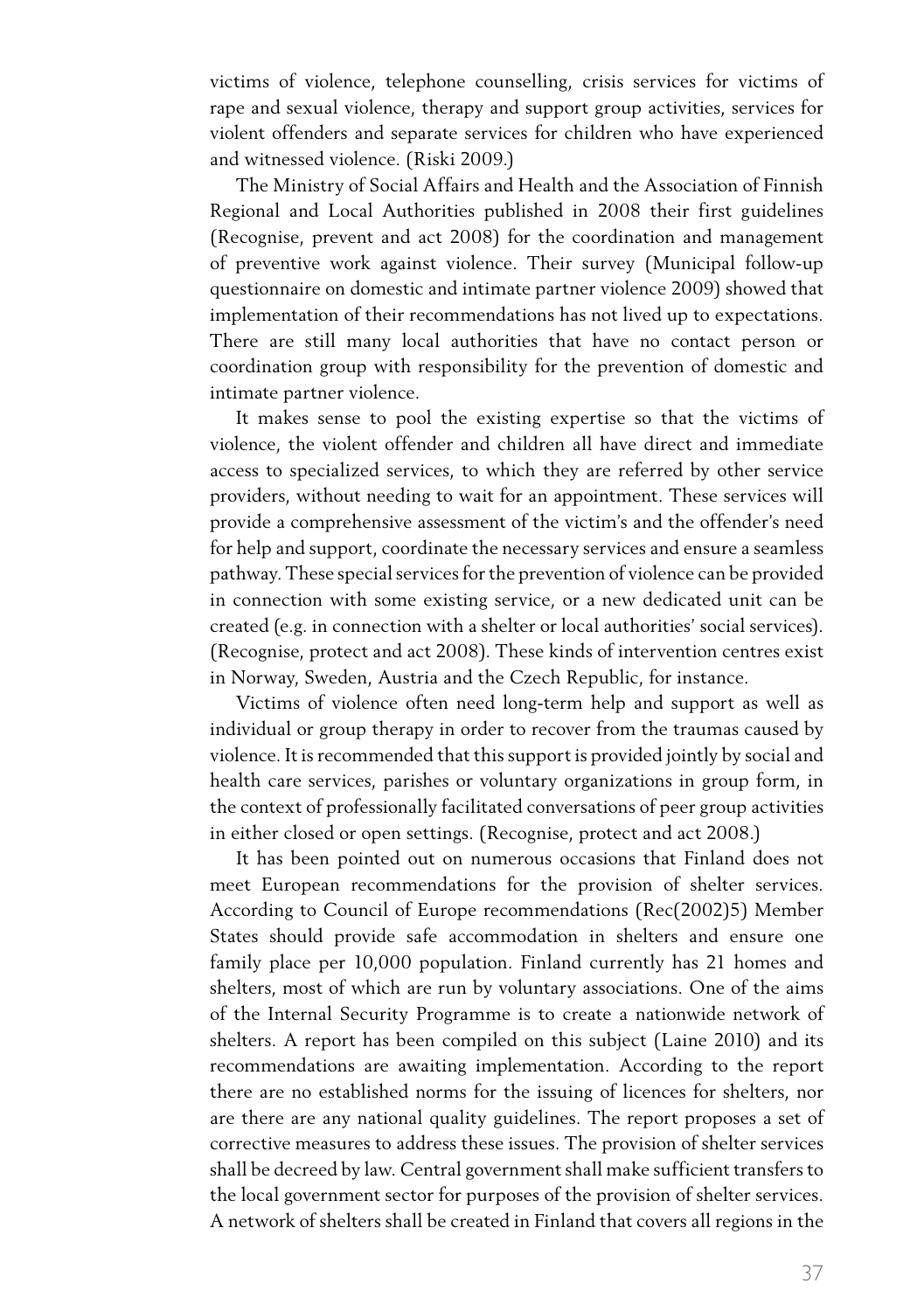country. Victims must have access to a secret shelter. The Ministry of Social Affairs and Health appointed on 1 May 2009 a working group to prepare for the revision of social welfare legislation; the working group's term continues until the end of 2011. The working group is charged with exploring the need for a revision of the overall structure of social welfare legislation, its scope of application and content. The new Act shall include the obligation for the provision of acute and specialized services for victims of violence.

It is often very difficult to for women victims of violence to take advantage of the opportunities offered by the legal system. Many women who have experienced violence need emotional and economic support in such areas as raising charges, making an appearance in a court of law, filing for divorce, and negotiating questions of child custody, social security, housing or employment. In all these matters women have to contact various different authorities, but the authorities do not necessarily have a unified view of how to deal with violence. Official processes do not always follow the same principles, and sometimes the authorities believe that the matter belongs to some other authority. Some local authorities (e.g. in Porvoo) have started to provide guidance on how to respond to divorce situations where there is an underlying threat of violence.

Child custody and visiting arrangements may involve the risk of continued violence either through threats or blackmailing through the mother, or through direct violence against the mother and children. Apart from ensuring that children are protected against experiences of violence and their consequences, it is necessary to make sure that the safety of adult victims of intimate partner violence have adequate protection. The experience is that public services are not always capable of guaranteeing women's security, but women have had to turn to private security firms to purchase extra protection.

#### Proposed measures:

*1 Update local authorities' network of contact persons and appoint cross-sectoral coordination group for domestic and intimate partner violence in each municipality or joint municipal partnership area.*

 Remit: Ministry of Social Affairs and Health, THL, Regional State Administrative Agencies, local authorities Timetable: 2011–2015

*2 Establish regional service units providing special expertise in the prevention of violence.*

 Remit: Ministry of Social Affairs and Health, local authorities Timetable: 2013–2015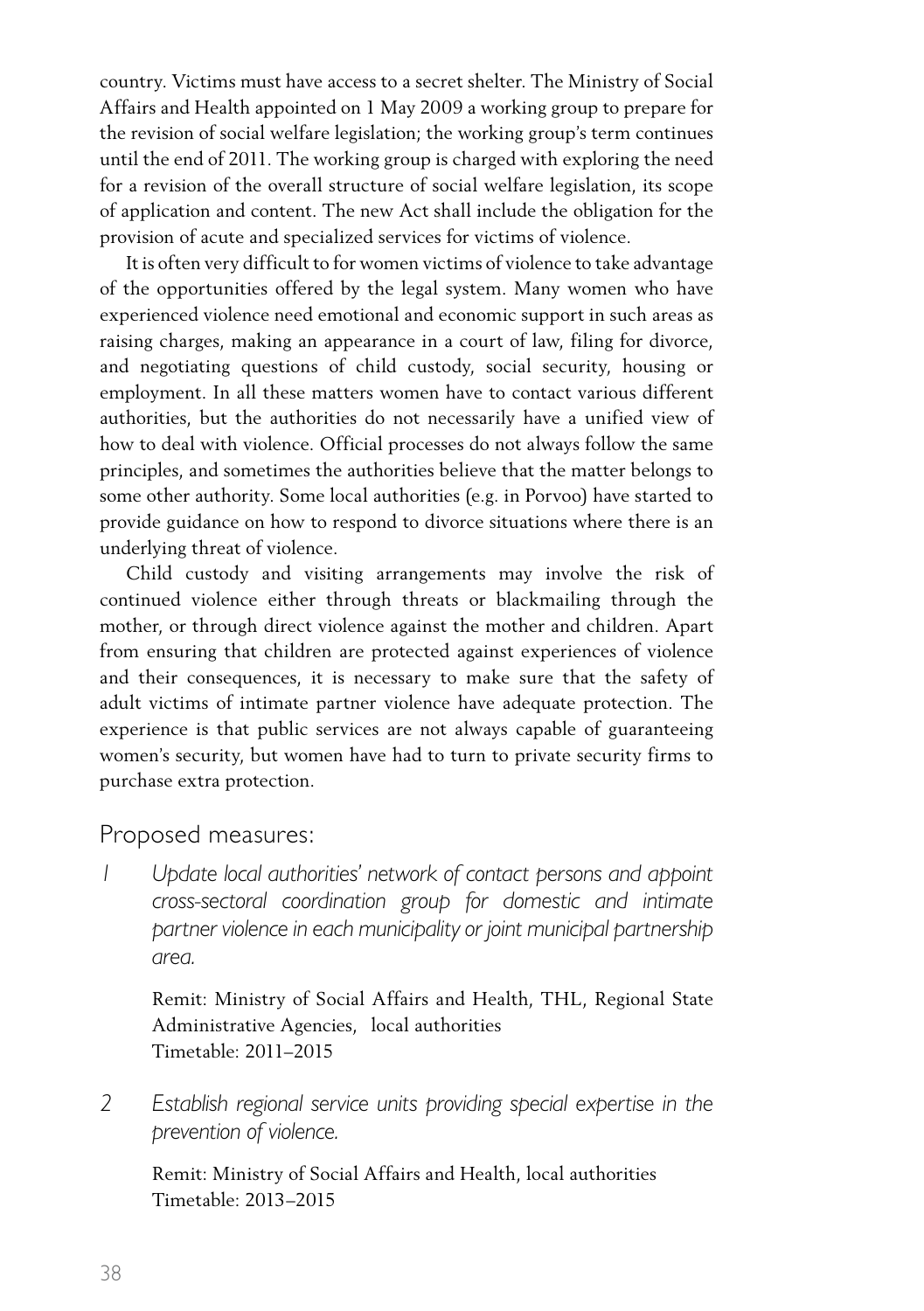*3 Increase the availability of long-term support for victims of violence.*

 Remit: Ministry of Social Affairs and Health, local authorities, in collaboration with parishes and voluntary organizations Timetable: 2013–2015

*4 Revise social welfare legislation to include the obligation to provide acute services (such as shelter services) and other social and health care services as necessary, as well as long-term support to the victims of domestic and intimate partner violence. Also include the obligation to establish a multiprofessional coordination group for domestic and intimate partner violence.* 

#### Remit: Ministry of Social Affairs and Health Timetable: 2010–2012

*5 Establish monitoring plan and quality criteria for shelter services. Monitoring will provide the basis for the development of national standards and quality criteria for licensing, including rules for the number of shelter beds, staff numbers and qualifications and the requirements for shelter facilities.*

 Remit: National Supervisory Authority for Welfare and Health, Regional State Administrative Agencies Timetable: 2011–2012

*6 Develop common frameworks of practice at the local level for the prevention of violence in divorce situations and provide safety counselling and training for victims in order to prevent the threat of violence after divorce.*

 Remit: Ministry of Social Affairs and Health, local authorities, in collaboration with parishes and voluntary organizations Timetable: 2012–2013

### 3.3 Preventing repeatedviolence

In order to break the cycle of violence it is important that the authorities and professional helpers intervene as soon as they are made aware of the violence, and furthermore that the authorities give their full attention to preventing its recurrence. For this reason the authorities and professional helpers must be sufficiently informed about violence and its consequences. They need to take a proactive approach to identifying violence and to raising the issue because this must not be left to the victim's initiative. Furthermore, it is crucial that the authorities intervene before the violence escalates. Violence is rarely the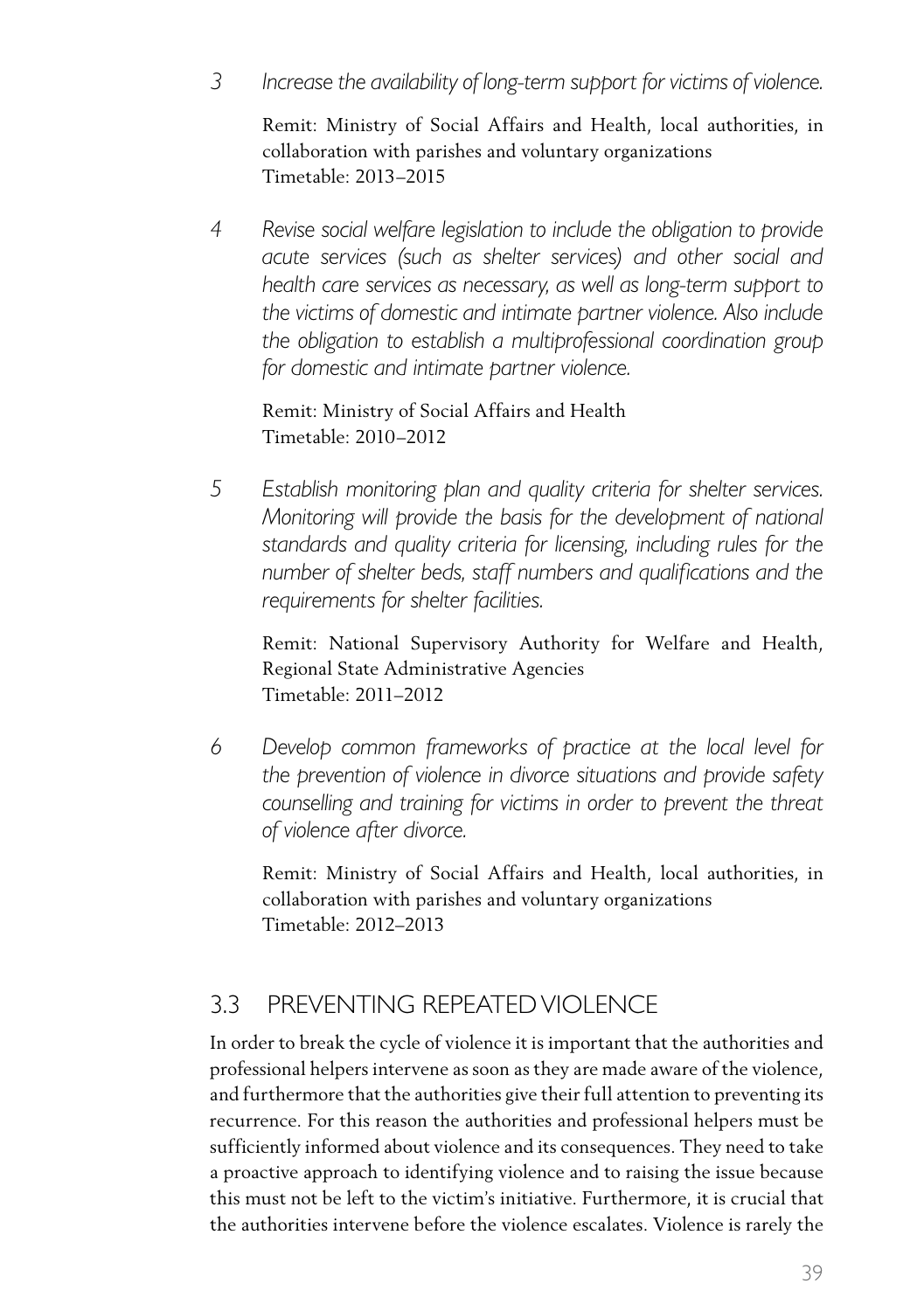only problem in the partners' lives, which may also involve mental health and substance abuse problems, and for this reason it is important that service providers give special focus to raising the issue of violence and intervention.

Substance abuse and mental health services are well placed to intervene in violence and to refer offenders to rehabilitation programmes. One such pilot project is currently underway at the Western A-Clinic in Helsinki, where admission interviews with clients include questions concerning their experiences of violence. If this assessment indicates a need to address not just substance abuse but also violence issues, the client can be referred to one of the two family therapists at the same clinic who specialize in partner violence. A-Clinic Southern Helsinki additionally has two staff (a nurse and a senior social therapist) who work closely with the family therapists. These four staff members furthermore work closely with the one employee at the Centre for Men, and together this team are planning to set up a training programme in 2010 based on the experiences they have gained. The idea will be to motivate staff to use the violence inquiry tool as a matter of routine. The family therapists who specialize in violence can meet family members both separately and together. The decisions on whom they invite to attend meetings are based on safety considerations. Most A-Clinic clients suffering from partner violence come as referrals from the police and child protection authorities from different parts of Helsinki.

One way of preventing repeated violence is by means of risk assessment. A structured questionnaire coupled with a professional assessment is used to weigh the threat of violence recurring as soon as the authorities and the voluntary organizations concerned are alerted to the violence, as well as in connection with divorces or assessments of the need for a restraining order. The Internal Security Programme interim report (1/2009) recommended that the methods of risk assessment be developed and that their introduction promoted especially with a view to preventing the recurrence of violence. The Ministry of Social Affairs and Health has joined forces with the Ministry of the Interior, the National Council for Crime Prevention and the Institute for Health and Welfare to try out these methods on an experimental basis in 2010. The experiences from these experiments will be assessed before rolling out the concept for national implementation: the main concern is to consider the effectiveness of the model in preventing the recurrence of violence and in promoting the victim's safety and multiprofessional collaboration.

Finnish legislation on restraining orders dates from 1998 (HE 41/1998 vp) and on a restraining order towards a person living in the same household took effect in 2005 (HE 144/2003 vp). Ordinary restraining orders have been in use for a long time, but they have still not been researched in any detail. The issuing and implementation of restraining orders involves several practical problems that warrant attention. A temporary restraining order that goes into immediate effect can be issued by a senior police officer or public prosecutor; this temporary order will then confirmed by a district court at a later date. Before a restraining order can be imposed, both parties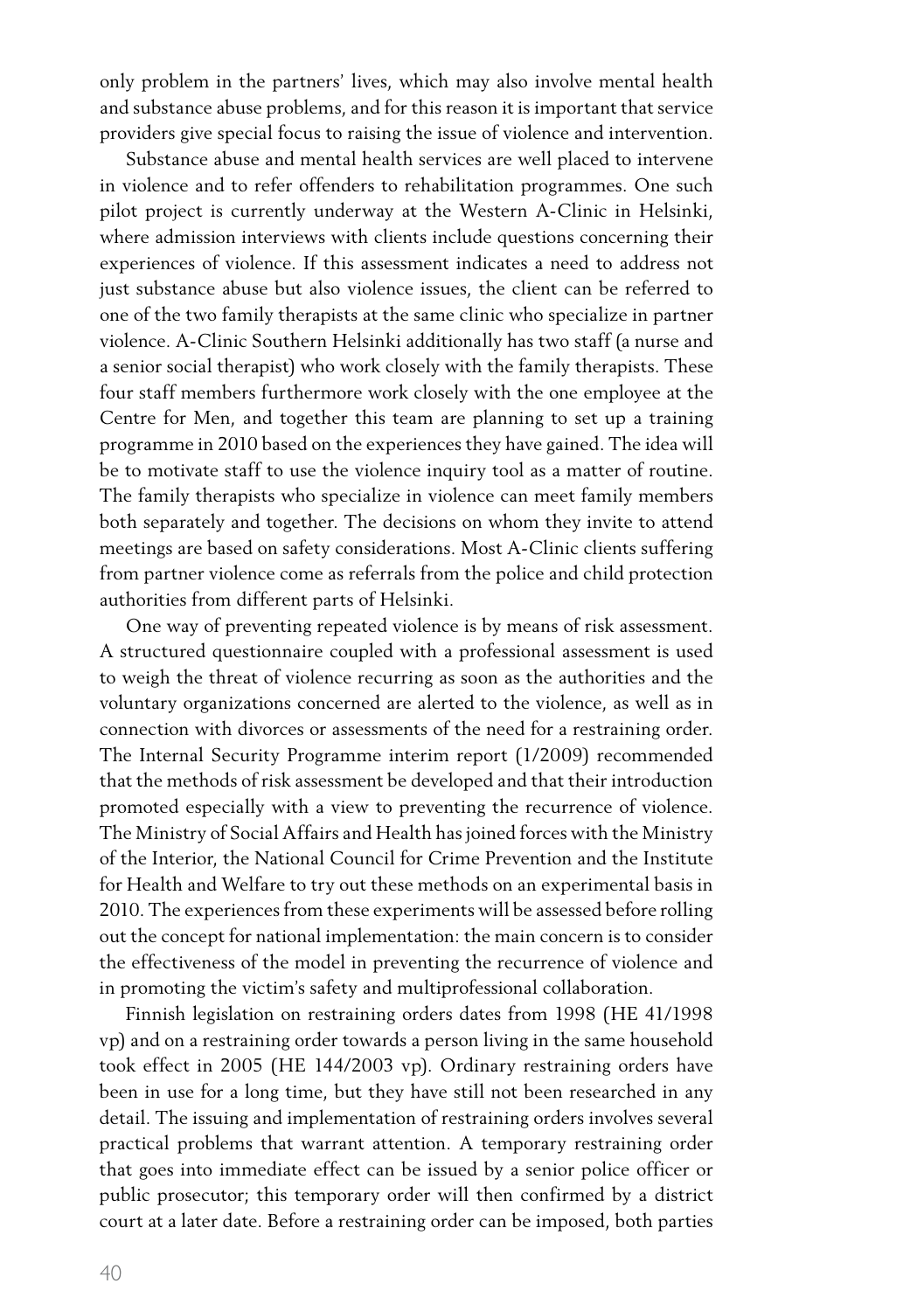must be given the opportunity to be heard. However a restraining order can be issued without such consultation if it is impossible to reach the person against whom the restraining order is issued. For a restraining order to be effective, the person concerned must be notified. Furthermore, a person cannot be punished for violation of a restraining order if they are not aware of its existence. For this reason it is necessary that the person in question is informed of the restraining order, unless they have been present at the time of issuing the order. If the person deliberately evades the authorities, it is not always possible immediately to notify them about the decision. In acute situations such as emergency calls to domestic incidents where there is an obvious and immediate threat of violence, the police should have the powers not only to remove the offender from the scene but at the same time to impose a temporary restraining order and at once give the offender notification.

More intensive investigations in connection with the issuing of restraining orders would allow for a more accurate assessment of the needs for a restraining order and for the provision of better advice. There are no separate legislative provisions on police powers in the investigation of needs for restraining orders, but it is clear from the provisions in the Police Act and the Criminal Investigations Act that these are indeed matters that fall within the competence of the police. Nonetheless more specific guidelines are needed to clarify the powers of the police in these cases so as to avoid any problems of interpretation. In practice the monitoring of compliance with restraining orders is dependent on the person protected by the order. Police control is effectively limited to reports of violations made by the protected person, or violations of which the police become aware when investigating other crimes or emergency calls to domestic incidents. The police should take these reports seriously. A person protected by a restraining order may be so fearful of the offender that they dare not report violations to the police. It is necessary to consider options for more effective monitoring. In addition, it is necessary that the different authorities work more closely together and develop joint procedures and practices with a view to helping both parties to the restraining order. Measures have already been launched with respect to the restraining order. The Ministry of Justice is currently preparing a memorandum on the electronic enforcement of restraining orders. In June 2010 the police issued new guidelines on the handling of restraining orders. Their aim is to harmonize and streamline police procedures and to improve regional or local collaboration among the relevant authorities with a view to achieving the goals of a restraining order in different police departments.

Under current legislation it is possible for the police, prosecutor and social welfare authorities to apply for a restraining order for people who need such protection. In practice only the police have filed for applications. Better guidelines and training are needed to improve the knowledge of other authorities about restraining orders.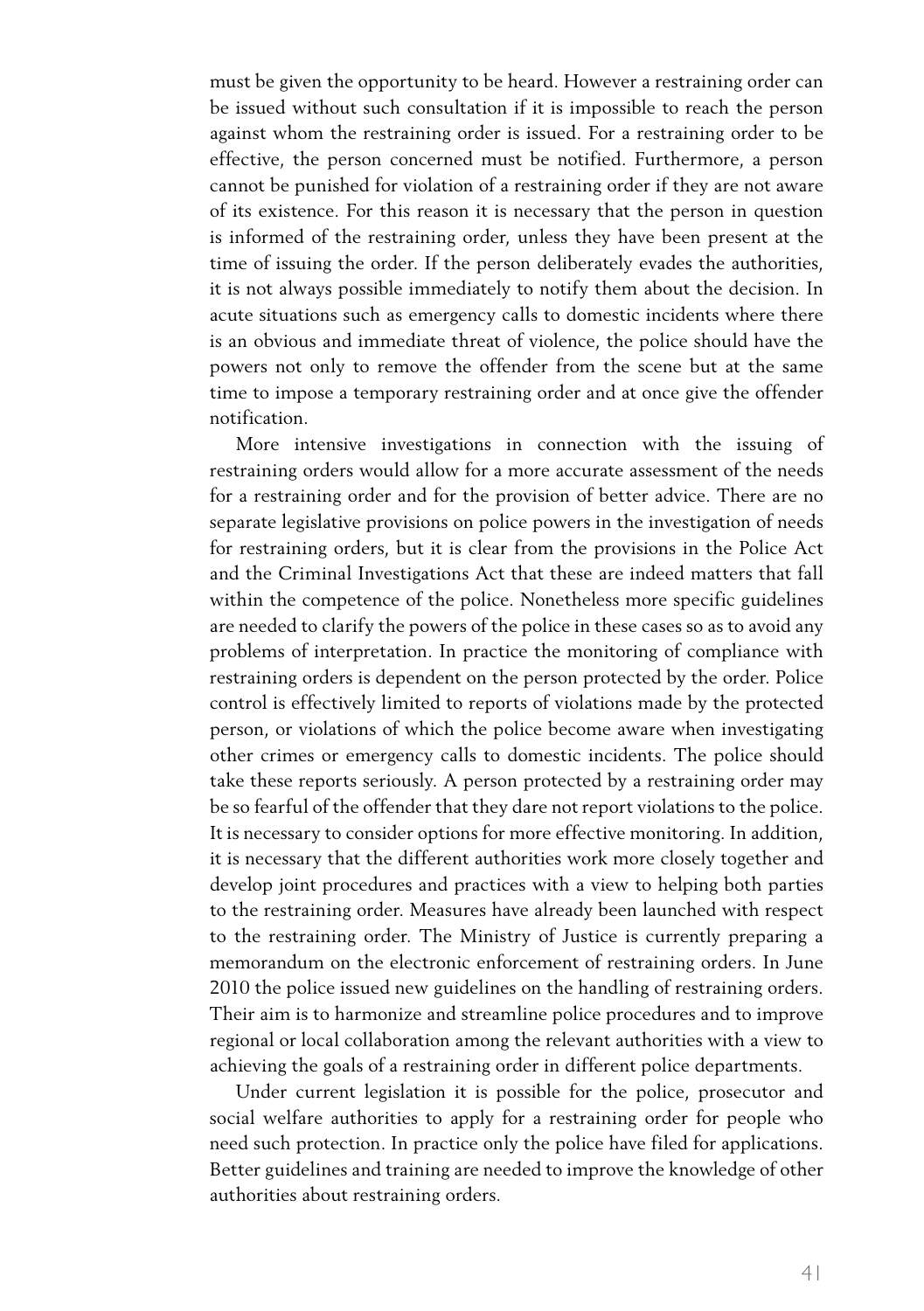Proposed measures:

*1 Develop methods of intervention in violent behaviour in connection with substance abuse and mental health services. Apply an integrated approach so that violence is addressed in connection with substance abuse and mental health problems in line with the Helsinki A-Clinic model, for instance.*

 Remit: Ministry of Social Affairs and Health, A-Clinic Foundation, parishes

- Timetable:
- *2 Develop multiprofessional risk assessment of intimate partner violence in order to protect the victim in situations where there is a threat of serious violence. If successful, the method can be rolled out across the country.*

 Remit: Ministry of Social Affairs and Health, THL, Ministry of the Interior, Ministry of Justice/Council for Crime Prevention Timetable: 2010–2012

*3 Conduct a comprehensive review of the effectiveness of restraining orders, with special reference to crime prevention and victim safety. Experiences from supervised parole, the electronic enforcement of restraining orders and multiprofessional risk assessments shall be taken into account.*

 Remit: Ministry of Justice, INTERMIN Partners: National Research Institute of Legal Policy, Police College Timetable: 2012–2013

*4 Issue guidelines for the authorities (police, prosecutors, social welfare authorities) on the use of restraining orders and how they can help ensure the safety of victims.*

 Remit: INTERMIN, Ministry of Justice, Finnish Prosecution Service, Ministry of Social Affairs and Health, in collaboration with voluntary organizations Timetable: 2011–2012

*5 Develop guidelines for emergency centre staff on how to respond to cases of domestic, intimate partner and sexual violence and on what kind of advice to give over the phone.*

 Remit: Ministry of Social Affairs and Health Timetable: 2012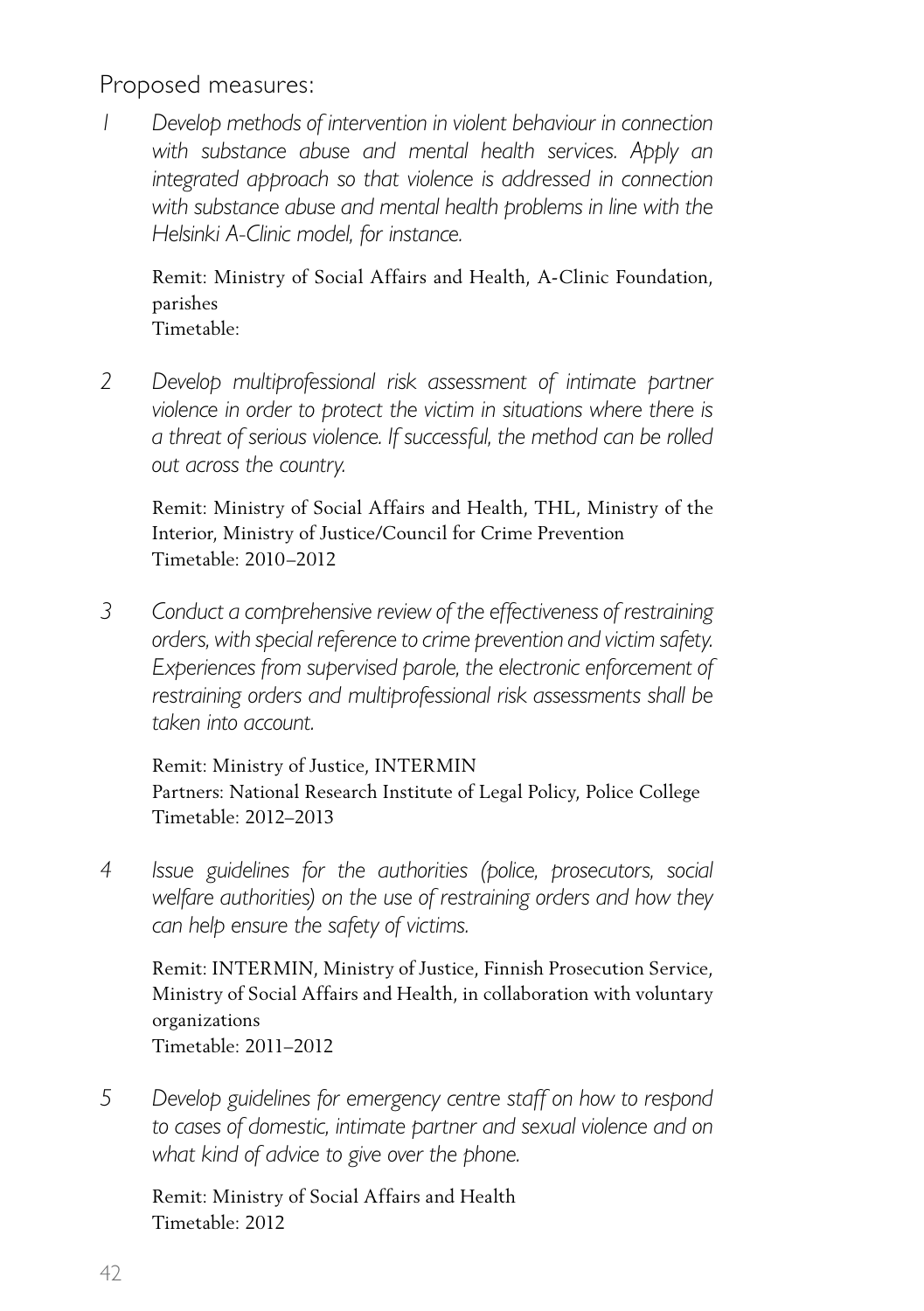#### 3.4 Improving the position and support for victims of sexualviolence

Social and health care staff lack important skills in the area of sexual violence (Riski 2009; Recognise, protect and act 2008). Professionals working with young people also need training on how to help youngsters who have been subjected to sexual violence. This training should give special focus to ways of responding sensitively to the victim, and it should be developed to provide coverage of sexual violence as a phenomenon, the prevalence of violence, legislation, the criminal justice process, the consequences of violence to the victim, services available to help the victim of violence and the offender, the prevention of sexual violence, the duties and obligations of professionals in this area and the emotional burden associated with having to deal with sexual violence (such as vicarious traumatization). It is recommended that the training use multiple forms of education. Longer term training in a process format will be able better to influence staff attitudes and to address the problems of vicarious traumatization caused by the difficult subjects. Furthermore, this training should take place in small group settings and include on-the-job supervision as well as the completion of a thesis project (e.g. on networking models in one's own workplace).

There are not enough services in Finland for victims of sexual violence. The services provided are sporadic and availability varies regionally. The need for a nationwide service system for victims of sexual violence was highlighted ten years ago in connection with the revision of the Criminal Code, but this issue has still not been addressed.

According to the Council of Europe Recommendation (Rec (2002)5), every Member State should have one rape crisis centre per 200,000 population. Finland currently has just one such centre (Tukinainen) that provides help and advice for victims of rape and sexual violence, but it is not in the position to offer acute care. The rape crisis centre has two units, one in Helsinki and one in Jyväskylä. The House of Girls (Tyttöjen talo®) provides services for young victims of sexual violence in a few locations, and the Family Federation runs a dedicated project ("Nuska") in the metropolitan Helsinki region. The House of Girls services include a low threshold sexual counselling centre, group activities and one-on-one counselling for victims of sexual violence. The Family Federation project offers appointments free of charge for young people aged 12–17 and their relatives. Furthermore, the Family Federation runs a free sexual counselling website and telephone helpline.

There are only a few locations in the country where victims of sexual violence have access to a seamless pathway of care, and staff often lack adequate information and guidelines. According to a survey conducted by the Finnish section of Amnesty International in 2005–2006, awareness of the Rape Victim Manual (which provides advice for health care staff on the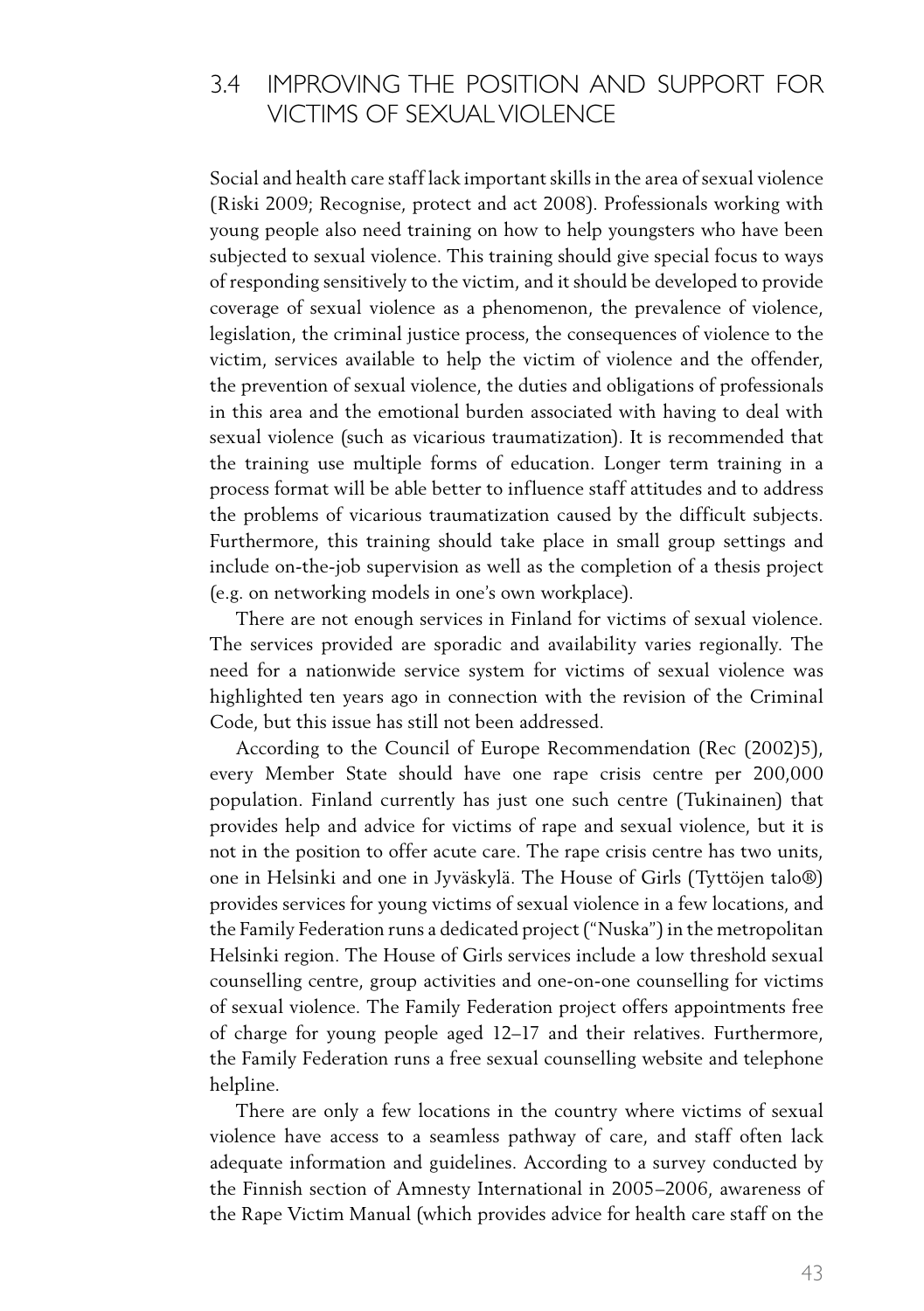acute care of victims of sexual violence) among local authorities is low. A questionnaire by the National Institute for Health and Welfare in spring 2009 showed that less than half of the hospital districts had developed care pathways between the hospital district and primary health care in order to facilitate the identification, examination and care of people who had experienced sexual violence (Nikula et al. 2009). Similarly, a health centre questionnaire in autumn 2008 found that more than half of all community health centres in the country had no common, codified procedures for situations that raise suspicions of violence among intimate partners or other family members. In cases of child sexual abuse, 60 per cent of the health centres lacked common procedures. (Kosunen 2009.)

Seamless pathways of care are important to the provision of more effective acute care, which can help prevent subsequent traumatization and other long-term effects and support criminal investigation of the case. Some hospital and health centre emergency departments have developed service models where victims of sexual violence are given acute medical and psychosocial care that is appropriate to each patient's current conditions; one example is the service concept adopted in the Jyväskylä hospital district. In these service models one emergency unit (or a maximum of two or three, depending on distances) within the hospital district will be charged with responsibility for investigations of rape. All patients admitted will receive crisis intervention psychotherapy and appropriate follow-up treatment. In addition, all patients are invited to control visits at a gynaecological clinic with a specialized nurse on its staff. The needs of victims of different ages and victim safety must be taken into account in developing this model.

The right of victims of rape and sexual violence to an appropriate forensic examination and to psychosocial support after the violent incident has not received sufficient attention. In practice the availability of sampling equipment and the storage of forensic samples differ from the national guidelines. In the worst case this means that no forensic examination is conducted at all. For instance, some health centres recover no samples from rape victims unless they report the offence to the police. The length of time that samples are held also varies in different parts of the country. Practices must be harmonized and binding guidelines issued on who is responsible for storing the samples, where and for how long, and what to do with the samples after the storage time expires. Sample storage shall be centralized and limits set for storage times (e.g. 12 months). The costs of sample storage shall be borne by central government (e.g. Act on Patient's Rights). (Promotion of sexual and reproductive health 2007.)

Only very limited help is available for groups that are in a particularly vulnerable position, such as drug abusing women. The issue of sexual violence needs to be raised more often in services for substance abusers.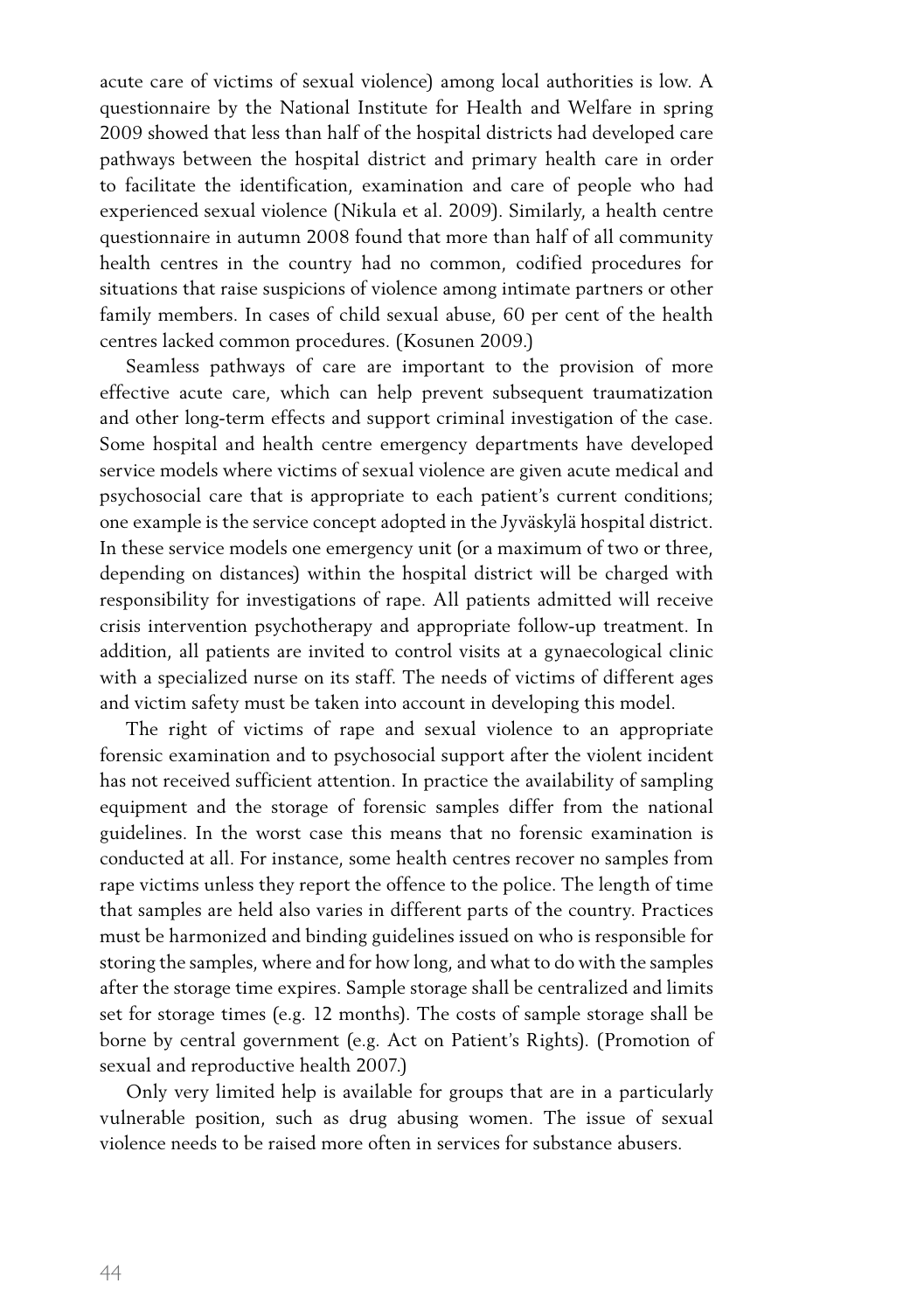Proposed measures:

*1 Develop a training package for the Online University of Applied Sciences that can be used both in contact teaching and in other learning. This will ensure that the people who provide training for professionals in the social, health care, education and youth sectors (such as school nurses and youth workers) have access to suitable learning materials on the subject of sexual violence and its prevention.*

 Remit: Ministry of Social Affairs and Health, universities of applied sciences and universities Timetable: 2011–2012

*2 Provide training on the use of the Rape Victim Manual and ways of sensitively responding to victims of sexual violence. The Manual shall be included in all training given to health care professionals.*

 Remit: Ministry of Social Affairs and Health, Family Federation Timetable: 2011

*3 Translate material that is relevant to the victim in the Rape Victim Manual into their mother tongue (e.g. English, Russian, Thai, Somali).*

 Remit: Ministry of Social Affairs and Health, Family Federation Timetable: 2011–2012

*4 Issue an order regarding the collection and storage of forensic samples.*

 Remit: Ministry of Social Affairs and Health, INTERMIN Timetable: 2011

*5 Develop the acute medical and psychosocial care of victims of sexual violence in line with the Jyväskylä model.*

 Remit: Ministry of Social Affairs and Health, hospital districts Timetable: 2012–2013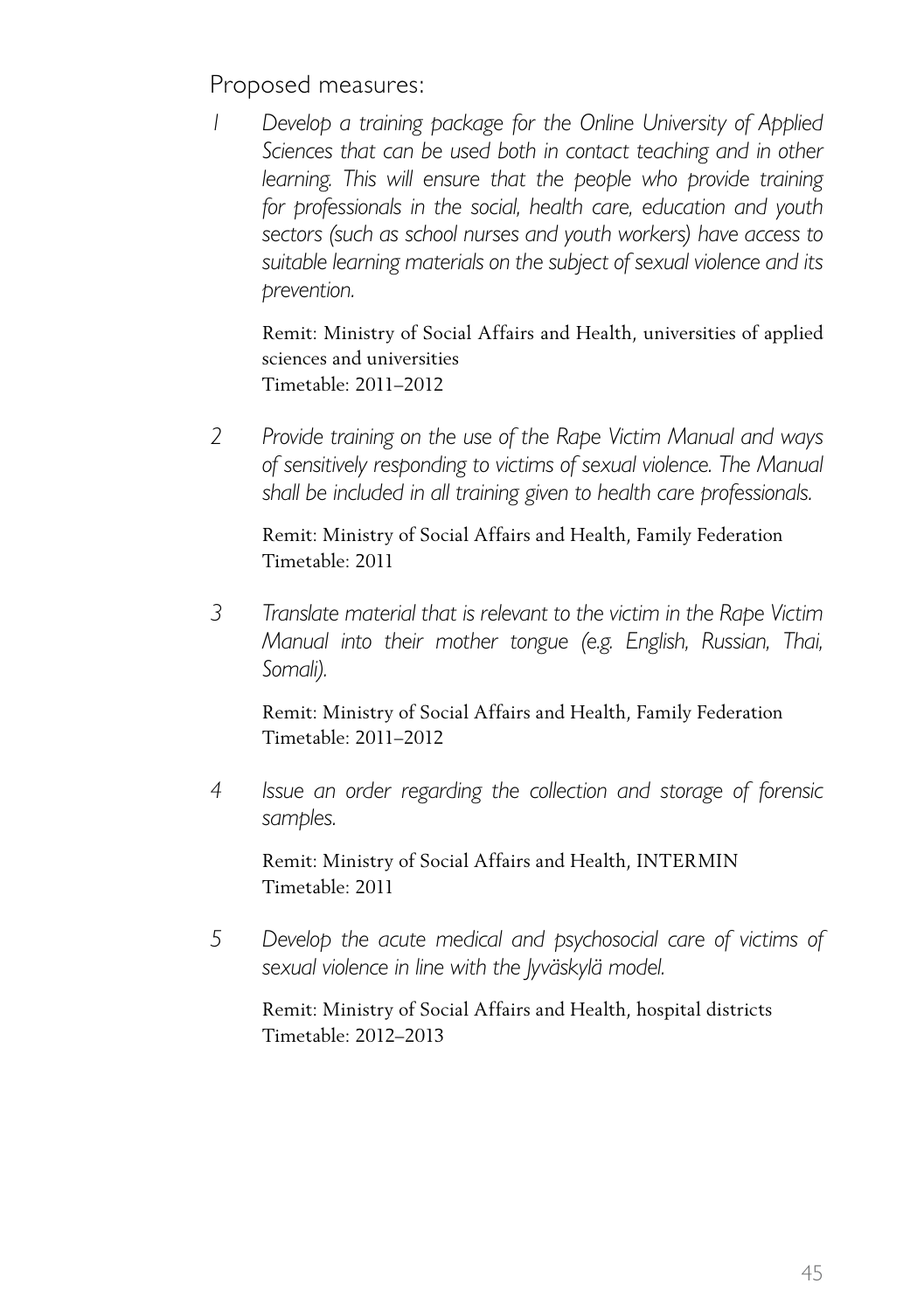*6 Establish in connection with one university hospital a centre of expertise charged with the provision of training and support for medical and health care staff on the identification, examination and care of sexual violence. The centre shall also engage in research and development designed to support staff working in this area.*

 Remit: Ministry of Social Affairs and Health, hospital districts Timetable: 2013

*7 Develop low threshold services across the country for women and girls who have fallen victim to sexual violence.*

Remit: Ministry of Social Affairs and Health, voluntary organizations, Finnish Slot Machine Association Timetable: 2014–2015

*8 Develop practices for the identification of sexual violence and for intervention by professionals working with substance-abusing women.*

Remit: Ministry of Social Affairs and Health, A-Clinic Foundation, Office of the Church Council Timetable: 2011–2012

#### 3.5 Intervening in violence experienced by vulnerable groups

The provision of services for victims of violence must consider the special needs of women who are in a vulnerable position, such as immigrants, disabled women, older women, and sexual, gender and ethnic minorities (e.g. Romas, Samis). Vulnerable women should have access to the same municipal social and health care services as other victims of violence. Third sector services for victims of violence or other crimes do not sufficiently appreciate the conditions and special needs of disabled groups, ethnic or cultural minorities or sexual and gender minorities, nor are these services specifically targeted at these groups. This would be important in order to lower the barrier of access to these services. In the case of sexual and gender minorities, for instance, staff may be confused and embarrassed by their client's expression of gender or family situation, which may confound their ability to intervene in violence. In the case of violence experienced by women in ethnic or cultural minorities, staff may be inclined to brush aside the whole matter by reference to cultural explanations. The Government Report on Disability Policy stressed the right of disabled people to equality, inclusion and necessary support. Disabled women must have the opportunity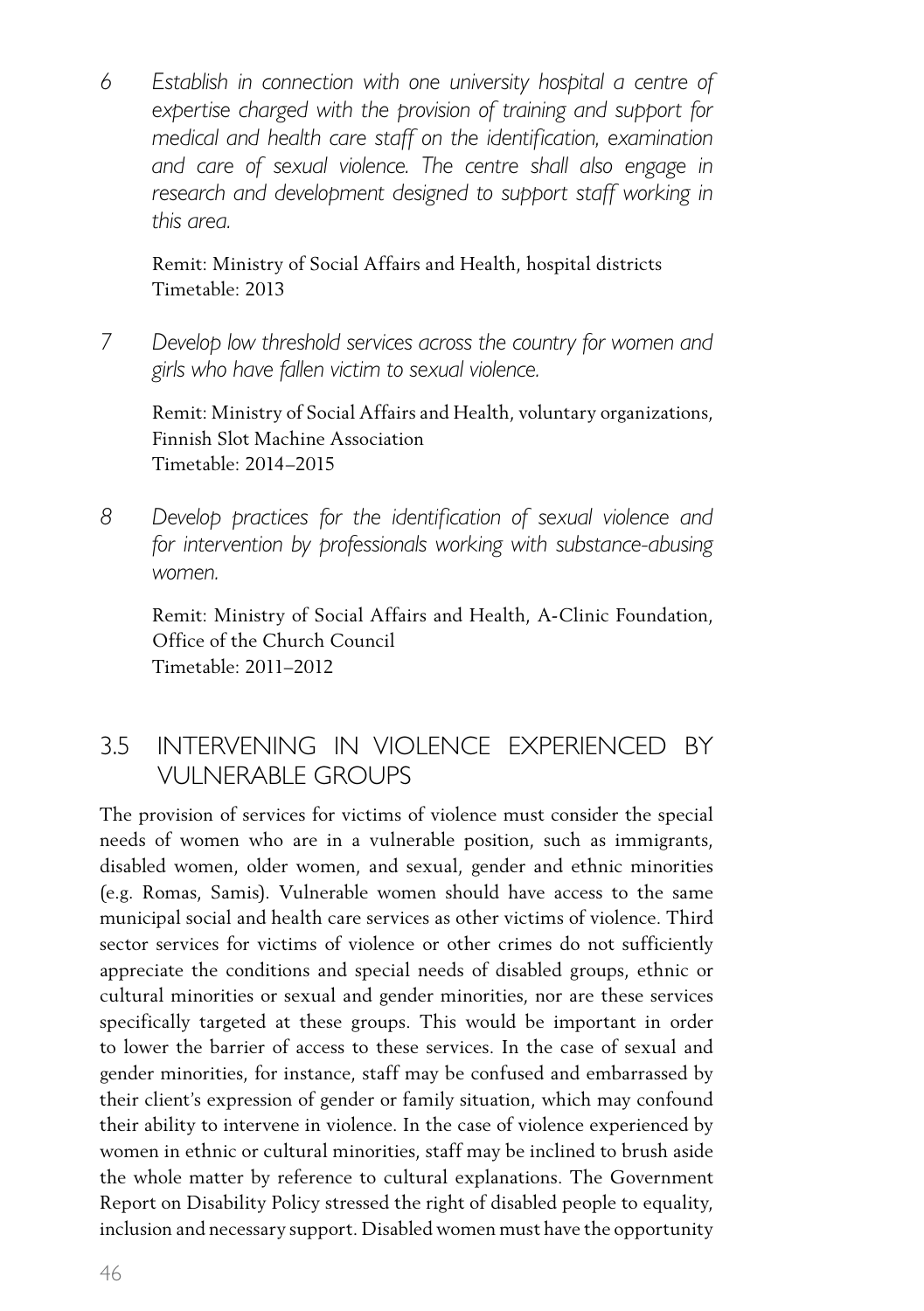to live a full woman's life. Women working in disabled organizations have found that cooperation and peer support can help pave the way to equality in relation to disabled men and non-disabled men and women. Shelters and other services for victims of violence should be developed to meet the needs of both disabled women and women in ethnic minorities, ensuring that they have access to the same services as other victims of violence (National Council of Disability 21 Jan 2010.)

Training for social and health care staff and for people working in services organized by NGOs shall include information about how to respond to vulnerable groups and how to identify and intervene in violence they have experienced, so that vulnerable groups can be offered the same services as other victims of violence. Training and guidelines shall be provided in order to equip people working in special disabled services (e.g. staff and social workers at schools and residential homes) with the skills they need to identify violence.

People working with ethnic minorities and immigrants need more training to help them identify and intervene in different forms of violence against women. Key authorities and service providers need to learn more about how to identify honour-based violence and forced marriages. Target groups include at least student welfare staff and school teachers, social and health care staff (including child protection officers), youth workers, the police and border guards. In 2007–2009 the Mannerheim League for Child Welfare undertook a project ("Amoral") to identify important networks and best practices in this area. This project provided advice, training and support for people who had experienced honour-related violence and threats of such violence, their families and for the authorities working in this field. The purpose was to give all people who had been involved in honour-related violence an opportunity to talk about this phenomenon in confidence and to support multiprofessional attempts to prevent and resolve these problems. The project included a questionnaire among local authorities in the metropolitan Helsinki region, which showed that they had indeed come across the phenomenon of honour-related violence during the past 12 months. Many authorities furthermore said they had suspicions of honour-related violence, for instance of women being pressured into forced marriage. It emerged from the research that many authorities were keen to learn more about honour-related violence and to receive more training. The identification of honour-related violence remains dependent on individual authorities, who have also developed current frameworks of practice. (Tauro & van Dijken 2009.) The identification of the phenomenon calls for sensitivity on the part of the authorities. The preventive perspective is crucially important. By the time that the authorities are alerted to an instance of honour-related violence, much will already have happened in families that makes prevention extremely difficult and resource-draining. In February 2010 the Finnish League for Human Rights launched a project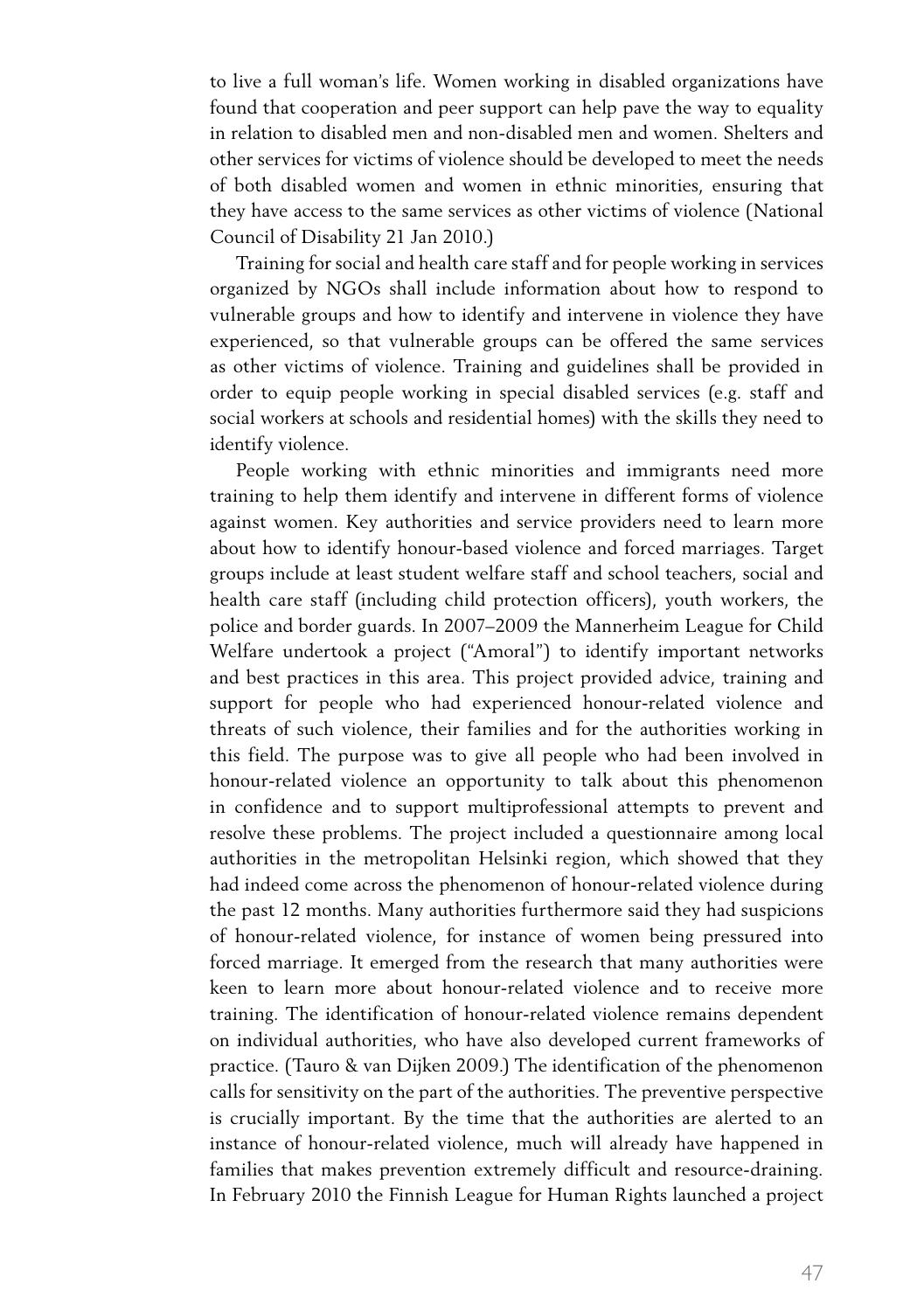aimed at preventing and eradicating human rights violations caused by harmful traditions.

NGOs have produced an abundance of online learning materials. For immigrants, they have compiled a basic information package on different forms of violence and good practices for the prevention and eradication of violence (www.ahaa-avaimia.fi). The above-mentioned projects by the Mannerheim League for Child Welfare and the Finnish League for Human have collected information and created good practices for dissemination in connection with training programmes and generally among people working with immigrants.

The Family Federation's FINFO service is an anonymous one-stop telephone service for immigrants that is provided in five languages. Plans are in place to expand the service to include personal guidance and advice and to open an e-mail counselling service, which will also be available in five languages. The service will be running on a project basis until 2011. This type of low threshold service for immigrants is certainly worth promoting and should be better established.

Immigrant women who have fallen victim to violence are often in an extremely difficult position because of the uncertainty surrounding their residence status. If their residence permit has been granted on grounds of marriage or other family ties in Finland, they are dependent on the violent offender for their permanent residence permit. This exposes them to an even greater threat of violence. In 2004 the Finnish Aliens Act was revised to include a provision which allows for the issuing of a new residence card in cases where the person's family ties are severed but where this person has close ties to Finland through employment or study, for instance. The fear of deportation or loss of residence permit should therefore no longer deter intervention in violence. The Finnish Immigration Service has issued internal guidelines which instruct staff to consider the circumstances in which family ties were severed, including the presence of domestic violence. (The Reduction of Violence in Finland 2009). Furthermore the Ministry of the Interior Police Department has sent a letter to police departments around the country providing guidelines on practices to be followed in issuing residence permits for people in highly vulnerable positions (Ministry of the Interior Dno/2009/2236).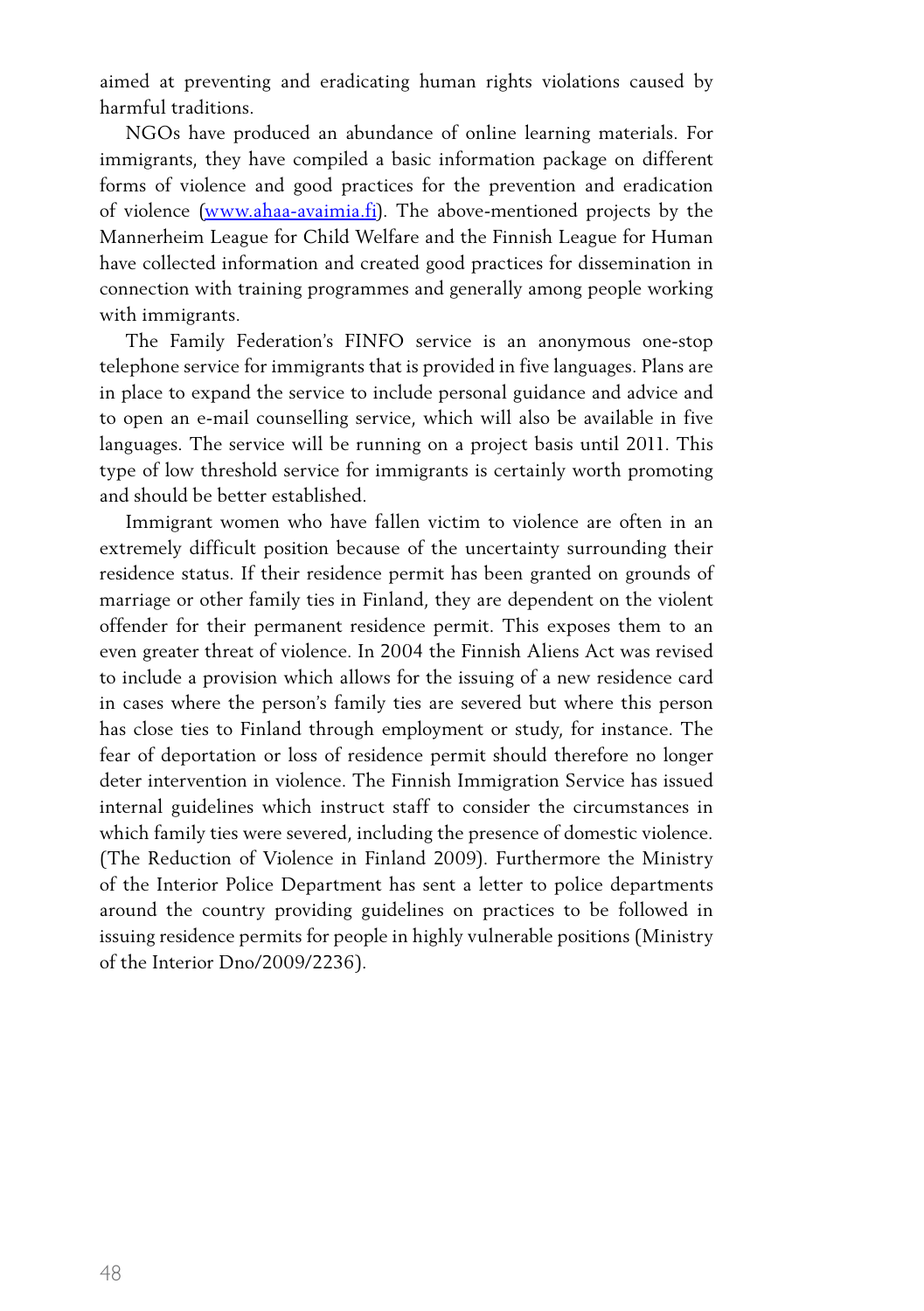Proposed measures:

*1 Provide training for people working with ethnic minorities and immigrants (social and health care staff, school and student health care, teachers, the police, prosecutors, peopleworking in integration planning, staff at Employment and Economic Development Offices and parishes, professionals providing language training) to help them identify and intervene in violence.*

Remit: INTERMIN/Migration Department, Regional State Administrative Agencies, Centres for Economic Development, Transport and the Environment Timetable: 2012

*2 Develop a training package for the Online University of Applied Sciences on the distinctive features of violence against sexual and gender minorities and its prevention that can be used both in contact teaching and in other learning.*

 Remit: Ministry of Social Affairs and Health, universities of applied sciences and universities Timetable: 2013

*3 Create a national data bank of information for social and health care professionals about how to respond to disabled people and how to identify and raise the issue of domestic and intimate partner violence and sexual violence and how to refer the victim of violence to professional help. The data bank must be designed with a view to accessibility, plain language and sign language.*

 Remit: Ministry of Social Affairs and Health, THL Partners: disabled organizations, Office of the Church Council Timetable: 2013

*4 Develop and establish low threshold guidance and advice services for immigrants, with special reference to issues of violence against women.*

 Remit: INTERMIN, local authorities Partners: parishes, voluntary organizations Timetable: 2012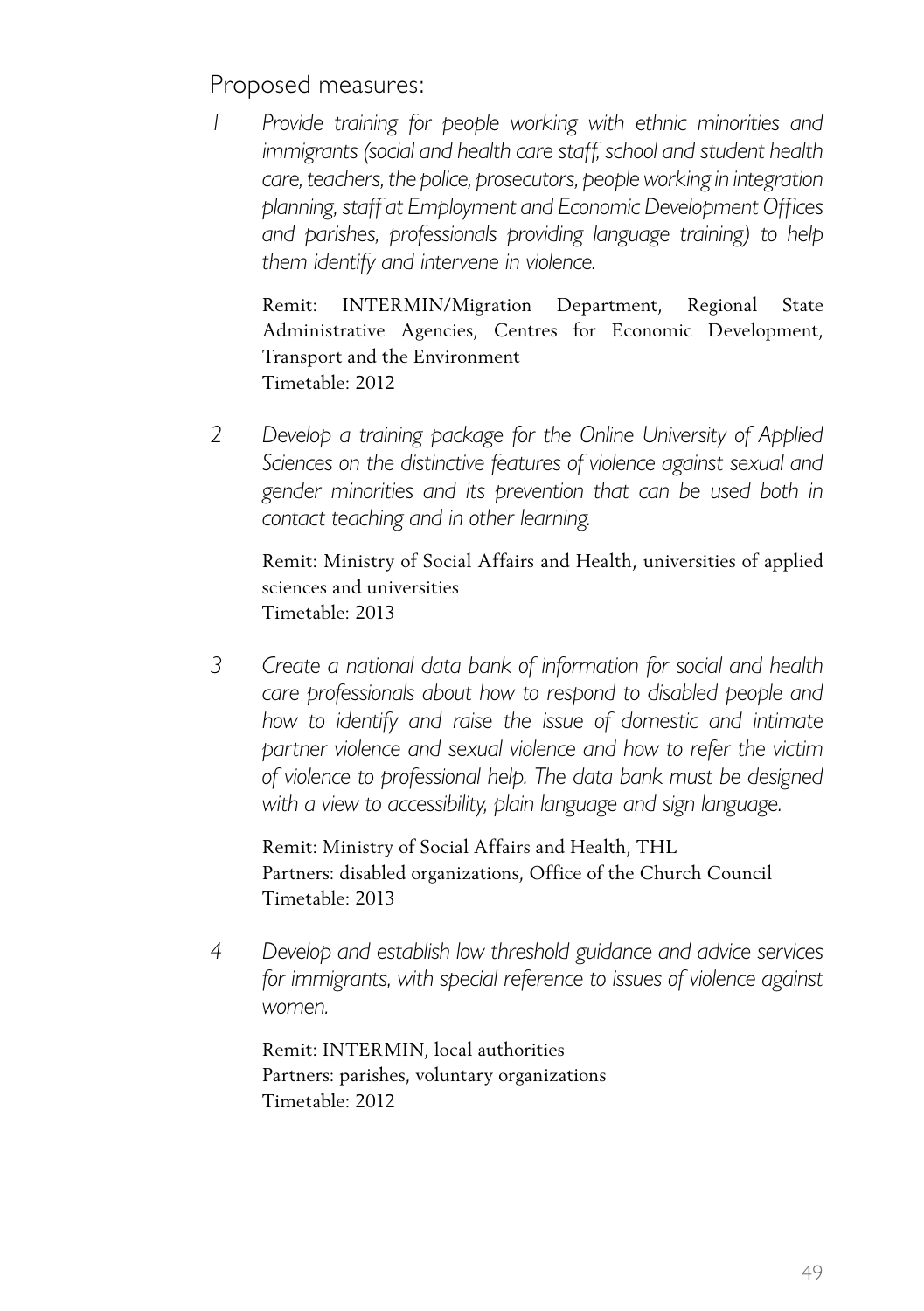*5 Provide training for the police in matters concerning extensions to residence permits so that they acknowledge situations where the divorce was due to violence on the part of the applicant's spouse.*

Remit: INTERMIN Timetable: 2011

*6 Compile a guide on how to identity violence experienced by disabled women and how to help them. Include case examples to make it easier for staff to identify violence.*

 Remit: Ministry of Social Affairs and Health, THL Partners: disabled organizations' women's network, Office of the Church Council Timetable: 2013

*7 Include in the Manual for disabled services guidelines and frameworks of practice for identification, prevention, intervention and referral in cases of domestic and intimate partner violence and sexual violence.*

 Remit: Ministry of Social Affairs and Health Timetable: 2011–2015

*8 Give attention to the occurrence ofviolence and abuse in connection with the monitoring of disabled institutions.*

 Remit: National Supervisory Authority for Welfare and Health Timetable: 2012

#### 3.6 Enhancing the quality and efficiency of the criminal justice process

The range of offences subject to public prosecution was increased in connection with the revision of sexual crime legislation in 1999. However some sexual crimes continue to remain complainant offences unless an important public interest dictates the need to bring charges. Finnish legislation is different from that in some other countries in that the initiation of a criminal process requires that the victim press charges. In Finland coercion into sexual intercourse, sexual abuse in certain situations and coercion to a sexual act are all complainant offences. In addition, rape victims can proclaim their firm will that charges shall not be pressed. The corresponding provision is applicable to the sexual abuse of children and to certain situations of sexual abuse.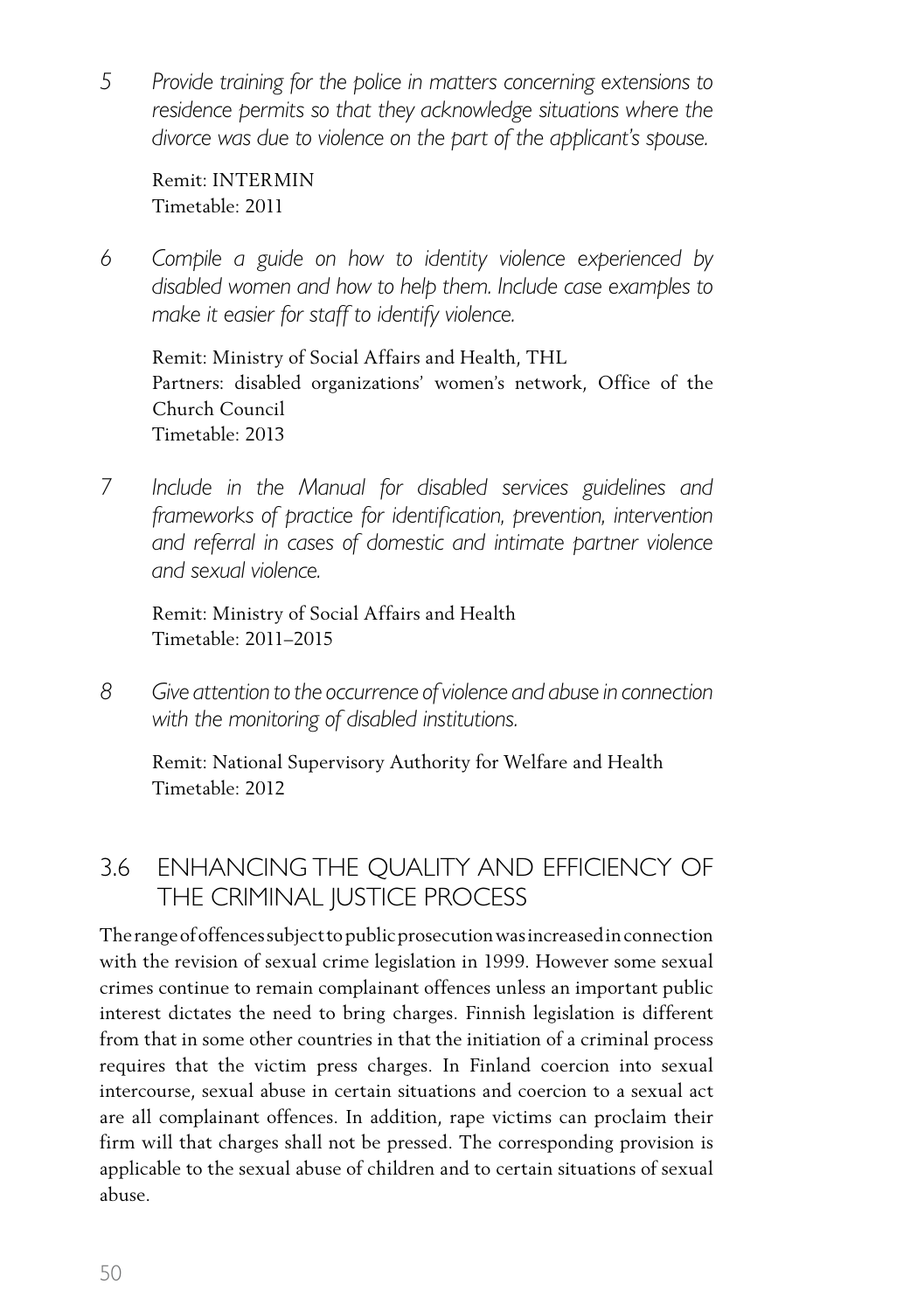Criminal proceedings rules must be reassessed. These are serious crimes that can carry punishments of up to several years of imprisonment, and their investigation and the filing of criminal charges should be left to the authorities. What is more, the victims very often are people in vulnerable positions: children, disabled groups and people who are heavily dependent on the perpetrator. There is reason to suggest that they have diminished capacity to decide independently on the imposition of criminal liability. Research (e.g. Niemi-Kiesiläinen 2004) has shown that the authorities may have difficulty identifying sexual violence that has happened in intimate partnerships, whereby instances of rape, for instance, may in the investigation or prosecution process be redefined as coercion into sexual intercourse. Indeed since these crimes require the complainant's active involvement, it is clear that the victims are exposed to pressure from the offender. This may even deter the victim from reporting the offence in the first place, leaving the authorities completely in the dark.

The essential elements of these offences are also in need of reassessment. For instance, it is necessary to consider whether the current definition of a sexual offence is appropriate in a situation where an unconscious or defenceless victim is unable to resist sexual intercourse even if they wanted to. This question calls for urgent reassessment.

One specific issue that warrants attention in assessing the current legislation on sexual crimes is whether sexual intercourse with a defenceless person as defined in subsection 2 section 5 under chapter 20 of the Criminal Code should be treated as a rape offence. Current legislation defines such an act as sexual abuse in instances where the offender is not personally responsible for bringing the victim into the state where they are unable to defend themselves. However even under subsection 2 section 1 chapter 20 in the Criminal Code, rape is defined as including acts that are comparable to taking advantage of a defenceless person. In view of the protection of sexual self-determination, no distinction should be made based on the reasons why the victim is unable to defend themselves or to form or express their own will. The Ministry of Justice has already begun preparations for a legislative amendment that would redefine intercourse with a defenceless person as an act of rape.

The Ministry of Justice appointed on 7 April 2009 a working group to make preparations for the implementation of the Council of Europe Convention on the Protection of Children against Sexual Exploitation and Sexual Abuse and the required legislative amendments. The working group submitted its report on 4 May 2010 (Ministry of Justice memorandums 34/2010). It proposes that a harsher scale of punishments be applied to sexual offences against children and that new acts be added to the list of punishable offences. Child protection should be improved by more closely vetting the criminal background of people working with children. Drafting of the proposal will be continued following a round of consultations.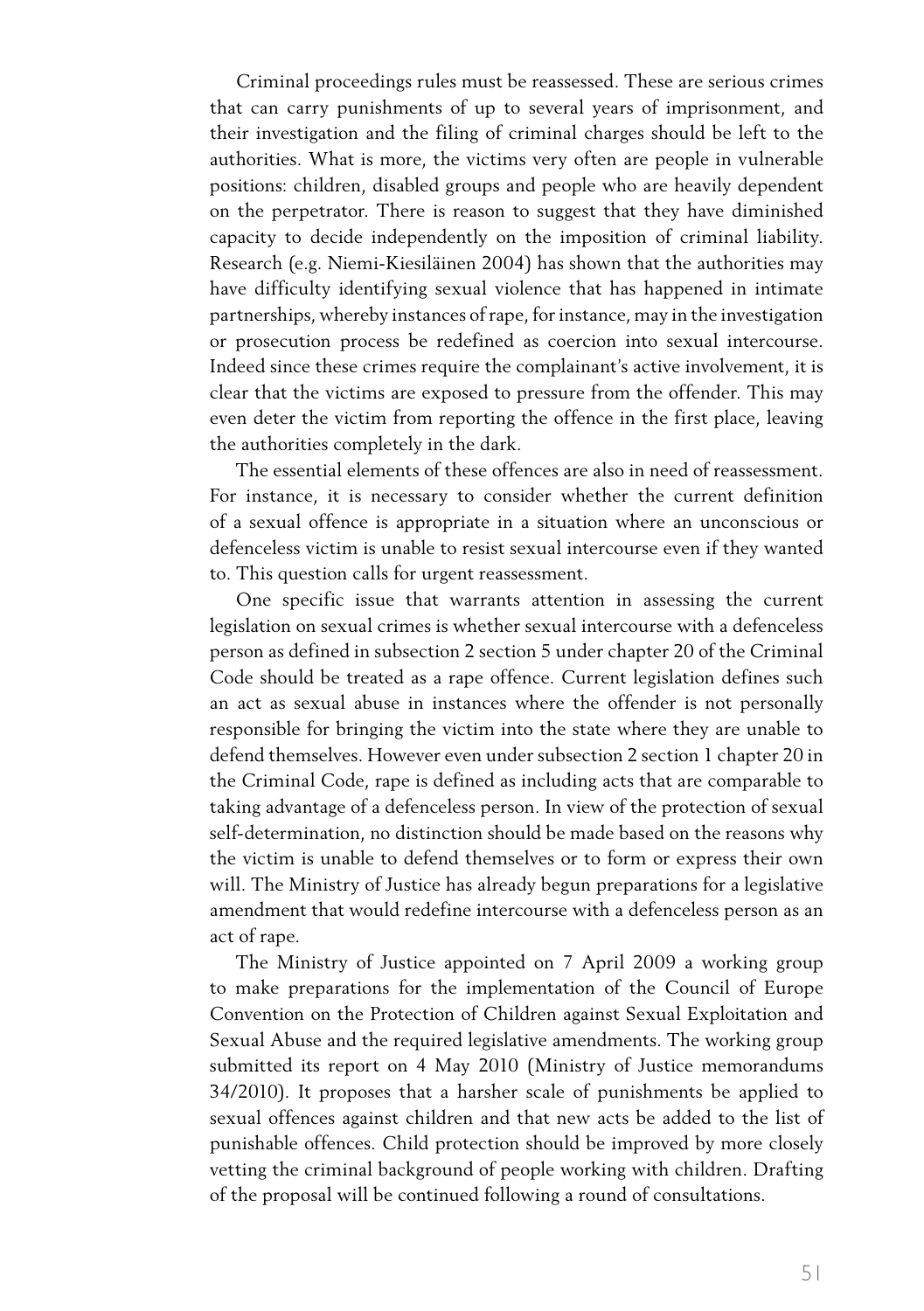The authorities involved in different stages of the criminal justice process need more training in the areas of sexual and other violence against women. This training must be driven by the ambition to support the victims of violence and to ensure their safety. It is particularly important that victims are treated as sensitively as possible, which will not only have a beneficial effect on the victim's recovery but also aid the investigation process. This kind of training is currently provided in a project funded by the Finnish Slot Machine Association and jointly run by four NGOs (Rape Crisis Centre Tukinainen, Federation of Mother and Child Homes and Shelters, Monika – Multicultural Women's Association in Finland, and Women's Line). The aim of the project is to increase the awareness of court judges, legal assistants, public prosecutors and the police about dealing with victims of sexual and intimate partner violence. Special consideration is given to the needs of mentally retarded persons, young people and victims with an immigrant background. Training seminars have already been held for the police in collaboration with the Police College; for prosecutors in collaboration with the Finnish Prosecution Service; and for judges and legal assistants in collaboration with the Ministry of Justice. Preliminary discussions have been held with various ministries about the continuation of the project.

The prosecution system in Finland includes a mechanism of prosecutor specialization which is aimed at promoting the effective and fair enforcement of criminal liability. Public prosecutors specializing in a certain subject have the role of maintaining and elevating the expertise of other prosecutors in their respective field of specialization. They fulfil this role among other things by providing advice, teaching and training. As from the beginning of 2008 there have been five such key prosecutors who specialize in offences against children and women; there is need for even more. Larger police districts have separate units with investigating officers who specialize in sexual offences. The most serious crimes are handed over to these units.

Prostitution, procuring and the closely related issue of human trafficking often involve violence or the threat of violence, and human trafficking in general shares many features in common with violence against women. The victim may turn to voluntary organizations or the authorities in search of help when they have been exposed to violence or the threat of violence, and they rarely recognize themselves as victims of human trafficking. The role of the expert, the authorities or third sector organizations is to detect the signs of human trafficking often from rather meandering accounts and a complex web of problems. The main reason why it is important to identify victims of human trafficking is that these people are entitled where necessary to a reflection period and/or to a residence permit as victims of human trafficking under the Aliens Act. Victims and possible victims of human trafficking shall primarily be referred to the system of assistance designed to help human trafficking victims. Apart from people who have been granted a reflection period or a residence permit, that system can also assist people who can reasonably be assumed to be a victim of human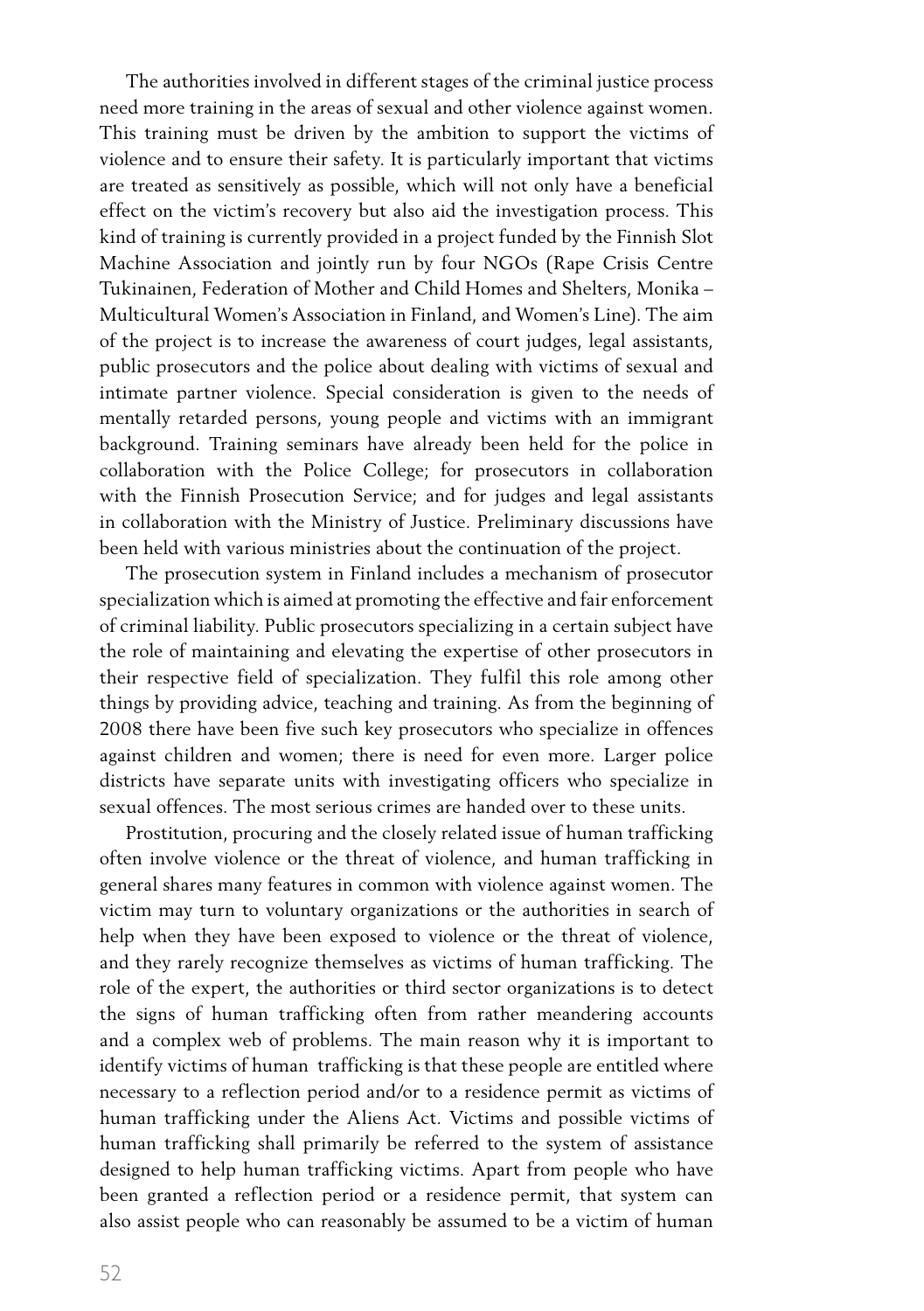trafficking or otherwise in need of special assistance during the investigation of a human trafficking offence.

Recent research (Roth 2010) has shown that people exploited in prostitution and procuring are rarely regarded as victims of human trafficking: activities that bear features of human trafficking are often dealt with as procuring. The authorities refer to "human trafficking-types crimes". This term is intended to describe criminal activities that carry the hallmarks of human trafficking but that in a criminal justice sense are not considered to meet the statutory definition of human trafficking. The people who have fallen victim to these human trafficking-type crimes do not, however, receive equal treatment in the criminal justice process. Whereas victims of extortion type discrimination in the workplace are always treated as complainants in the criminal justice process, victims of procuring are primarily treated as witnesses. Trafficked prostitutes, therefore, do not have the status of victim or the rights of complainant that come with that status. It seems that victims of procuring not only have a different status in the criminal justice process, but they have greater difficulty gaining access to systems of victim assistance than victims of extortion like discrimination in the workplace.

There is also evidence (Roth 2010) that the legal system has difficulty identifying violence and the threat of violence against prostitutes, and that prostitutes are rarely treated as victims of violence or other criminal offences; instead violence is regarded as a normal, integral part of prostitution and procuring. Under present practice, victims of procuring do not normally have the status of complainant, and it seems that acts of violence or other forms of pressure or coercion against trafficked prostitutes are not investigated or charged under the heading of other offences (e.g. extortion) either.

Decision-making on child custody and visitation rights does not always take account of the safety risks involved in visits with children. Decisions issues by courts of law sometimes ignore the domestic violence to which mothers have been exposed even when the offender has prior convictions for violence crimes against the spouse or partner (e.g. Hautanen 2010), even though it is the court's duty to obtain all relevant information from social services in order to satisfy the requirements of the Child Custody and Right of Access Act with respect to establishing the child's best interests. The child must be protected from witnessing domestic violence, even if they are not directly targeted themselves. For this reason it would be beneficial to consider legal ways in which to arrange supervised meetings between the child and their parents. In addition, it is necessary to provide regular training for the judicial authorities, the police, prosecutors, and judges on the distinctive features of violence against women. Training is also needed for child care and child protection professionals who make child custody assessments.

In 2006 the Ministry of Social Affairs and Health and the Ministry of Justice commissioned a study on supported and supervised meetings with children (Antila & Kölhi 2006). Based on this work it was proposed that new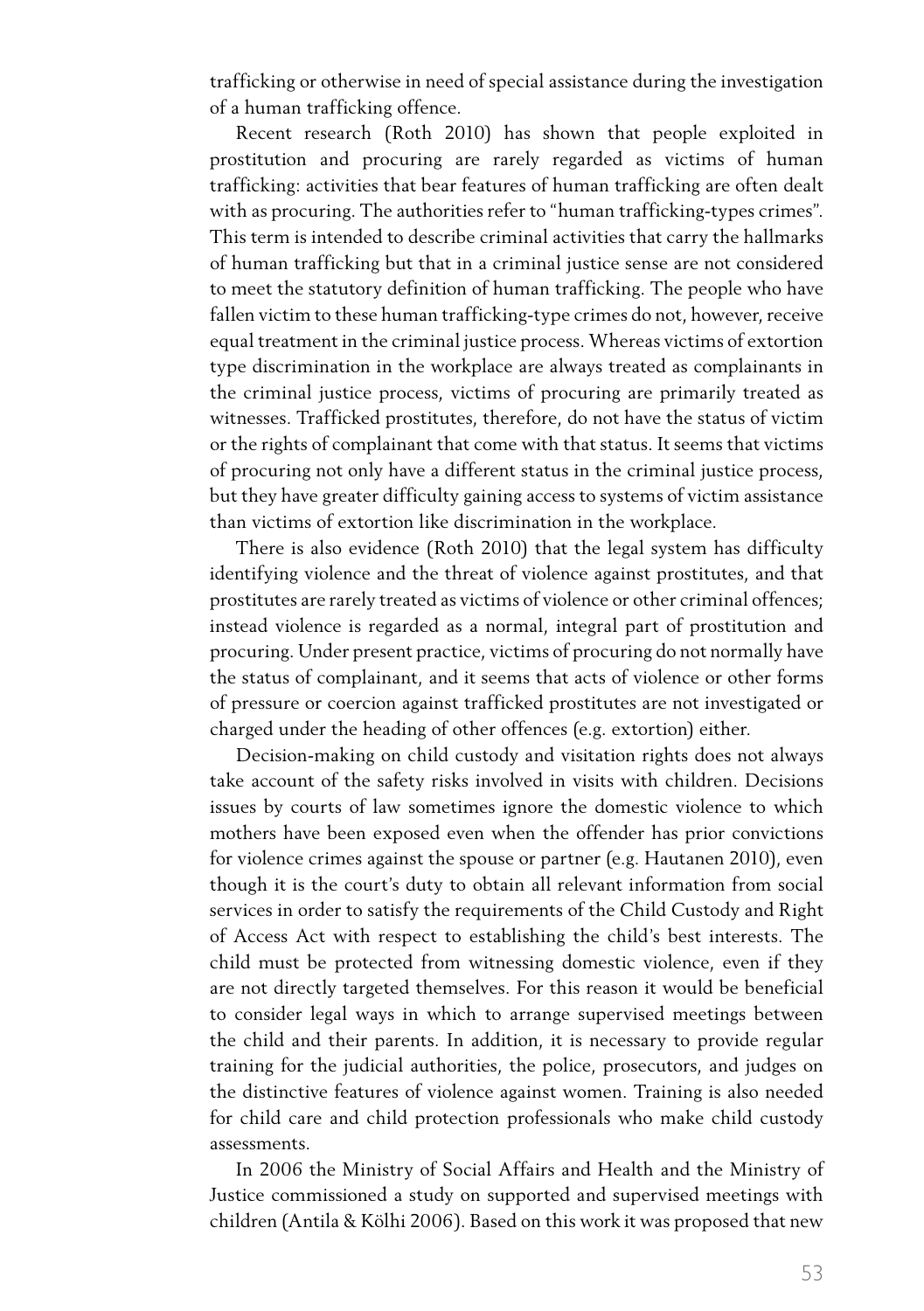provisions be added to the Social Welfare Act obliging local authorities to make available the necessary support and supervision for meetings between children and their parents as defined in the Child Custody and Right of Access Act. Furthermore it was proposed that more detailed provisions be included in the Child Custody and Right of Access Act regarding the cases in which child and parents meetings are to be organized in supported and supervised settings and regarding the validity of agreements or decisions on child custody. The amendments proposed to the Child Custody and Right of Access Act cannot be implemented before the proposals to amend social welfare legislation have been put in place.

#### Proposed measures:

*Conduct a broad review of legislation concerning sexual crimes and develop recommendations for improvements in the prosecution of sexual offences in the criminal justice process. The National Research Institute of Legal Policy is currently conducting research on rape offences and penal practices, including an investigation of the specific characteristics of different cases.*

 Remit: Ministry of Justice Timetable: 2010–2011

*2 Determine the need to revise the statutory definition of a sexual offence in situations where the offender takes advantage of another person's state of vulnerability or helplessness, or of their own position of responsibility.*

 Remit: Ministry of Justice Timetable: 2010

*3 Include information about the distinctive characteristics of sexual violence against women in training programmes for the police, prosecutors and judges.*

 Remit: INTERMIN, Ministry of Justice, Finnish Prosecution Service Timetable: 2012 and ongoing

*4 Continue and provide further support for the specialization and training of public prosecutors and police officers in crimes against women and children.*

 Remit: Ministry of Justice, Finnish Prosecution Service, INTERMIN, National Police Board Timetable: ongoing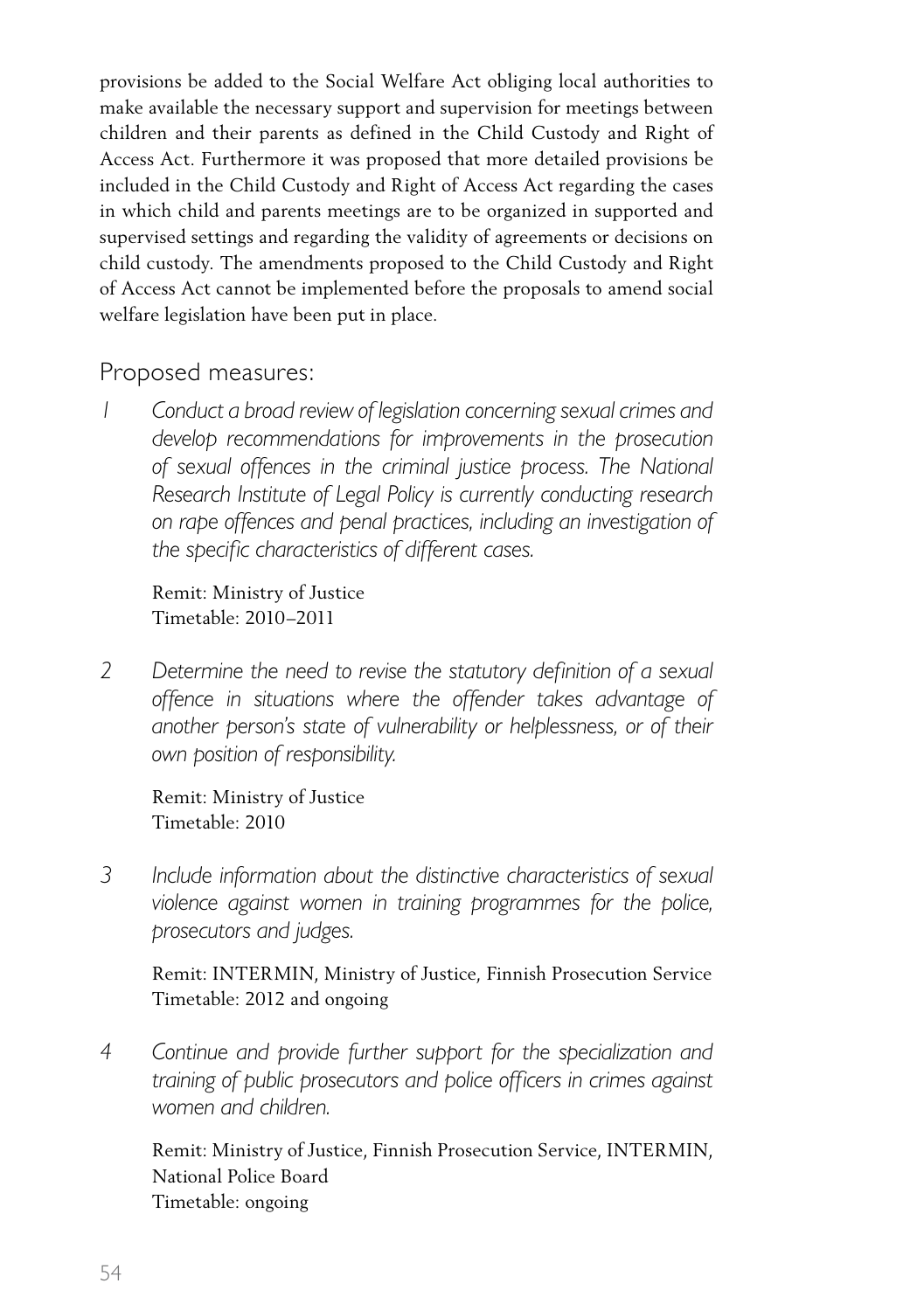*5 Establish the presence of any overlap between legal provisions concerning procuring and human trafficking and on this basis assess the need for legislative amendments. At the same time assess the status of the victim of procuring in the criminal justice process.*

Remit: Ministry of Justice Timetable: 2011–2013

*6 Provide training for the authorities (police, prosecutors, public legal aid attorneys, judges) on infringements occurring in connection with prostitution, procuring and trafficking in human beings. This training will ensure thatvictims ofsexual abuse are more effectively reached by systems of assistance for victims of human trafficking. Training related to human trafficking and the identification of victims of human trafficking shall be organized in line with the plan of action adopted by the Government on 25 June 2008.*

 Remit: INTERMIN, Finnish Prosecution Service, Ministry of Justice Partners: Pro Centre Finland Timetable: 2013–2014

*7 Provide training for judges, legal assistants,child welfare supervisors and officers reporting to social welfare services on family circumstances: training shall focus on child custody and access issues, the nature of intimate partner violence and its impacts in divorce situations and on negotiations about child custody and visitation rights and the assessment of safety risks in these situations.*

 Remit: Ministry of Justice, Ministry of Social Affairs and Health Timetable: 2013–2014

*8 Add new provisions to social welfare legislation obliging the local authorities to make available the necessary support and supervision for meetings between children and their parents as defined in the Child Custody and Right of Access Act.*

 Remit: Ministry of Social Affairs and Health Timetable: 2010–2013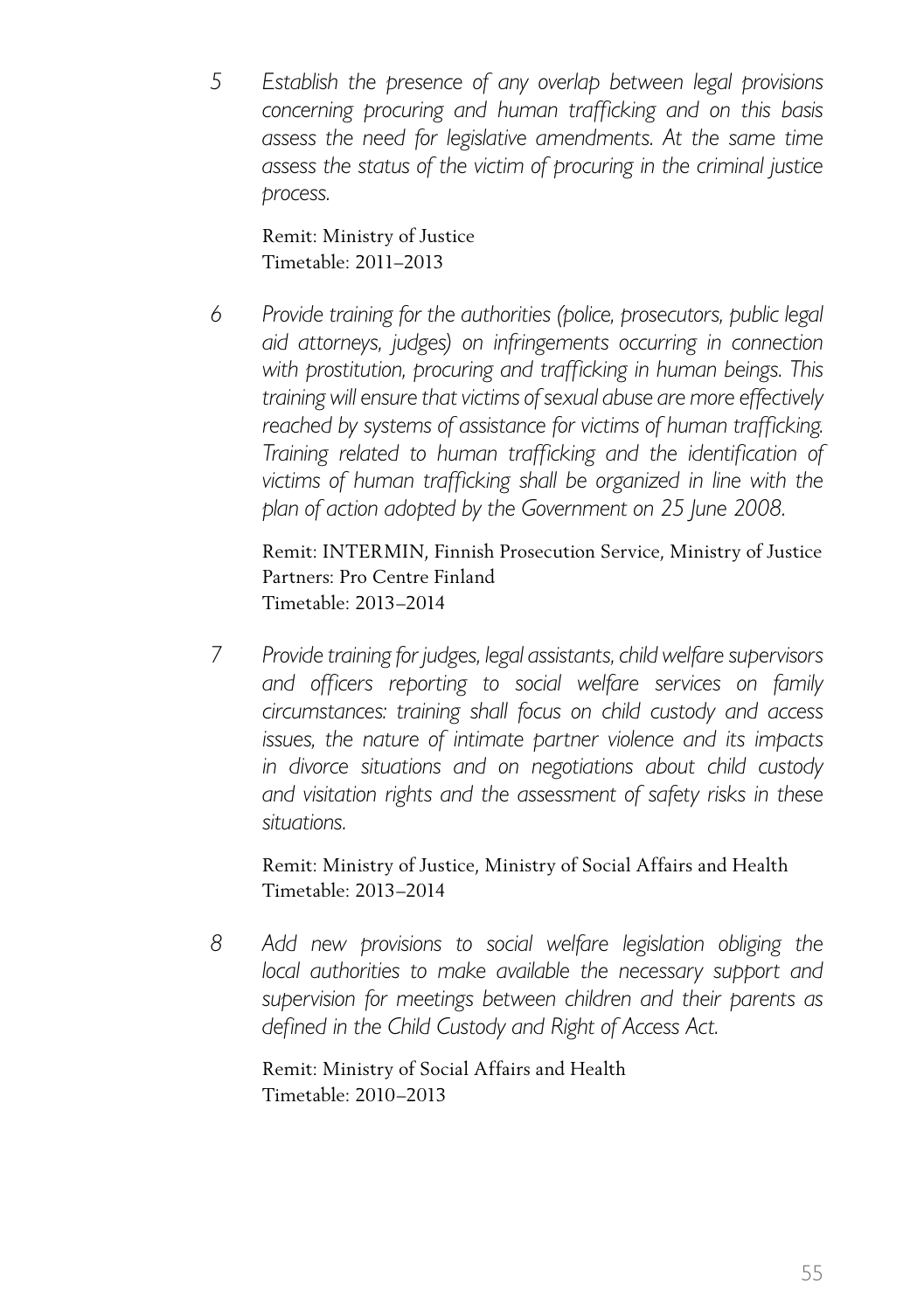#### 3.7 Developing perpetrator programmes for violent offenders

In Finland violent offenders seek admission to perpetrator programmes on the advice of the authorities (e.g. the police), service providers (e.g. shelters), spouse or partner or on their own initiative, but in some other countries perpetrator programmes are an integral part of the criminal sanctions system. Research (e.g. Saunders et al. 2008; Scott 2004) has shown that close collaboration among the police, women's services, courts of law and other services in this area contributes significantly to the outcome of violence rehabilitation programmes. In Espoo, for example, the Alternative to Violence Programme works closely with the police, who forward the contact information of men involved in reported incidents of intimate partner violence to the programme; the contact information for women are forwarded accordingly to a women's service run by the Federation of Mother and Child Homes and Shelters. Referrals to violence rehabilitation programmes should be a more prominent part of local authorities' violence prevention work, and collaboration with the police should be stepped up so that the Espoo model can be rolled out more widely. Indeed such collaborative arrangements are already in place in the cities of Lahti and Mikkeli, for example. The future development of these kinds of cooperation mechanisms must also allow for closer coordination in connection with the imposition of restraining orders.

Immigrant men need their own violence rehabilitation programmes. The Alternative to Violence Programme in Espoo has a separate component that specializes in the prevention and eradication of violence among immigrant men. The service ("Men's Line") is aimed at helping immigrant men who have used violence or who are concerned that they may turn to violence in their family or partner relationship. It has been running since 2005 with funding from the Finnish Slot Machine Association. The main focus of the service is on prevention and on the integration of immigrant men into Finnish society, which is supported through meetings where staff members talk with men to about Finnish society, the position of men and women, legislation and equality. The service launched in spring 2010 an experiment to promote the uptake of the working and cooperation mechanisms it has developed among member associations of the Federation of Mother and Child Homes and Shelters. The aim and purpose is to take advantage of the experiences gained by the Federation in its own work with men so that in the future they can build up greater expertise in dealing with the problems faced by immigrant men. In the future it is important to step up referrals of immigrant men into violence rehabilitation programmes as part of the broader process of immigrant integration. (Peltonen 2010.)

The Council of Europe Task Force stresses in its report (EG-TFV 2008) that there is broad agreement among experts in organizations that provide violence perpetrator programmes and women's services that all work with male perpetrators should be aimed at increasing the safety of women and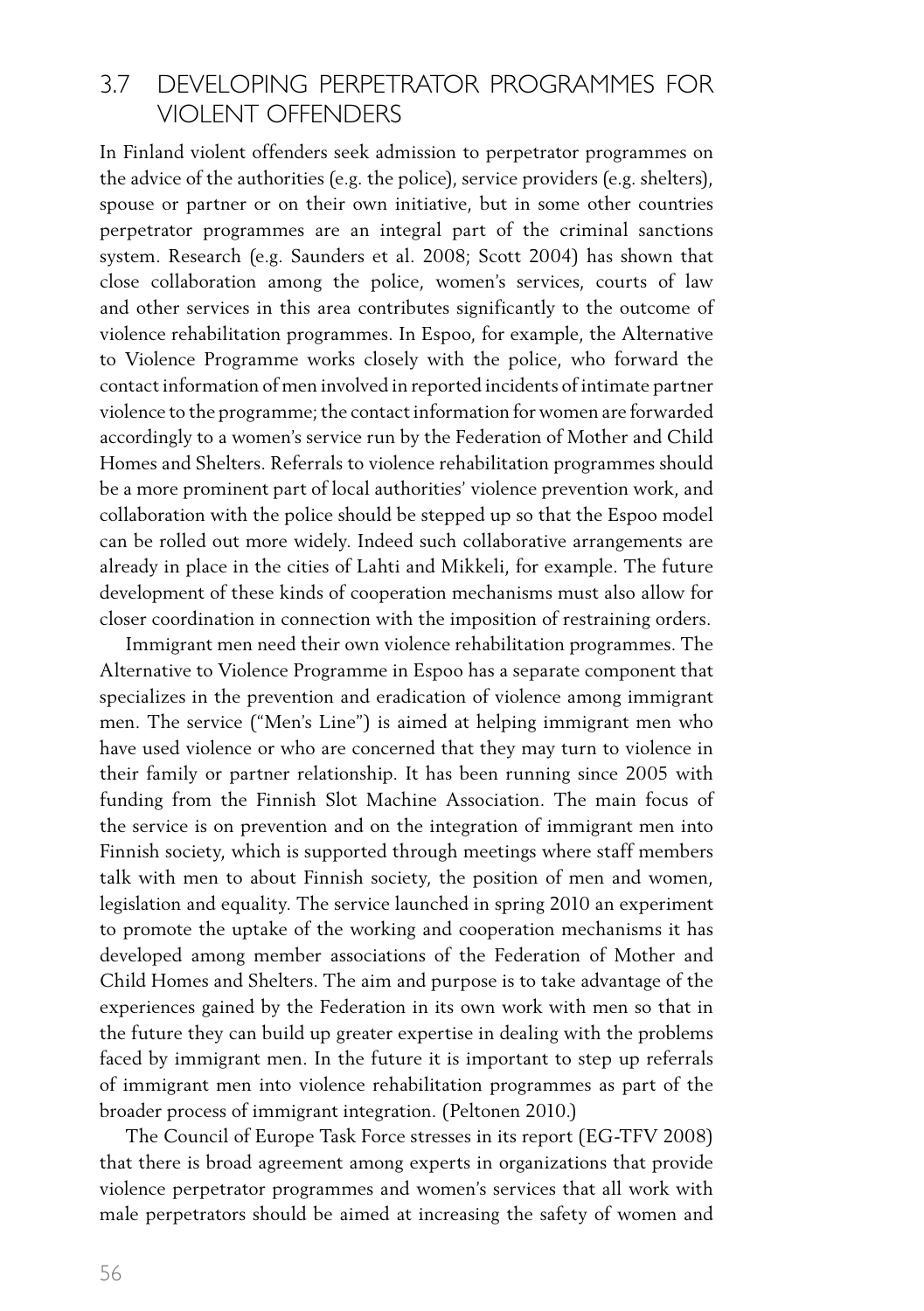their children. Rehabilitation programmes should always be developed and implemented in close cooperation with providers of special services for women victims, which can offer preventive support for the current and earlier partners of violent offenders participating in rehabilitation programmes. Another way to encourage more men to seek help through violence rehabilitation programmes is to enter this point into local authorities' social and health care action plans.

The key focus for administrative agencies under the Ministry of Justice has been on the reduction of violence, and in the criminal policy field more specifically on the reduction of violence against women and children. In recent years prisoners have been given greater accessto violence rehabilitation programmeswhile serving theirsentence.Aspart ofthe Government's project for the prevention of violence against women, Mikkeli Prison launched in 2003 a pilot project under the name MOVE! which concentrates on the handling of intimate partner violence and referral to treatment.<sup>6</sup> The aim of the MOVE programme is to help the individual identify violent behaviour in themselves, to recognize its consequences and to encourage them to seek help. The MOVE manual has recently been updated: in addition to a chapter on intimate partner violence, it includes sections that urge and encourage people who exhibit violent behaviour and who have committed sexual offences to seek care and treatment. The programme has been most widely used in Mikkeli Prison. The aim is to increase programme coverage. In 2010 training was organized for staff at the Criminal Sanctions Agency as well as for non-prison staff, including family therapists from the Federation of Mother and Child Homes and Shelters. Intended for perpetrators of serious violence offences, the Cognitive Self Change programme has been in use in Finnish prisons since 2002. In 2009 it was delivered in six prisons. An anger management course has also been in use in the enforcement of sentences, the aim being to help offenders control their behaviour and in this way to help prevent relapse into violence. Two counsellors from the Espoo programme have taken the Unbeatables programme for male prisoners who have engaged in partner violence to the Helsinki Prison. Following this pilot the programme will be rolled out to other prisons, with the necessary training for counsellors provided in autumn 2010 (Riski 2009; The Reduction of Violence in Finland 2009).

Rehabilitation programmes for violent offenders may serve as a complement to the criminal justice process, but no treatment programme must be accepted as an alternative to penal sanctions. As noted in the Council of Europe Recommendation (2002/5), treatment must be seen as a form of prevention. In some European countries offenders can serve their punishment by attending violence rehabilitation programmes instead of going to prison, but this requires separate legislation. Offenders might lack motivation to participate in such a programme because it is ultimately

<sup>6</sup> The Move project was conducted by a member association of the Federation of Mother and Child Homes and Shelters.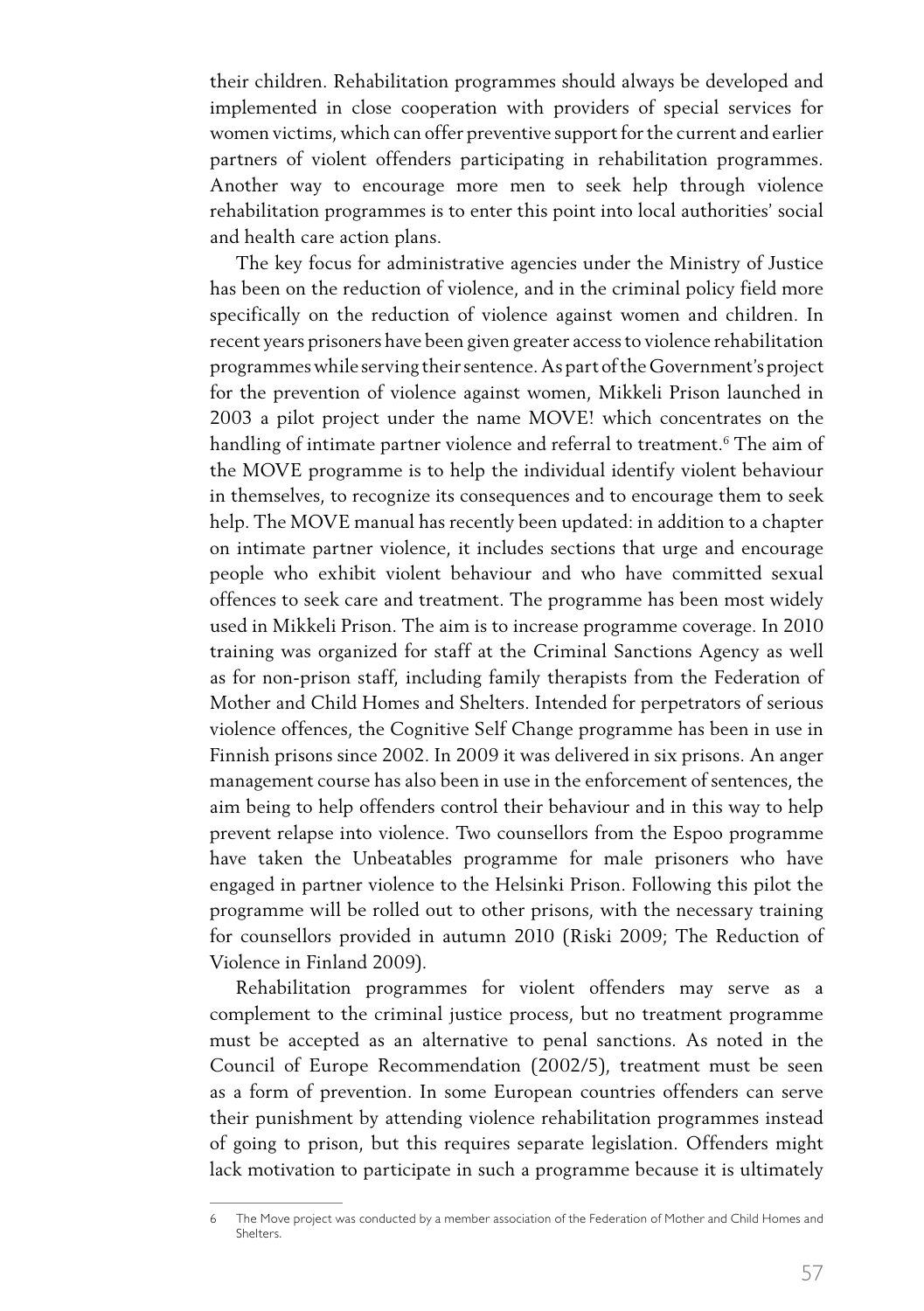enforced upon them. The advantage, on the other hand, is that the violent offender can be monitored and that victims and women's services can be informed about the progress the offender is making and the risk of recurrence (EG-TFV 2008). The National Action Plan to Reduce Violence 2006–2008 included a recommendation to investigate the possibility of integrating violence rehabilitation programmes into the criminal sanctions system (The Reduction of Violence in Finland 2009). The Ministry of Justice has appointed a committee to explore avenues towards the development of community sanctions and to draft a comprehensive reform of legislation on community sanctions. In this connection it will also have to be decided whether participation in community programmes can be incorporated as part of the enforcement of penal sanctions. However it has to be recognized that in most violent offences the sanction consists of a fine. This means that only a small number of violent offenders can be referred to rehabilitation programmes through the criminal sanctions system. In the current situation the priority should be to promote participation in voluntary programmes in prison and to ensure that prisoners can continue in those programmes when their sentence is up.

Proposed measures:

*1 Develop nationally coordinated cooperation mechanisms via which the police can provide information to suspects about programmes and refer intimate partner violence offenders to violence perpetrator programmes (as in the Alternative to Violence Programme, for example).*

 Remit: Ministry of Social Affairs and Health, INTERMIN Timetable: 2012

*2 Provide guidelinesfor professionals working in immigrant integration to encourage immigrant men who show violent behaviour with intimate partners to go into violence perpetrator programmes.*

Remit: for provision of guidelines INTERMIN/Migration Department, Centres for Economic Development, Transport and the Environment, local authorities and Office of the Church Council, for funding the Finnish Slot Machine Association, institutions awarding grants to NGOs, EU funding Timetable: 2012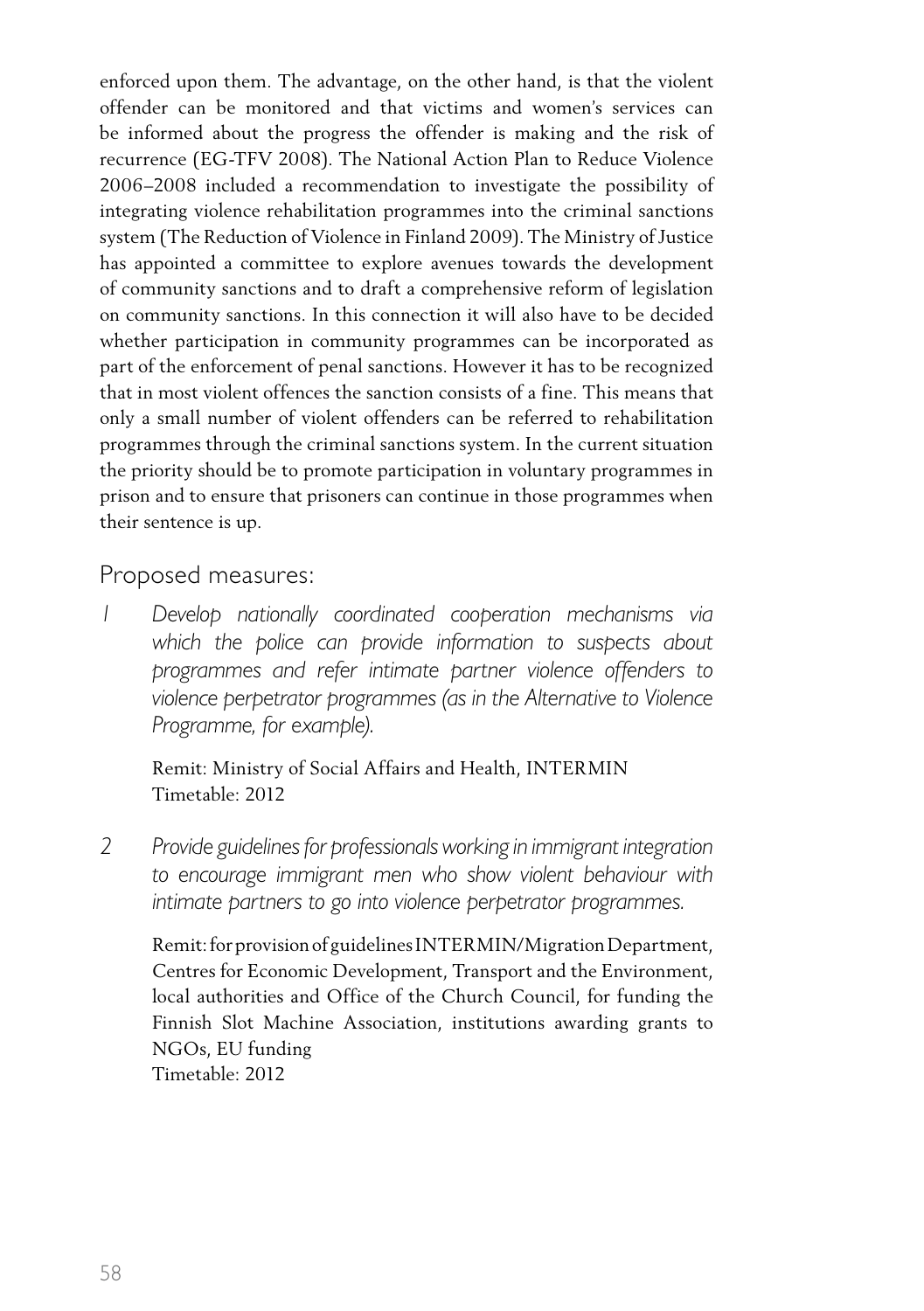*3 Promote participation in perpetrator programmes in connection with penal enforcement through Criminal Sanctions Agency, and support participation in programmes following completion of the penal sentence. Take steps to further develop cooperation with local authorities in connection with the drafting of prisoner release plans.*

 Remit: Ministry of Justice, Criminal Sanctions Agency Timetable: 2011 and ongoing

#### 3.8 Strengthening the identification of and intervention inviolence

The preparatory study for the Report on Gender Equality (Riski 2009) points out that training in the prevention of domestic and intimate partner violence in Finland continues to remain fragmented and inadequate and that standards of professional skills vary. The problem is that occupational groups often receive training on violence issues on a one-off basis only and that questions of violence are often dealt with as part of other training objectives. Furthermore, specialized training is usually available in the metropolitan Helsinki region only. Training on issues of violence should be stepped up particularly in the areas of intimate partner violence, sexual violence and sexual harassment. The need for further training is also addressed in the recommendations given to local authorities (Recognise, protect and act 2008).

Health care services must begin to ask questions about domestic and intimate partner violence as a matter of routine, especially at maternity and child clinics and in school and student health care. Maternity and child services and school and student health care are responsible not only for health promotion, but also and importantly for preventing domestic and intimate violence against children and the associated risks, and for providing necessary support. School and student health care are well placed to identify and raise the issue of violence and the students' experiences of their own gender and sexual orientation.

Health care services have developed special tools for asking questions about violence, including screening techniques, questionnaires and a systematic framework for the identification of adult victims of intimate partner violence, as well as for raising the issue of violence, assessing needs for care and referral to further care (Violence Intervention in Specialist Health Care project). These tools should be further rolled out across the country.

The Ministry of Social Affairs and Health action plan for the prevention of domestic and intimate partner violence (2004–2007) included measures to develop tools for the identification of victims of abuse in health care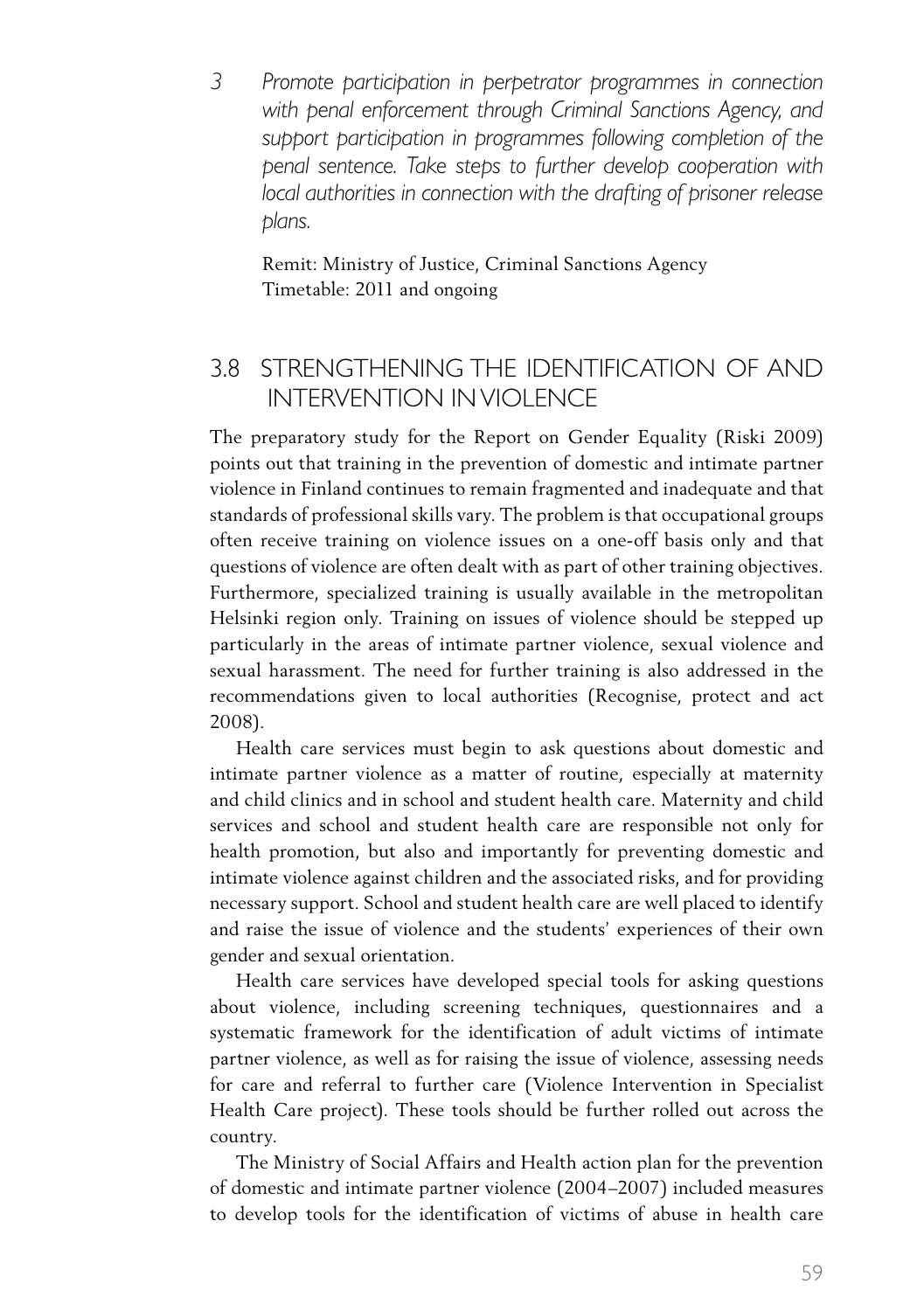contexts. A programme launched by the Southern Finland State Provincial Office developed a standardized form for the systematic interview and examination of patients (PAKE) admitted to health centres and hospitals for physical injuries resulting from abuse, including instructions to doctors regarding the use of this form. The form is now available in electronic format and has been introduced in other provinces as well. Regional State Administrative Agencies have organized training on the use of this form, but further training is still needed.

A form for recording incidents of violence has also been created and incorporated in the social welfare client information system (Väyrynen et al. 2010). The form allows social welfare staff to ask clients about violence they have either experienced or committed, and to enter these cases into the information system. The necessary technical facilities for recording data into the information system will be in place by the end of 2011. This model should be rolled out and incorporated as a permanent part of both the social welfare and the health care client information system.

Proposed measures:

*1 Introduce training on domestic and intimate partner violence and sexual violence as part of the curriculum for all medical students (GPs, gynaecologists, urologists and psychiatrists) at both the basic and supplementary training stage.*

 Remit: universities, Regional State Administrative Agencies, specialist medical organizations, associations and the Finnish Medical Association

 Timetable: 2011

*2 Provide training and guidance for emergency health care staff in the use of the assessment tool for physical injuries resulting from abuse (PAKE). The data collected shall be entered into electronic patient documents.*

 Remit: Ministry of Social Affairs and Health, THL, Regional State Administrative Agencies Timetable: 2011–2012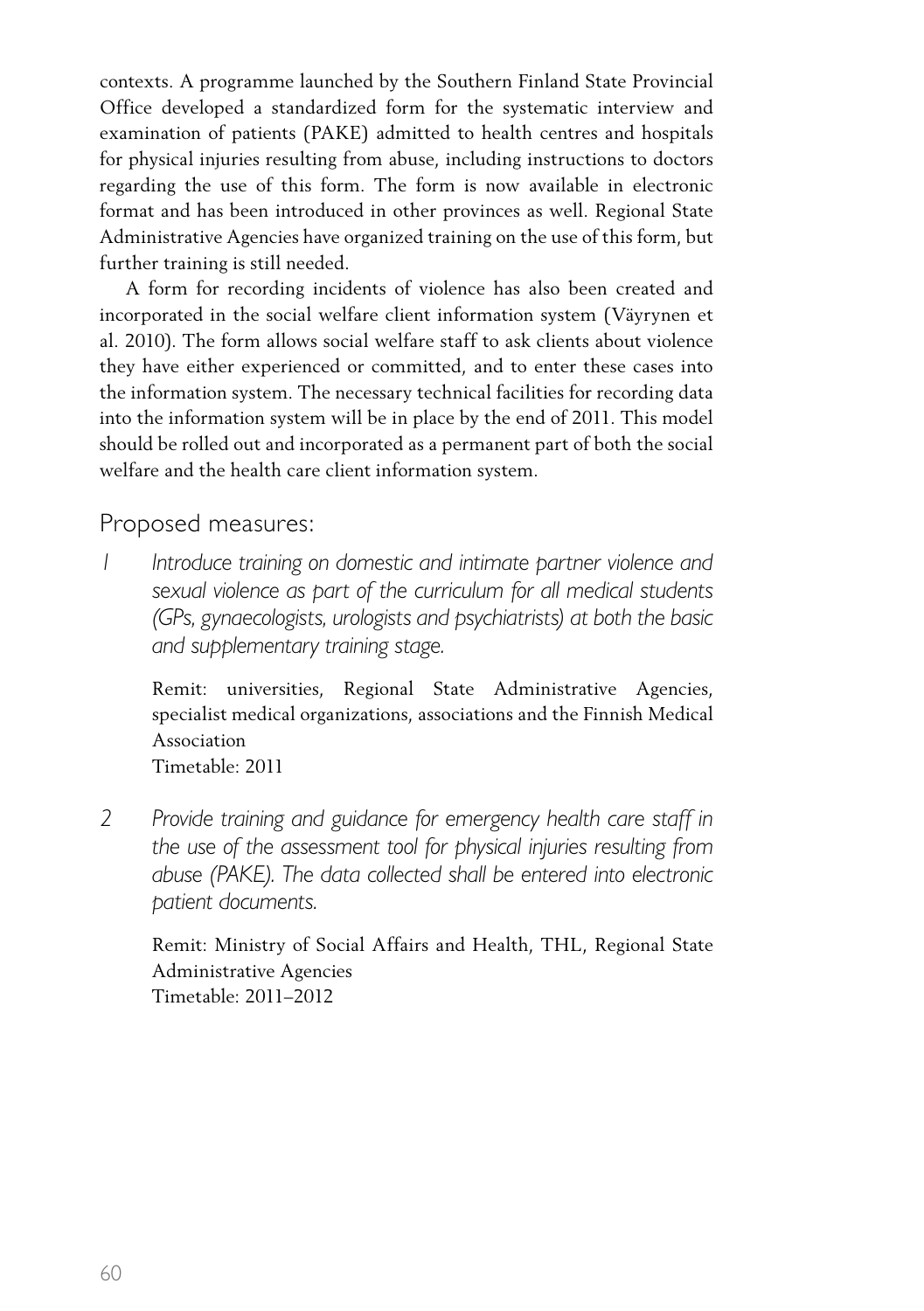*3 Review and complement existing guidelines in the Guide for school and student welfare regarding the identification and prevention of domestic and intimate partner violence and sexual violence as well as related instructions for intervention and patient referral. Create new frameworks of practice that take account of students' different backgrounds.*

 Remit: NBE, THL, Regional State Administrative Agencies Timetable: 2010–2011

*4 Provide training for the use of intimate partner violence screening tool at maternity and child clinics.*

Remit: THL, Regional State Administrative Agencies, hospital districts Timetable: 2011–2012

*5 Include violence screening question during client contacts in social and health care services and integrate as part of client information system.*

Remit: THL and local authorities Timetable: 2012 and ongoing

#### 3.9 Increasing information and knowledge

The development of more effective means of long-term support for victims of violence requires a clear picture of existing mechanisms of support for women who have experienced violence and of how the availability of support varies in different parts of the country. There is still a scarcity of knowledge about women who have been victimized by stalking and about women's experiences of systems of victim assistance and the legal system. More information is needed about the security arrangements required by women and about what action the authorities have taken to provide protection. Finland has no separate legislation on stalking, and this kind of research could provide a basis for assessing the need for such legislation. More research is needed into emergency home calls to deal with domestic violence so that a national framework of practice can be created for methods of intervention in recurring call outs.

There are several rehabilitation programmes for violent offenders in Finland. These are offered on a voluntary basis by private therapists or associations. Eight of the member associations of the Federation of Mother and Child Homes and Shelters are involved in a men's programme ("Jussityö") launched in 1994, and one of the associations runs the Alternative to Violence Programme in Espoo which was opened in 1993. Jyväskylä also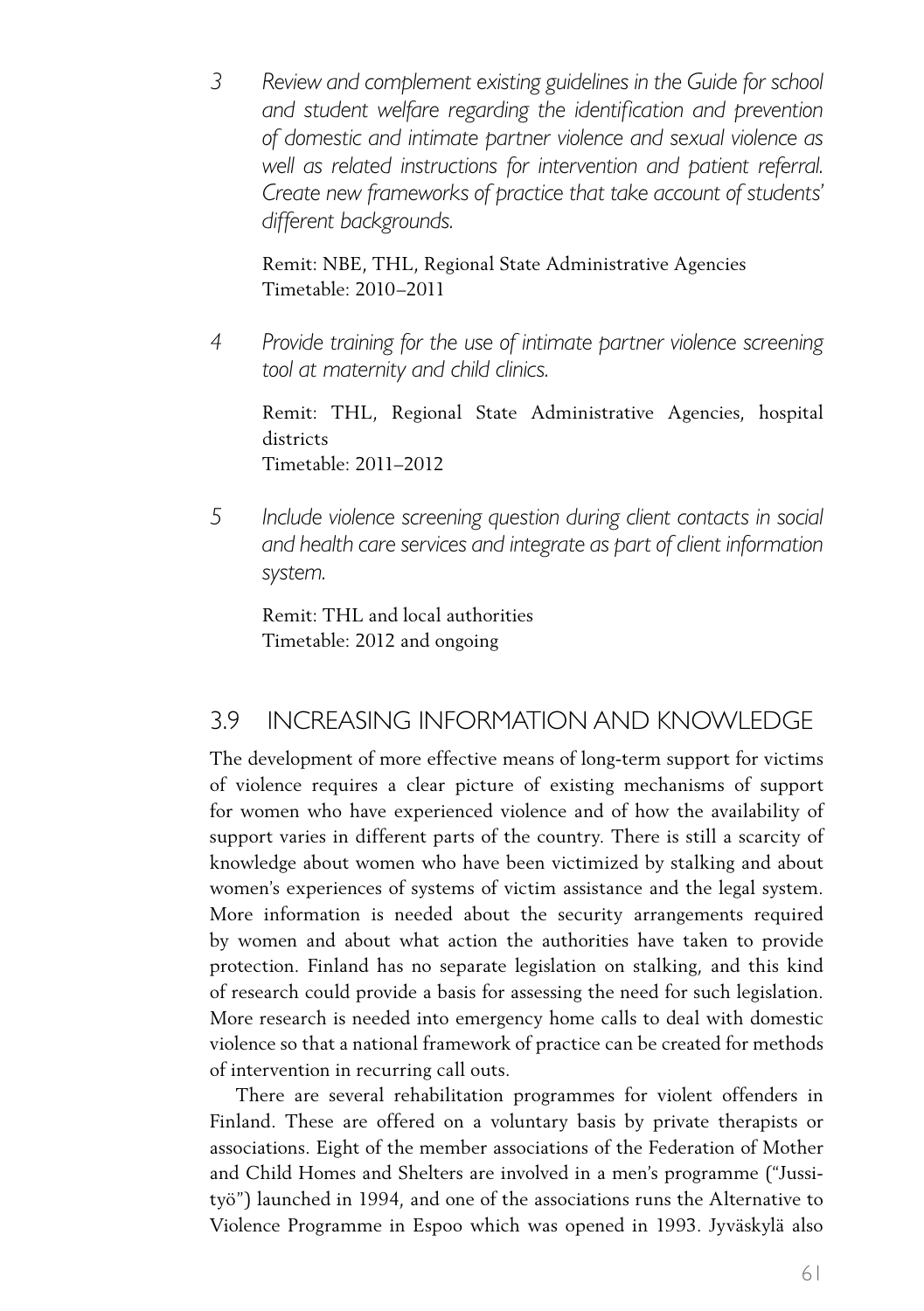runs an Alternative to Violence Programme that provides rehabilitation programmes for violent offenders. No detailed information is available on the number of programmes offered in Finland or their exact contents. Information about the impact and effectiveness of these programmes is also limited. Some evaluations have been conducted on the Alternative to Violence Programme in Espoo (Keisala 2006) and the programme in Jyväskylä (Ensomaa 2009) as well as on the Jussi programme for men (Törmä & Tuokkola 2010), but there is an obvious need for a nationwide assessment in this area.

Young women and girls are a particularly vulnerable group of victims of sexual violence. The methods of gender-sensitive youth work provide an effective means of addressing problems related to sexuality, gender and violence and encourage professionals working with young people to raise these issues. This work requires ongoing development and improvement, and there are no existing frameworks of practice. One way to tackle the challenge of development could be through action research, with the researcher/developer providing training for youth workers (and/or other relevant professions) from the local authorities involved about the purpose of the project and its gender-sensitivity and coordinating development activities. The good practices developed in the project would be compiled into a research report for practical application. The Youth Research Network is currently engaged in this kind of action research aimed at developing multicultural youth work.

There is a scarcity of research in Finland about experiences of sexual violence and harassment among children and young people. Data on the prevalence of violence committed and experienced by young people are collected in youth crime questionnaires, school health questionnaires and national victim surveys. Violence against children has received very limited research attention, but a child victim survey was conducted in 2008 (Ellonen et al. 2008). The information yielded by these studies is quite general in nature and most of them fail to consider the broader context of sexual violence, such as how it ties in with equality and sexuality.

More information is also needed about the extent to which gender minorities in Finland experience violence and about the most common forms of violence (Lehtonen 2006). The scarcity of follow-up and research evidence makes it particularly difficult to estimate the prevalence of violence against sexual and gender minorities. Random sampling studies are unable to shed light on the experiences of violence among minorities because many of these people choose to conceal their sexual orientation or gender identity. Most population-level questionnaire surveys do not even include such items; indeed sometimes no gender distinctions are made in the first place. Furthermore, research does not necessarily make a distinction between intimate partner violence and other forms of violence, which makes its harder to find the right means and avenues to reducing violence. More and better targeted research is needed in order to obtain a true picture of the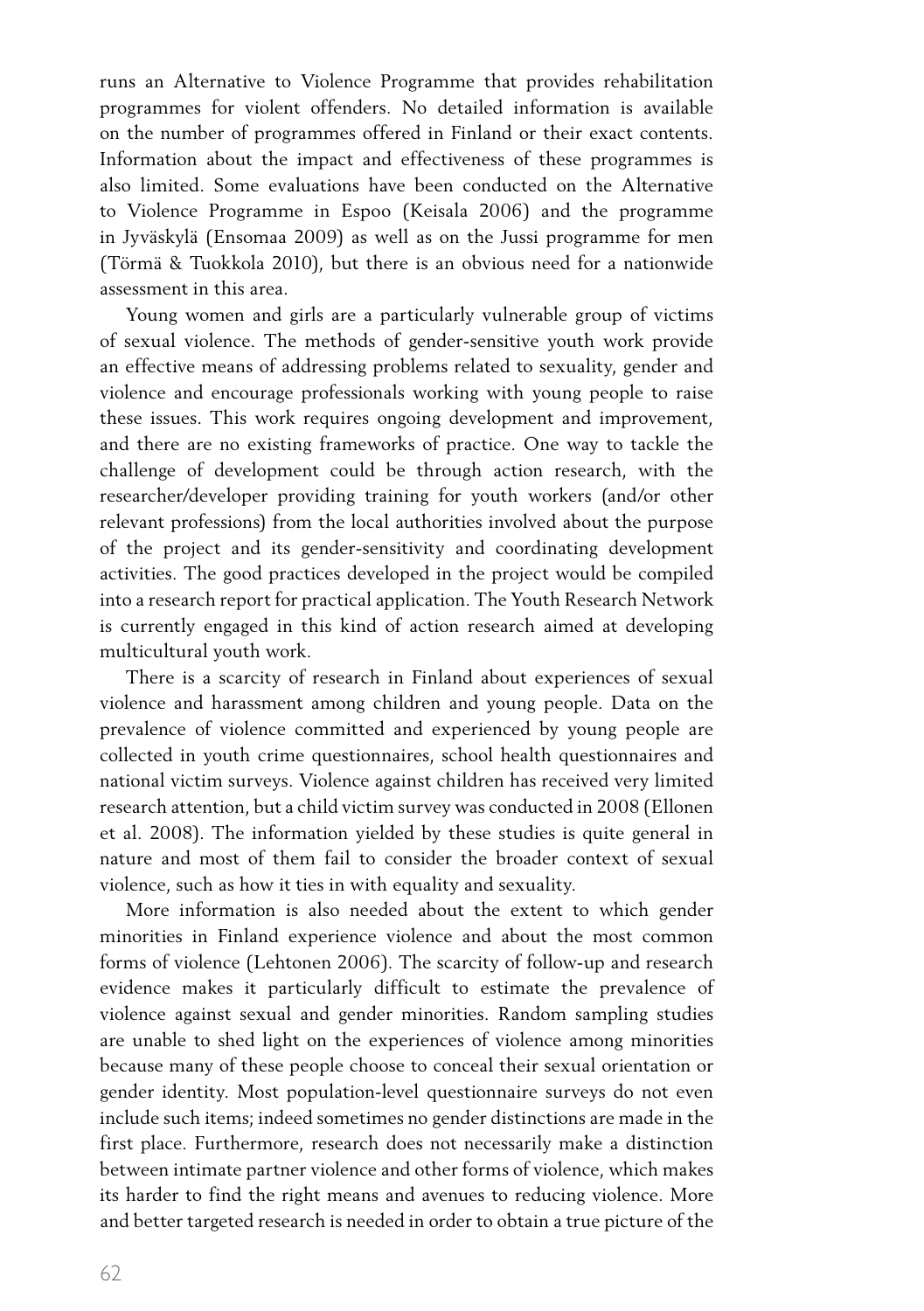experiences of violence among both women and men in sexual and gender minorities.

There is not enough information in Finland about violence against disabled people, such as the prevalence of violence, the social consequences of violence, or the kind of help and special services that disabled people need in order to cope with their experiences. Both qualitative and statistical research is needed. Violence may have a greater impact on the social life of disabled women than on other women. For example, violent offenders may deprive them of the opportunity to lead an independent life, or prevent them from participating in social activities outside the home. Research can help to disclose evidence of violence and related phenomena and to develop systems of victim assistance. Research is also needed to explore the experiences of domestic and intimate partner violence among special groups, such as Roma women.

#### Proposed measures:

*1 Conduct a study of support mechanisms currently available for women victims of violence, including assessments of the availability of community services and long-term support, both in terms of quantity and location. Based on the results of this research, introduce new community services according to current needs.*

 Remit: Ministry of Social Affairs and Health Timetable: 2010–2011

*2 Conduct a study of women victims ofstalking and their experiences of the systems of victim assistance available and the legal system.*

 Remit: Ministry of Social Affairs and Health Timetable: 2014–2015

*3 Conduct a study of home emergency calls involving domestic violence to find out what action was taken, what kind of help was offered and how the cases fare in the criminal justice process.*

Remit: INTERMIN Police Department, National Police Board Timetable: 2011–2012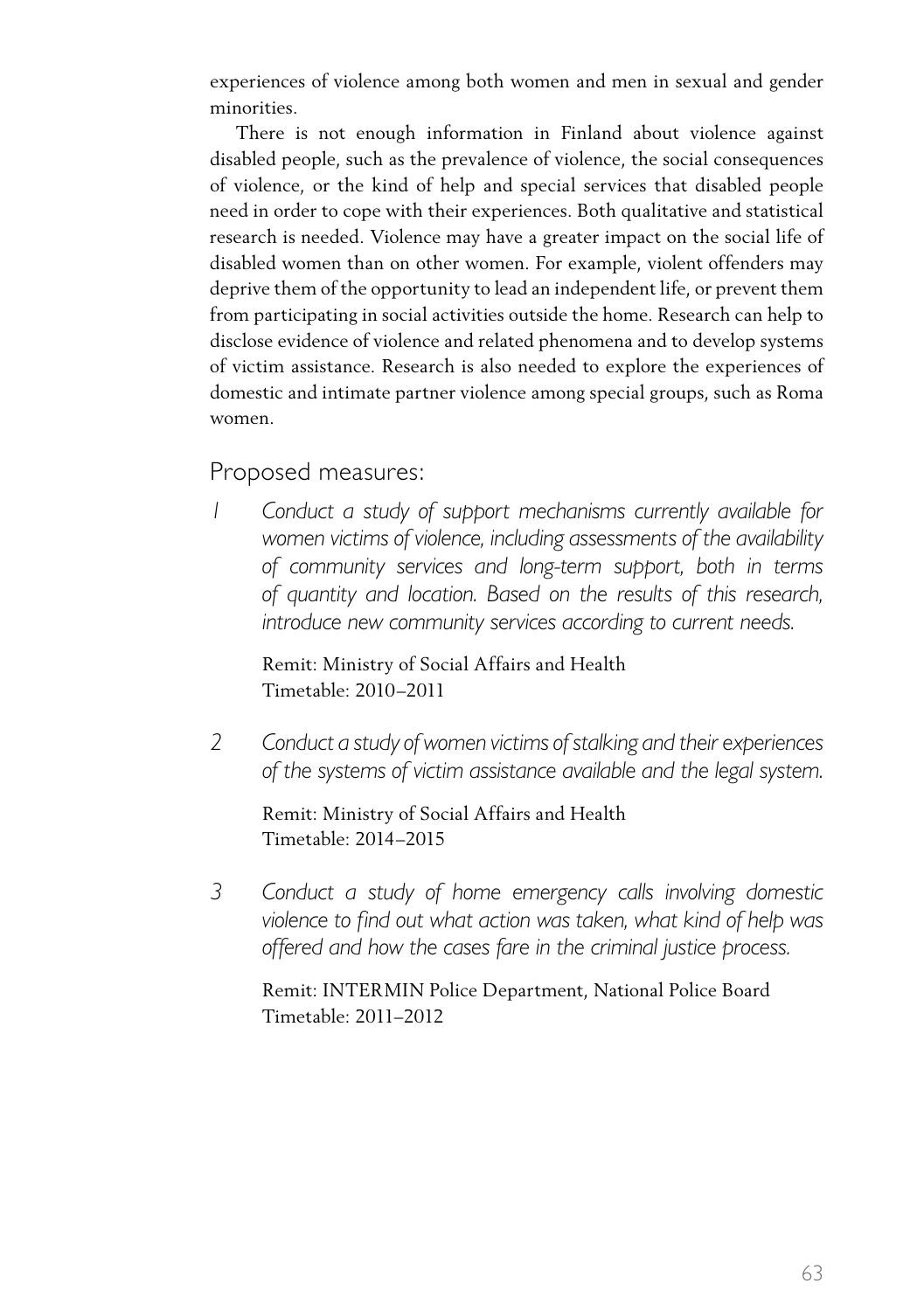*4 Conduct a study of rehabilitation programmes for violent offenders in Finland: what are the objectives and methods applied in these programmes, how long are these programmes, how do they protect the safety of women and children, how do they monitor safety and what other services do they provide (e.g. for women and children). Take necessary steps on completion of the study.*

 Remit: Ministry of Social Affairs and Health Timetable: 2010–2011

*5 Conduct action research aimed at developing gender-sensitive youth work.*

 Remit: Ministry of Education and Culture, local authorities Timetable: 2014–2015

*6 Conduct a questionnaire survey on young people's views and experiences of sexual violence and harassment and the handling of these cases.* 

 Remit: Ministry of Education and Culture, Ministry of Social Affairs and Health Timetable: 2014–2015

*7 Conduct a study of the forms and prevalence of violence experienced by sexual and gender minorities. This research will help to understand the reasons of gendered violence, how it can be prevented and how victims can be supported.*

 Remit: Ministry of Social Affairs and Health,INTERMIN, universities Timetable: 2014–2015

*8 Conduct a study on the prevalence and forms of violence experienced by disabled people.*

 Remit: Ministry of Social Affairs and Health,INTERMIN, universities Timetable: 2014–2015

*9 Conduct a study of disabled women's needs for help in coping with violence. The study shall consist of two components, the first dealing with women's experiences of the kind of help they need, and the second focusing on employees' experiences of helping disabled women and the necessary working methods.* 

 Remit: Ministry of Social Affairs and Health, THL, universities Timetable: 2014–2015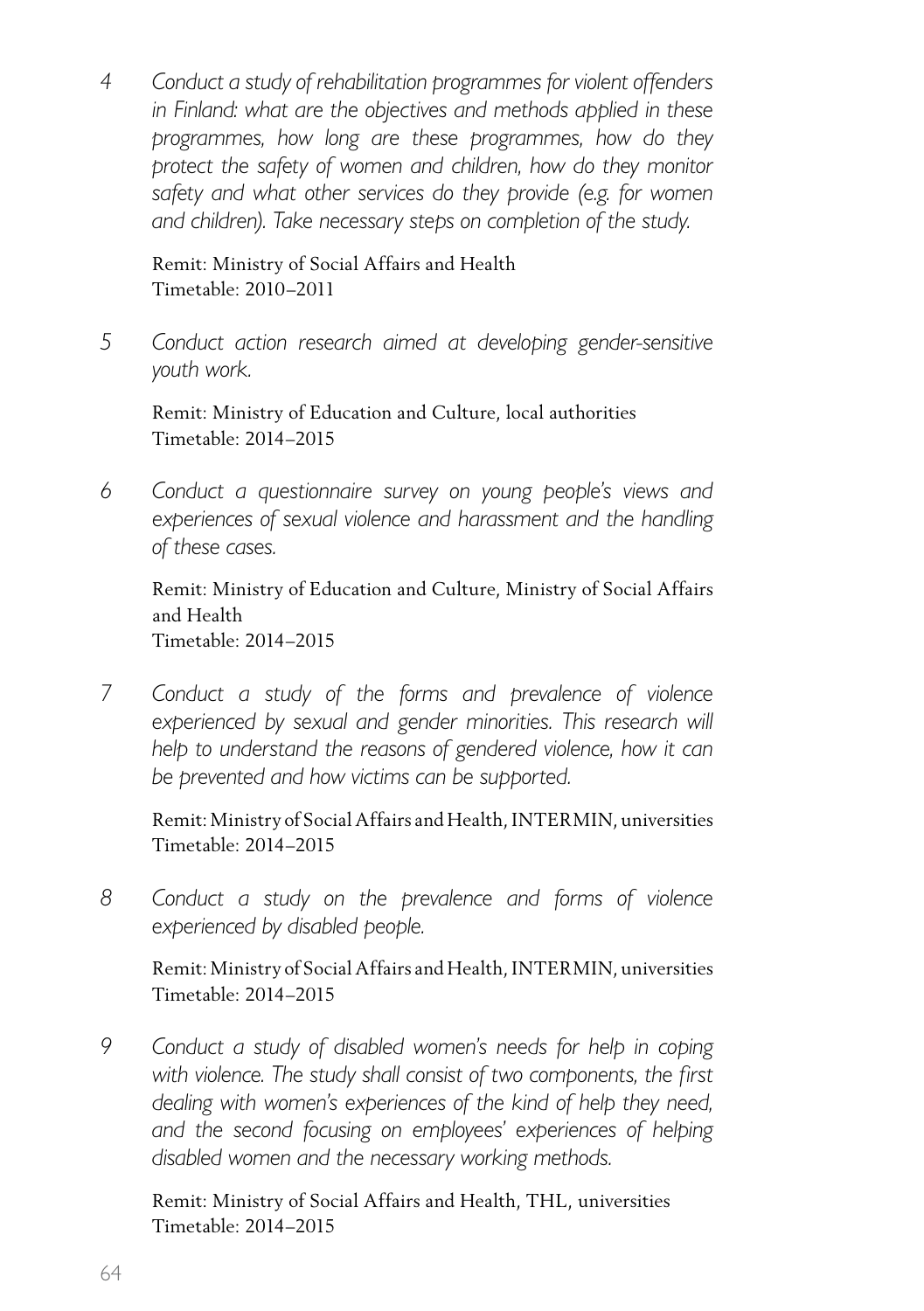*10 Conduct a study of the experiences of domestic and intimate partner violence among ethnic minorities (Romas, Samis).*

 Remit: Ministry of Social Affairs and Health,INTERMIN, universities Timetable: 2014–2015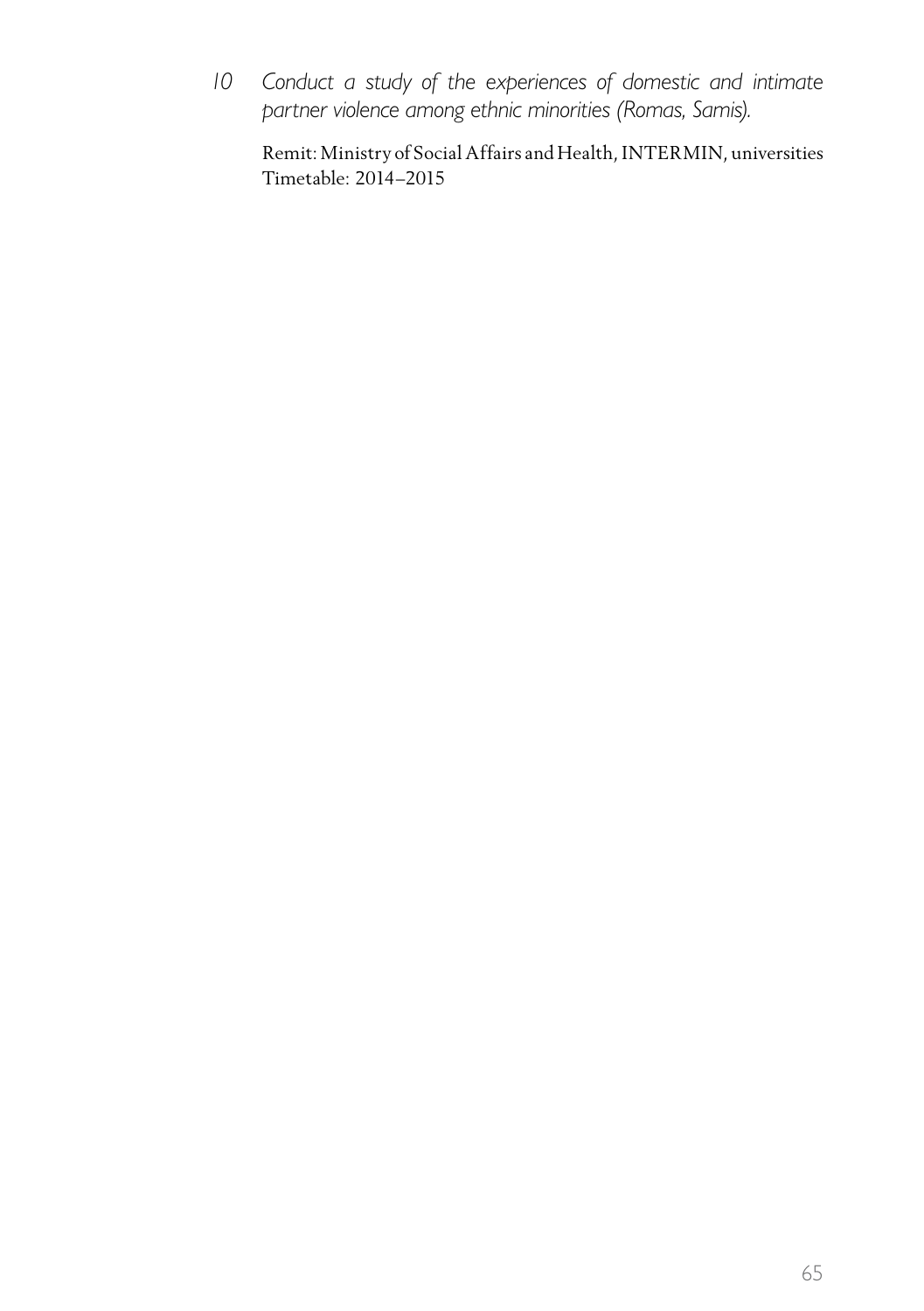## **REFERENCES**

- Andersson, Anders (1995). För manligheten en studie av våldet mot lesbiska och bögar. C-uppsats. Department of Sociology. University of Gothenburg.
- Antila, Tuomi & Kölhi, Virpi (2006). Lasten tuetut ja valvotut tapaamiset. [Children's supported and supervised meetings.] Ministry of Social Affairs and Health 2006:7.
- Beijing Declaration and Platform for Action. The United Nations Fourth World Conference on Women, Beijing 4-15 September 1995.
- Beleza, Maria Leonor (2003). Discrimination against women with disabilities. Council of Europe Publishing.
- Brown, Hilary (2003). Safeguarding adults and children with disabilities against abuse. Council of Europe Publishing.
- Daly, Martin & Wilson, Margo (1988). Homicide. New York: De Gruyter.
- EG-TFV (2008). Final Activity report. Task Force to Combat Violence against Women, including Domestic Violence (EG-TFV). Gender Equality and Anti-Trafficking Division. Directorate General of Human Rights and Legal Affairs. Strasbourg, September 2008.
- Ekbrand, Hans (2006). Separationer och mäns våld mot kvinnor. Studies in Sociology No 28. Department of Sociology. University of Gothenburg.
- Ellonen, Noora & Kääriäinen, Juha & Salmi, Venla & Sariola, Heikki (2008). Lasten ja nuorten väkivaltakokemukset. [Children's and young people's experiences of violence.] National Research Institute of Legal Policy Research Communications 87. Helsinki 2008. Police College of Finland Reports 71/2008. (http://www.optula.om.fi/44610.htm)
- Ensomaa, Katariina (2009). Ylisukupolvittaisen parisuhdeväkivallan ja alkoholinkäytön yhteys parisuhdeväkivaltaan Vaihtoehto väkivallalle -ryhmään osallistuneilla miehillä ja hoito-ohjelman tuloksellisuus. [Association of crossgenerational intimate partner violence and alcohol use with intimate partner violence among men in the Alternative to Violence programme.] Master's thesis. Faculty of Social Sciences, University of Jyväskylä. August 2009.
- Eriksson, Maria (2003). I skuggan av Pappa. Familjerätten och hanteringen av fäders våld. Stehag: Förlags AB Gondolin.
- Finney, Andrea (2006). Domestic violence, sexual assault and stalking: findings from the 2004/2005 British Crime Survey. Home Office Report 12/06.
- FinnishLeagueforHumanRights(2010).Selvitysmaahanmuuttajataustaisten lasten ja nuorten lähettämisestä vanhempien kotimaahan tai toiseen maahan väliaikaisesti kasvatettavaksi tai asumaan. [Survey of children and young people from an immigrant background who are sent to be raised or to live in their parents' home country or in a third country.]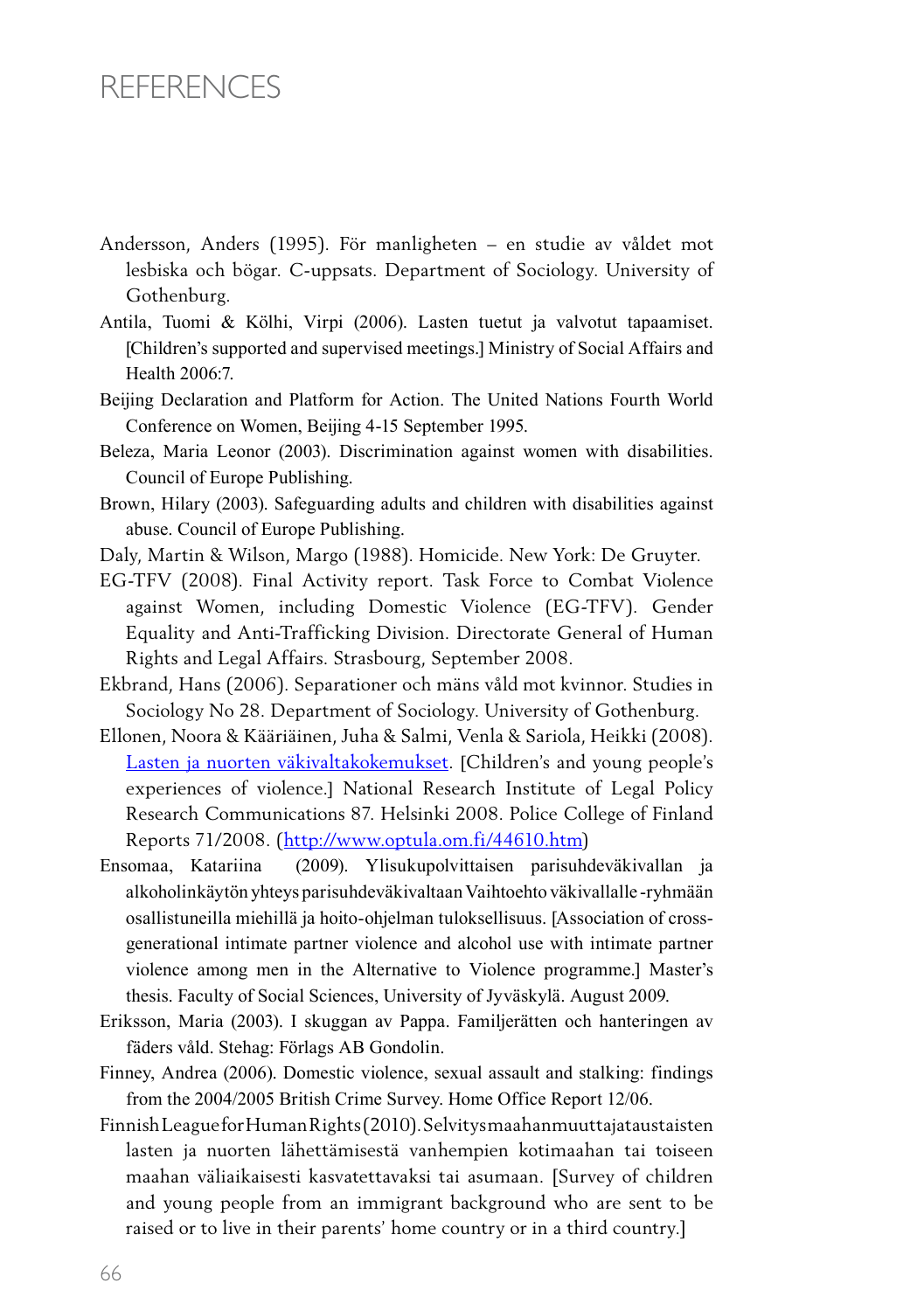- Government Action Plan for Gender Equality 2008-2011 (2008). Ministry of Social Affairs and Health Publications 2008:21. Helsinki.
- Government Action Plan for Gender Equality 2004-2007 (2005). Ministry of Social Affairs and Health Publications 2005:12. Helsinki.
- Grönfors, Martti, Haavio-Mannila, Elina, Mustola, Kati & Stålström, Olli (1984). "Esitietoja homo- ja biseksuaalisten ihmisten elämäntavasta ja syrjinnästä." [Preliminary data on the way of life and discrimination of homosexuals and bisexuals.] In Sievers, Kai & Stålström, Olli (eds.) (1984). Rakkauden monet kasvot. [The Many Faces of Love.] Espoo: Weilin+Göös, pp. 132-160.
- Haaland, T. & Clausen, S-E. (2005). Tursler og maktbruk i parnforhold. Utbredelse (pp. 57—90). In Haaland, T., Clausen, S-T. & Schei, B. (eds.). Vold I parnforhold-ulike perspektiver. Resultater fra den forste landdekkende undersokerlsen i Norge. NIBR-rapport 2005:3.
- Haarakangas, Tanja & Ollus, Natalia & Toikka, Sini (2000). Väkivaltaa kokeneet maahanmuuttajanaiset – haaste turvakotipalveluille Suomessa. [Experiences of violence among immigrant women – a challenge to shelter services in Finland.] Ministry of Social Affairs and Health. Tasaarvojulkaisuja 2000:3. Helsinki: Edita.
- Hallituksen strategia-asiakirja [Strategy of the Finnish Government] (2003). Hallituksen poikkihallinnolliset politiikkaohjelmat ja politiikat. Hyväksytty hallituksen iltakoulussa 17.9.2003.
- Hautanen, Teija (2010). Väkivalta ja huoltoriidat. [Violence and custody disputes.] Tampere: Tampere University Press. (forthcoming)
- HE (144/2993). Hallituksen esitys Eduskunnalle laiksi lähestymiskiellosta annetun lain muuttamisesta ja laiksi rikoslain 21 luvun 17 §:n kumoamisesta. [Government submission to Parliament for an amendment to the act on restraining orders]
- HE (41/1998). Hallituksen esitys Eduskunnalle laiksi lähestymiskiellosta ja eräiksi siihen liittyviksi asioiksi. [Government submission to Parliament for an act on restraining orders]
- Heiskanen, Markku (2006). Katsaus muihin lähteisiin. In Piispa, Minna & Heiskanen, Markku & Kääriäinen, Juha & Sirén, Reino. Naisiin kohdistunut väkivalta 2005 [Violence against Women in Finland]. National Research Institute of Legal Policy, Research Report 225, and The European Institute for Crime Prevention and Control, affiliated with the United Nations (HEUNI). Publication series No. 51. Helsinki, 11-18.
- Heiskanen, Markku & Piispa, Minna (2002). Väkivallan kustannukset kunnassa. Viranomaisten arviointiin perustuva tapaustutkimus naisiin kohdistuvasta väkivallasta ja sen kustannuksista Hämeenlinnassa vuonna 2001. [The local costs of violence. A case study of violence against women and its costs in Hämeenlinna in 2001.] Ministry of Social Affairs and Health 2002:6.
- Hester, Marianne & Radford, Lorraine (1996). Domestic violence and child contact arrangements in England and Denmark. Bristol: Policy Press.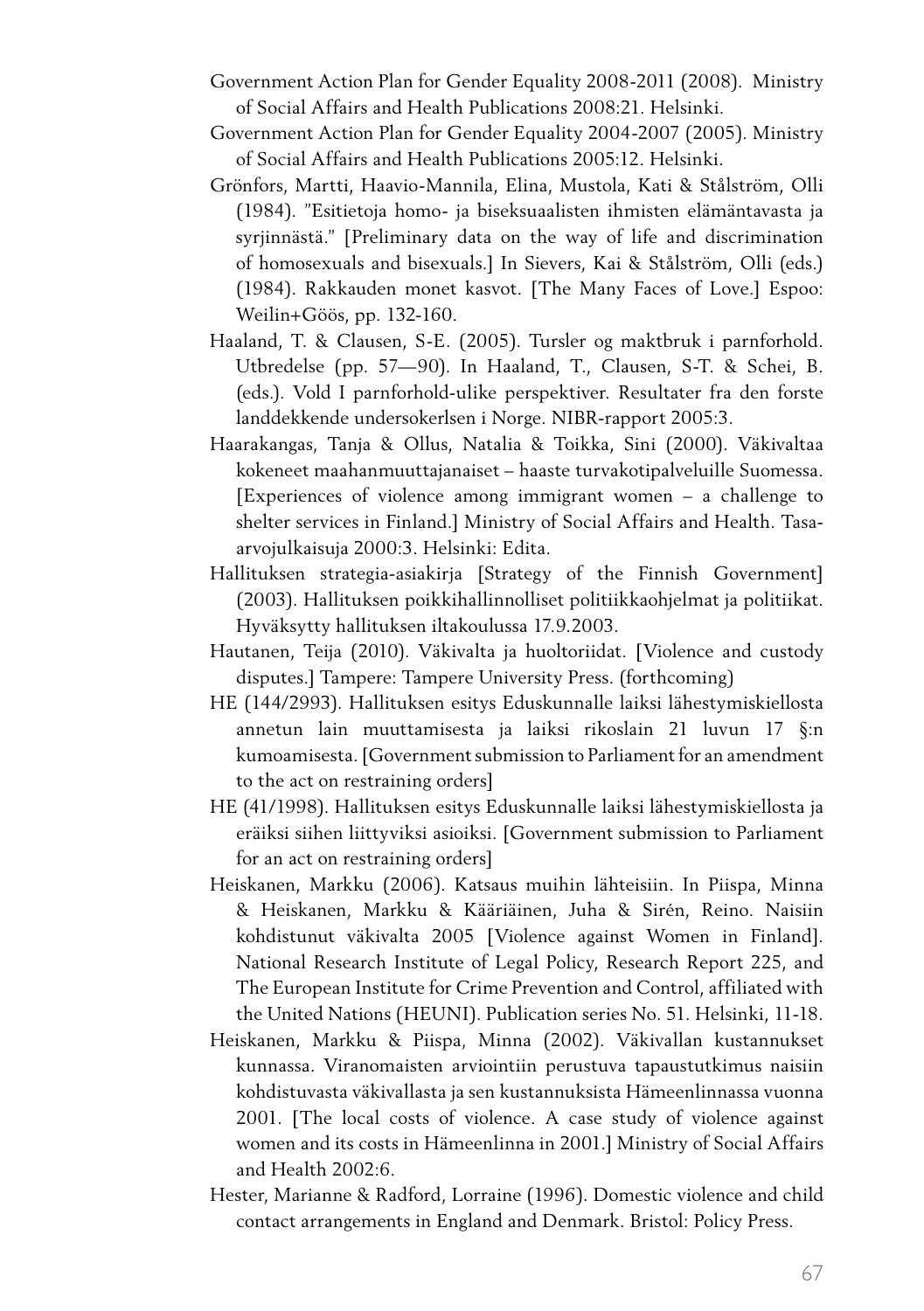- Holden, George W. & Geffner, Robert & Jouriles, Ernest (1998) (eds.) Children Exposed to Marital Violence. Theory, Research and Applied Issues. Washington, DC: American Psychological Association.
- Holt, Stephanie & Buckley, Helen & Whelan, Sadhbh (2008). The impact of exposure to domestic violence on children and young people: A review of the literature. Child Abuse and Neglect 8/2008 (vol 32), 797-810.
- Honkatukia, Päivi (2009). Naiset rikosten tekijöinä ja uhreina. In Rikollisuustilanne 2008. Rikollisuus ja seuraamusjärjestelmä tilastojen valossa [Crime and Criminal Justice in Finland]. Helsinki: National Research Institute of Legal Policy, Research Report 247, 233-249. http:// www.optula.om.fi/48339.htm.
- Honkatukia, Päivi (2010). Uhrit rikosprosessissa. Tarpeet, palvelut, kohtelu. [Victims in the criminal justice process: needs, services, treatment.] National Research Institute of Legal Policy. Unpublished manuscript.
- Honkatukia, Päivi & Kainulainen, Heini (2009). Seksuaalirikokset. [Sexual crimes.] In Rikollisuustilanne 2008. Rikollisuus ja seuraamusjärjestelmä tilastojen valossa [Crime and Criminal Justice in Finland]. Helsinki: National Research Institute of Legal Policy, Research Report 247, 81-88.
- Humppi, Sanna-Mari (2009). Lapsen seksuaalinen hyväksikäyttö rikosilmoituksissa. [Sexual abuse of children in criminal complaints.] Police College of Finland Reports 82/2009.
- Ihmiskaupan vastainen tarkennettu toimintasuunnitelma (2008). Maahanmuutto. [Revised National Plan of Action against Trafficking in Human Beings 2008]. Ministry of the Interior Publications 27/2008.
- Jaffe, Peter G. & Johnston, Janet R. & Crooks, Claire V. & Bala, Nicholas (2008). Custody Disputes Involving Allegations of Domestic Violence: Towards a Differentiated Approach to Parenting Plans. Family Court Review, vol 46, no 3/2008, 500-522.
- Johnson, M. P. & Ferraro, K. J. (2000). Research on Domestic Violence in the 1990s: Making Distinctions. Journal of Marriage and the Family 62, 948–963.
- Johnson, Nancy E. & Saccuzzo, Dennis P. & Koen, Wendy J. (2005). Child Custody Mediation in Cases of Domestic Violence. Empirical Evidence of a Failure to Protect. Violence against Women vol 11, no 8/2005, 1022- 1053.
- Kainulainen, Heini(2004).Raiskattu?Tutkimusraiskausten käsittelemisestä rikosprosessissa. [A study of the handling of rape cases in the criminal process.] Helsinki: National Research Institute of Legal Policy, Research Report 212 & Statistics Finland. Oikeus 2004:16.
- Karinsalo, Ritva (2010). The Federation of Mother and Child Homes and Shelters. Seminar: Arkielämän tukiverkkoja rakentamassa. Säätytalo 11 January 2010.
- Keisala, Hertta (2006). Parisuhdeväkivalta moniammatillisen työn kohteena. Arviointitutkimus Espoon yhteistyöverkoston ja Lyömättömän Linjan toiminnasta parisuhdeväkivallan lopettamiseksi. [Intimate partner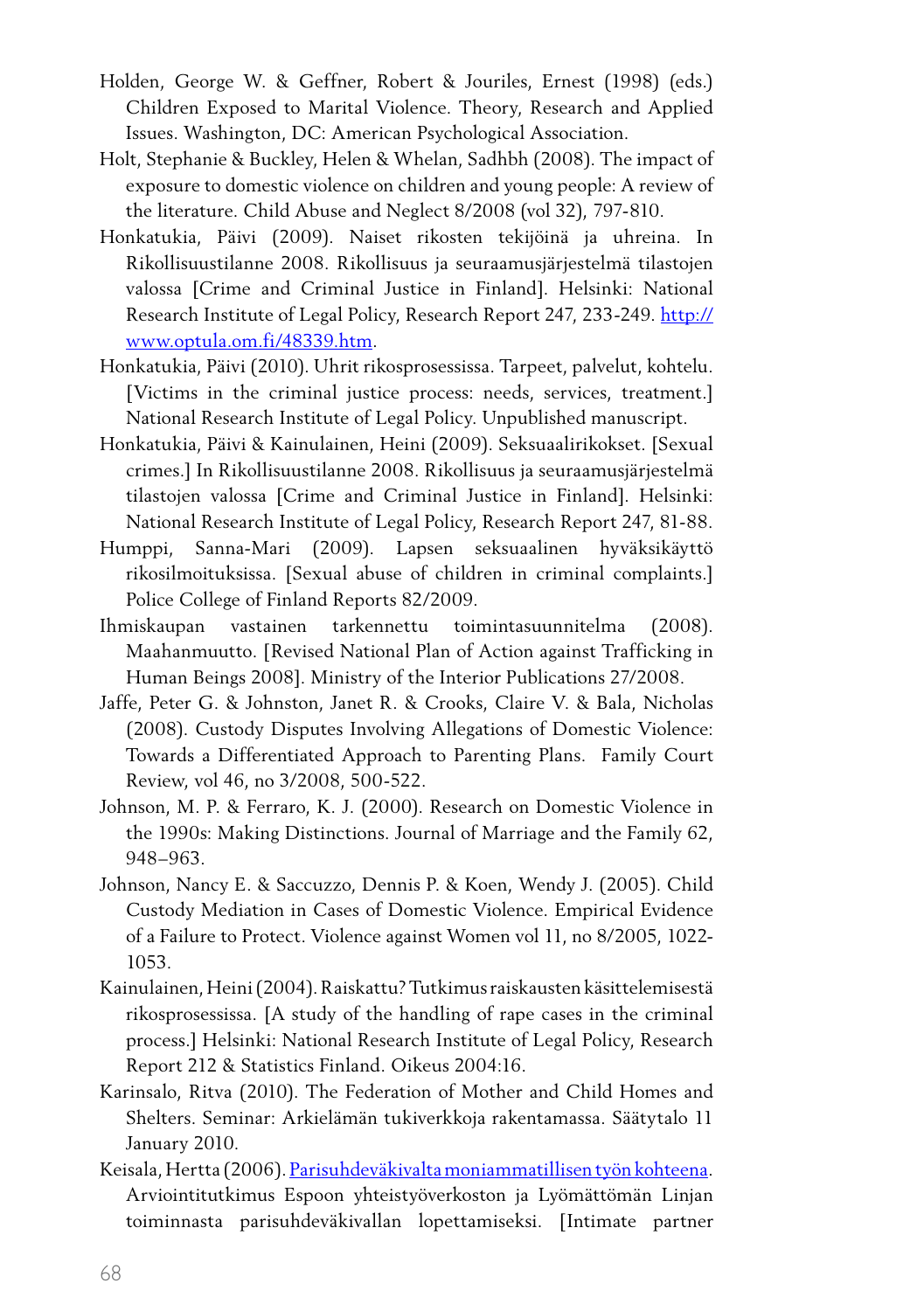violence and multiprofessional work.] National Research Institute of Legal Policy, Research Communications 68.

- Korhonen, Kaija & Ellonen, Noora (2007). Maahanmuuttajanaiset väkivallan uhrina. [Immigrant women as victims of violence.] Police College of Finland Reports 60/2007.
- (http://www.poliisi.fi/intermin/biblio.nsf/AEEF2DD6F109F564C22572E 90044304C/\$file/Tiedotteita%2060.pdf).
- Kosunen, Elise (2009). Seksuaaliterveys (pp. 232-243) [Sexual health]. In Rimpelä M, Saaristo V. Wiss K. Ståhl T (eds.) Terveyden edistäminen terveyskeskuksissa 2008 [Health promotion in community health centres 2008.]. National Institute for Health and Welfare Reports 19/2009.
- Krug, Etienne G. & Dahlberg, Linda L. & Mercy, James A. & Zwi, Anthony B. & Lozano, Rafael (2002). World Report on Violence and Health. Geneva: World Health Organization.
- Laine, Terhi (2010). Lähisuhde- ja perheväkivallan uhreille tarjottavat turvakotipalvelut. [Shelter services offered to victims of domestic and intimate partner violence.] Sosiaali- ja terveysministeriön selvityksiä 2010:1. Ministry of Social Affairs and Health.
- Lampikoski, Mikko (2010). Alustus prosessityöpajassa Väkivallan katkaisuohjelmat [Paper presented at workshop on Rehabilitation Programmes for Violent Offenders] 18 February 2010.
- Lasten suojeleminen seksuaaliselta riistolta ja hyväksikäytöltä [The protection of children against sexual exploitation and abuse.] (2010). Ministry of Justice Memorandums and statements 34/2010. Ministry of Justice, Finland.
- Lehti, Martti (2009). Naiset henkirikoksen uhreina 2002-2007. [Women victims of homicide 2002-2007.] National Research Institute of Legal Policy. Verkkokatsauksia 11/2009. (http://www.optula.om.fi/uploads/ ut037l7jh.pdf)
- Lehtonen, Jukka (1999). "Homot väkivallan kohteina." [Gay men as victims of violence.] In Lehtonen, Jukka (ed.) Homo fennicus. Miesten homoja biseksuaalisuus muutoksessa. [Male homosexuality and bisexuality in transition.] Naistutkimusraportteja 1/1999. Helsinki: Ministry of Social Affairs and Health, pp. 93-108.
- **Lehtonen Jukka (2006). Seksuaalisen suuntautumisen ja sukupuolen moninaisuuteen liittyvä syrjintä. [Discrimination based on sexual orientation and gender diversity.] In** Lepola & Villa (eds.) Syrjintä Suomessa 2006. [Discrimination in Finland 2006.] Finnish League for Human Rights.
- Lähisuhde- ja perheväkivallan ehkäisytyön koordinointi ja osaamisen keskittäminen [Coordination of the prevention of domestic and intimate partner violence.] (2006). Ministry of Social Affairs and Health 2006:82.
- Naisvangit näkyviksi (2008). [Giving greater visibility to women prisoners.] A working group memorandum. Publications of the Criminal Sanctions Agency 3/2008. Vammalan Kirjapaino Oy, Vammala.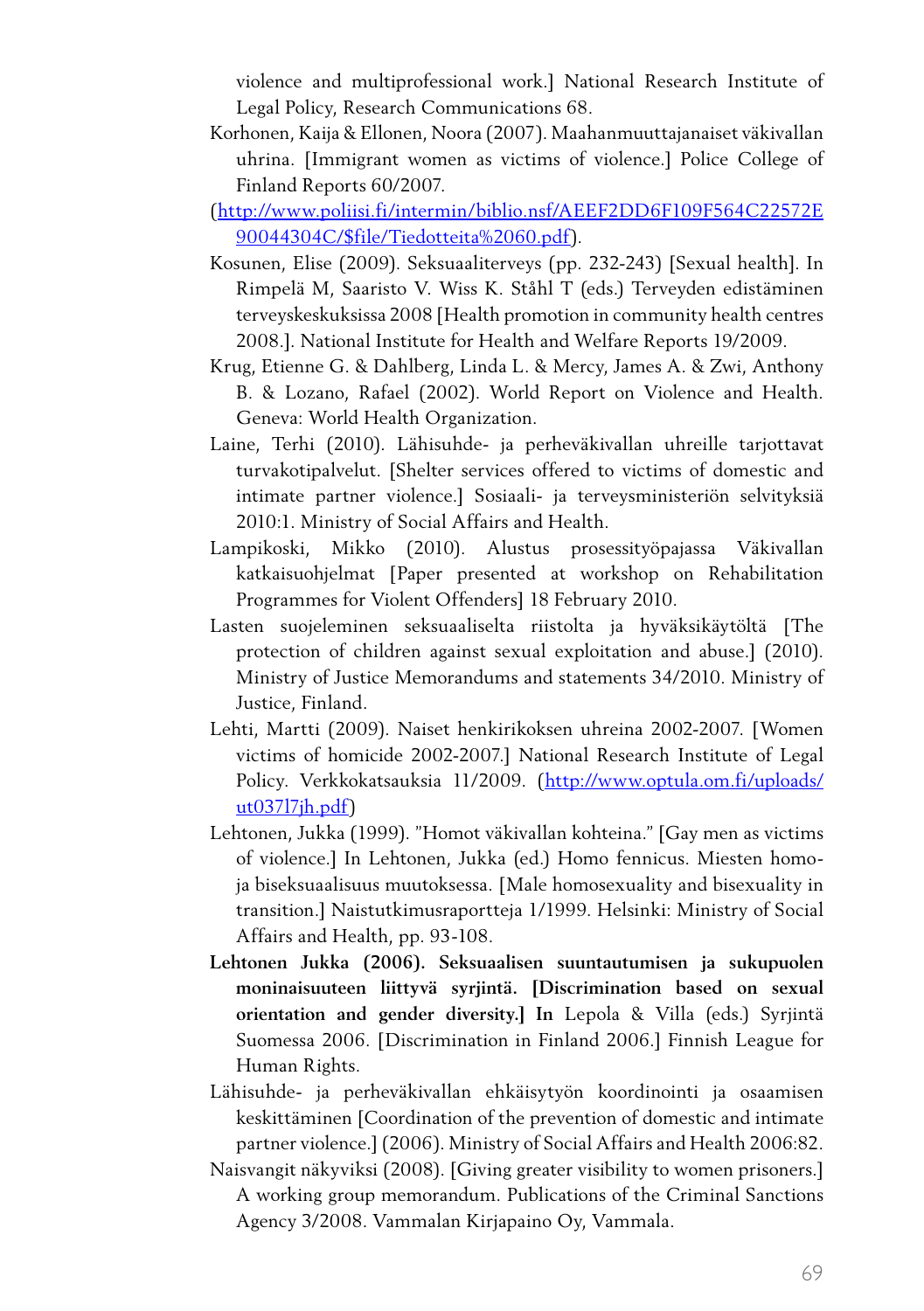- National Council of Disability statement (21 January 2010). Luonnos naisiin kohdistuvan väkivallan ja perheväkivallan ehkäisemistä ja niiden vastaista toimintaa koskevaksi yleissopimukseksi. [Draft convention for the prevention of violence against women and domestic violence.]
- National Research Institute of Legal Policy; Homicide Monitor.
- Niemi-Kiesiläinen, Johanna (2004). Rikosprosessi ja parisuhdeväkivalta. [The criminal justice process and intimate partner violence.] Helsinki: WSOY.
- Nikula, Minna & Pelkonen, Marjaana & Ritamo, Maija (2009). Seksuaalija lisääntymisterveyden edistäminen – väliarviointi sosiaali- ja terveysministeriön toimintaohjelmasta vuosille 2007-2011. [Promotion of sexual and reproductive health: interim report.] THL Avauksia X/2010
- Nurmi, Reet (2009). Multicultural Women's Association. Presentation. 15 December 2009.
- Näre, Sari (2000). Nuorten tyttöjen kohtaama seksuaalinen väkivalta ja loukattu luottamus tunnetaloudessa [Sexual violence experienced by young girls]. In Päivi Honkatukia & Johanna Niemi-Kiesiläinen & Sari Näre (eds.) Lähentelyistä raiskauksiin. Tyttöjen kokemuksia häirinnästä ja seksuaalisesta väkivallasta. [Girls' experiences of harassment and sexual violence.] Finnish Youth Research Network. Finnish Youth Research Society. Publications 13. Helsinki.
- Ojuri, Auli (2004). Väkivalta naisen elämän varjona Tutkimus parisuhdeväkivaltaa kokeneiden naisten elämänkulusta ja selviytymisestä. [A study on the life course and coping of women who have experienced intimate partner violence.] Rovaniemi: University of Lapland, Faculty of Social Sciences. Acta Universitatis Lapponiensis 77.
- Paavilainen, Eija & Pösö, Tarja (2003) (eds.) Lapset, perhe ja väkivaltatyö. [Children, family and family violence.] Helsinki: WSOY.
- Pahoinpitelyrikos läheissuhteissa ja työpaikalla (2009) [Assault offences in intimate relationships and in the workplace.] Ministry of Justice (2009):11.
- Paul, Rachel (1998). Shelters for Battered Women and the Needs of Immigrant Women. Copenhagen: Nordic Council of Ministers.
- Peltonen, Miika (2010). Miehen Linja. Selonteko Miehen Linja-toiminnasta vuosilta 2008–2009.
- Perusopetuksen turvallisuuskortti [Security card in basic education.] (2010). Interim report. Ministry of the Interior. Internal Security. In print.
- Peutere, Laura (2009). Poliisin tietoon tullut viharikollisuus Suomessa 2008. [Reported hate crimes in Finland in 2008.] Police College of Finland Reports 85/2009.
- Piispa, Minna (2002). Complexity of Patterns of Violence Against Women in Heterosexual Partnerships. Violence Against Women. Volume 8, Number 7, July 2002; 873–900.
- Piispa, Minna (2006). Parisuhdeväkivalta. [Violence among intimate partners.] In Piispa, Minna & Heiskanen, Markku & Kääriäinen, Juha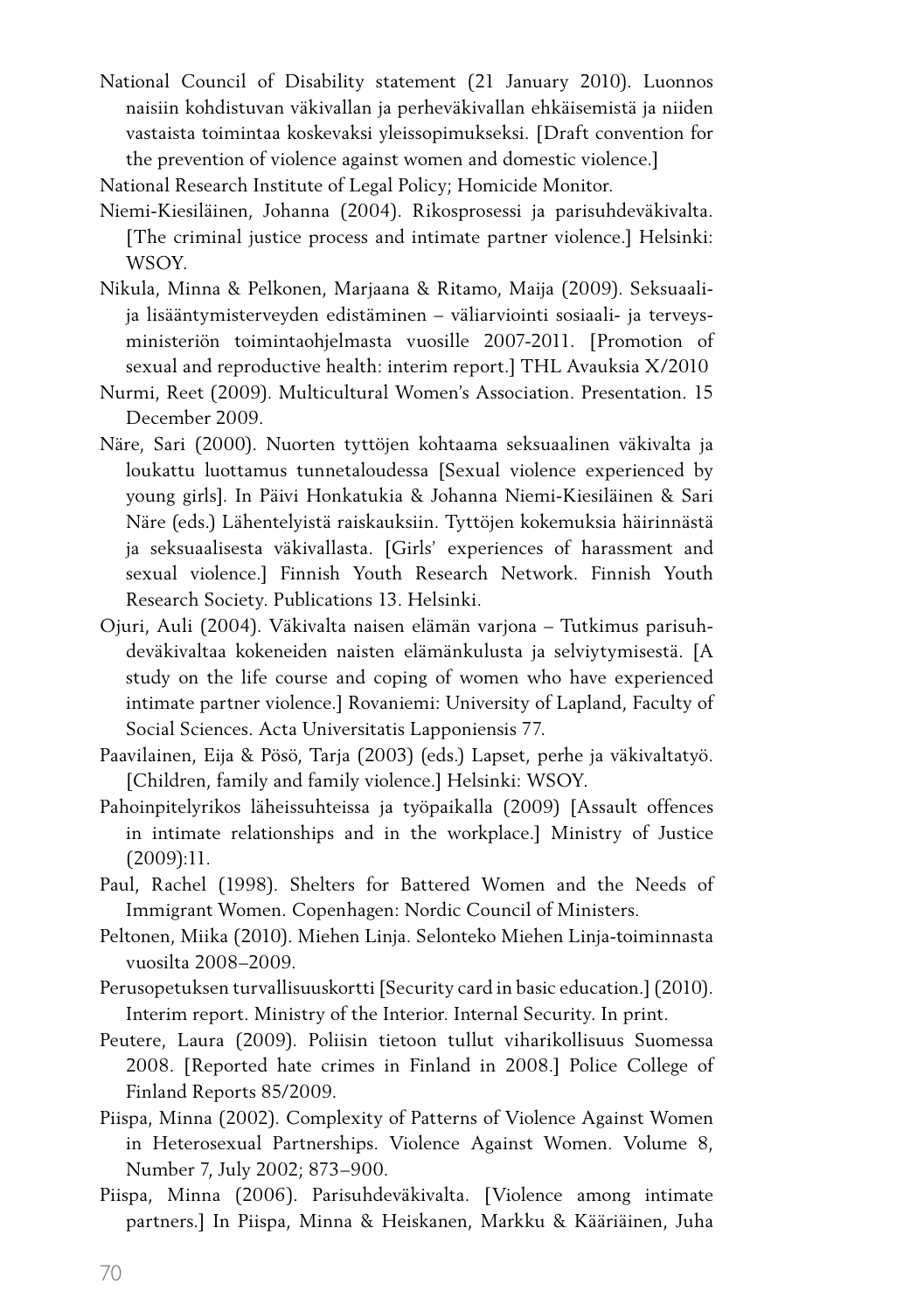& Sirén, Reino. Naisiin kohdistunut väkivalta 2005 [Violence against Women in Finland 2005]. National Research Institute of Legal Policy, Research Report 225, and the European Institute for Crime Prevention and Control, affiliated with the United Nations (HEUNI). Publication series No. 51. Helsinki, 41-82.

- Piispa, Minna & Heiskanen, Markku & Kääriäinen, Juha & Sirén, Reino (2006). Naisiin kohdistunut väkivalta 2005 [Violence against Women in Finland]. National Research Institute of Legal Policy, Research Report 225, and The European Institute for Crime Prevention and Control, affiliated with the United Nations (HEUNI). Publication series No. 51. Helsinki.
- Pohjanpää, Kirsti & Paananen, Seppo & Nieminen, Mauri (2003). Maahanmuuttajien elinolot. Venäläisten, virolaisten, somalialaisten ja vietnamilaisten elämää Suomessa 2002. [Living conditions of Finnish immigrants in 2002.] Statistics Finland: Elinolot 2003:1. Helsinki.
- Puchert, Ralf & Jungnitz, Ludger (2006), Violence against Men. The Hidden Side of Patriarchy? In Men and Gender Equality – Towards Progressive Policies (eds. Varanka, J., Närhinen, A., and Siukola, R.), Conference Report, Ministry of Social Affairs and Health, Helsinki, Finland, p. 146.
- Recommendation Rec(2002)5 on the protection of women against violence in Council of Europe member states. CDEG(2007)3. Council of Europe. Strasbourg 2007.
- Riski, Taina (2009). Naisiin kohdistuva väkivalta ja tasa-arvopolitiikka. [Violence against women and equality policy.] Ministry of Social Affairs and Health 2009:50.
- Ronkainen, Suvi (2008). Intiimi loukkaus ja haavoittuvuus. Seksuaalinen väkivalta ja pornografiset narratiivit. [Intimate violation and vulnerability. Sexual violence and pornographic narratives.] In Näre, Sari & Ronkainen, Suvi (eds.): Paljastettu intiimi. Sukupuolistuneen väkivallan dynamiikka. [The dynamics of gendered violence.] Lapland University Press, Rovaniemi.
- Ronkainen, Suvi & Näre, Sari (2008). Intiimin haavoittava valta. In Näre, Sari & Ronkainen, Suvi (eds.): Paljastettu intiimi. Sukupuolistuneen väkivallan dynamiikka. [The dynamics of gendered violence.] Lapland University Press, Rovaniemi.
- Roth, Venla (2010). Defining human trafficking, identifying its victims. A study on the impact and future challenges of the international, European and Finnish legal responses to prostitution-related trafficking in human beings. Faculty of Law. University of Turku.
- Safety first Internal Security Programme (2008). Publications of the Ministry of the Interior 16/2008.
- Salmi, Venla & Lehti, Martti & Siren, Reino & Kivivuori, Janne (2009). Perheväkivalta Suomessa. [Domestic violence in Finland.] National Research Institute of Legal Policy. Verkkokatsauksia 12/2009.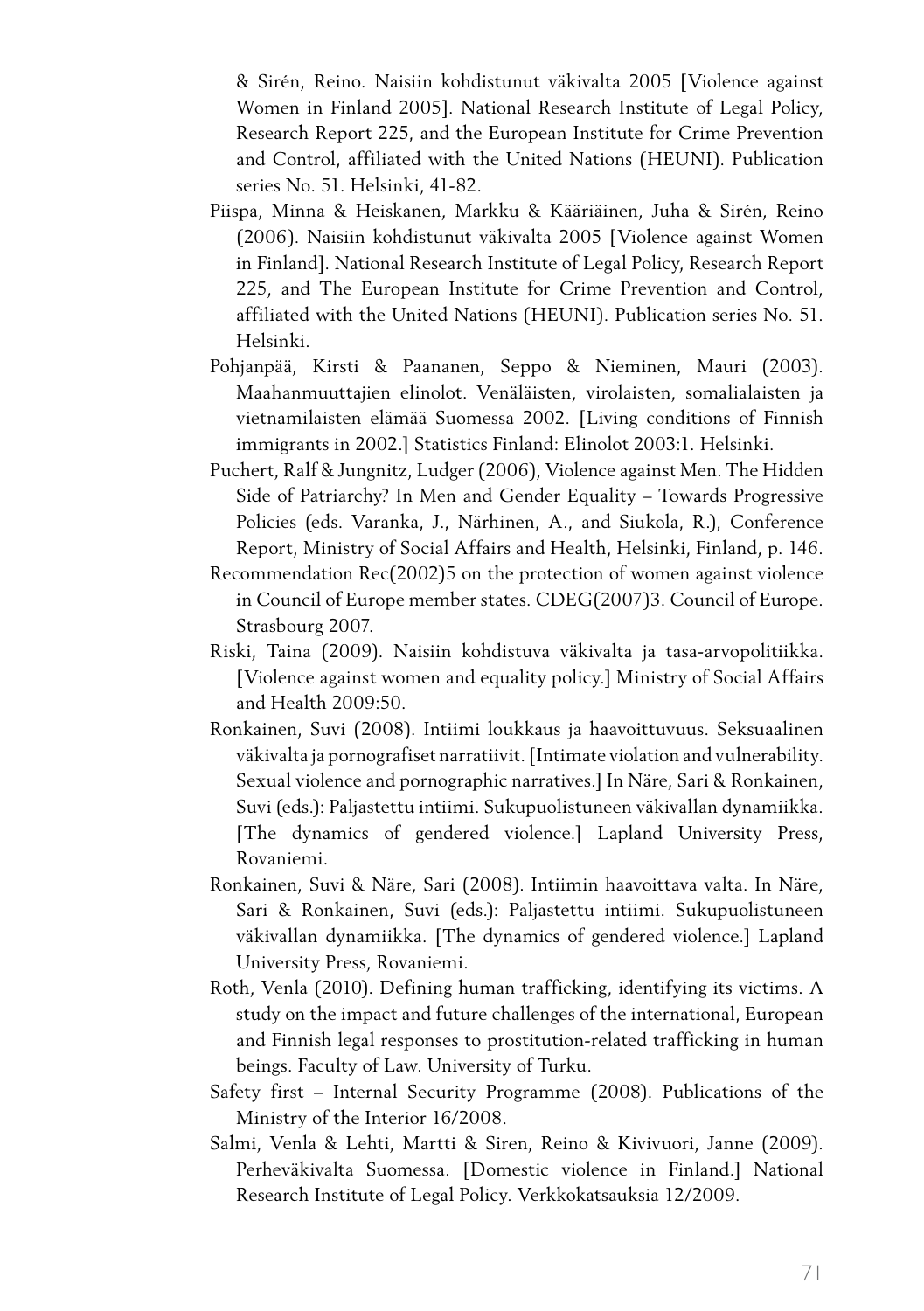- Saunders, Daniel G. (2008). Group Interventions for Men Who Batter: A Summary of Program Descriptions and Research. Violence and Victims, Volume 23, Number 2, 2008.
- Scott, Katreena L. (2004). Predictors of Change among Male Batterers: Application of Theories and Review of Empirical Findings. Trauma Violence Abuse 2004; 5; 260.
- Seksuaali- ja lisääntymisterveyden edistäminen, Toimintaohjelma 2007– 2011 [Promotion of sexual and reproductive health, Action plan 2007– 2011], Ministry of Social Affairs and Health Publications 2007:17.
- Sirén, Reino (2006). Parisuhteen ulkopuolinen väkivalta. [Violence outside intimate partnerships.] In Piispa, Minna & Heiskanen, Markku & Kääriäinen, Juha & Sirén, Reino. Naisiin kohdistunut väkivalta 2005 [Violence against Women in Finland 2005]. National Research Institute of Legal Policy, Research Report 225, and the European Institute for Crime Prevention and Control, affiliated with the United Nations (HEUNI). Publication series No. 51. Helsinki, 83-102.
- Sirén, Reino & Aaltonen, Mikko & Kääriäinen, Juha & (2010). Suomalaisten kokema väkivalta 1980-2009. Kansallisen uhritutkimuksen tuloksia. [Experiences of violence in Finland 1980-2009. Results from the National Victim Survey.] National Research Institute of Legal Policy Research Communications 103. Helsinki.
- Sirén, Reino, Honkatukia, Päivi (2005). Suomalaiset väkivallan uhreina. Tuloksia 1980-2003 kansallisista uhrihaastatteluista [Victimisation to Violence in Finland. Results from 1980–2003 National Surveys]. Helsinki: National Research Institute of Legal Policy Publications 219.
- SM Dno/2009/2236. Ministry of the Interior, Police Department. Erityisen heikossa asemassa olevien oleskelulupakäytännöt erotilanteessa.
- Spalek, Basilia (2006). Crime Victims. Theory, policy and practice. Palgrave Macmillan.
- Sunnari, Vappu & Kangasvuo,Jenny & Heikkinen, Mervi & Kuorikoski, Niina (2003). Leimattuna, kontrolloituna, normitettuna – Seksualisoitunut ja sukupuolistunut väkivalta kasvatuksessa ja koulutuksessa. [Sexualized and gendered violence in education.] Oulu University Press. Oulu.
- StatFin database. Statistics Finland.(http://pxweb2.stat.fi/database/StatFin/ databasetree\_fi.asp)
- Tauro, Tanja & van Dijken, Marjo (eds. 2009). Kunnia konfliktina Näkökulmia ilmiön tunnistamiseen ja ennaltaehkäisyyn. [Perspectives on the identification and prevention of honour-related violence.] Mannerheimin Lastensuojeluliiton Uudenmaan piirin Amoral-hankkeen loppujulkaisu. Mannerheim League for Child Welfare, Uusimaa District.
- The Eradication of Violence against Women in the European Union 6585/10.
- Tiby, Eva & Lander, Inger (1996). Hat, hot, våld utsatta homosexuella kvinnor och män. En pilotstudie i Stockholm. Department of Criminology. Stockholm University.